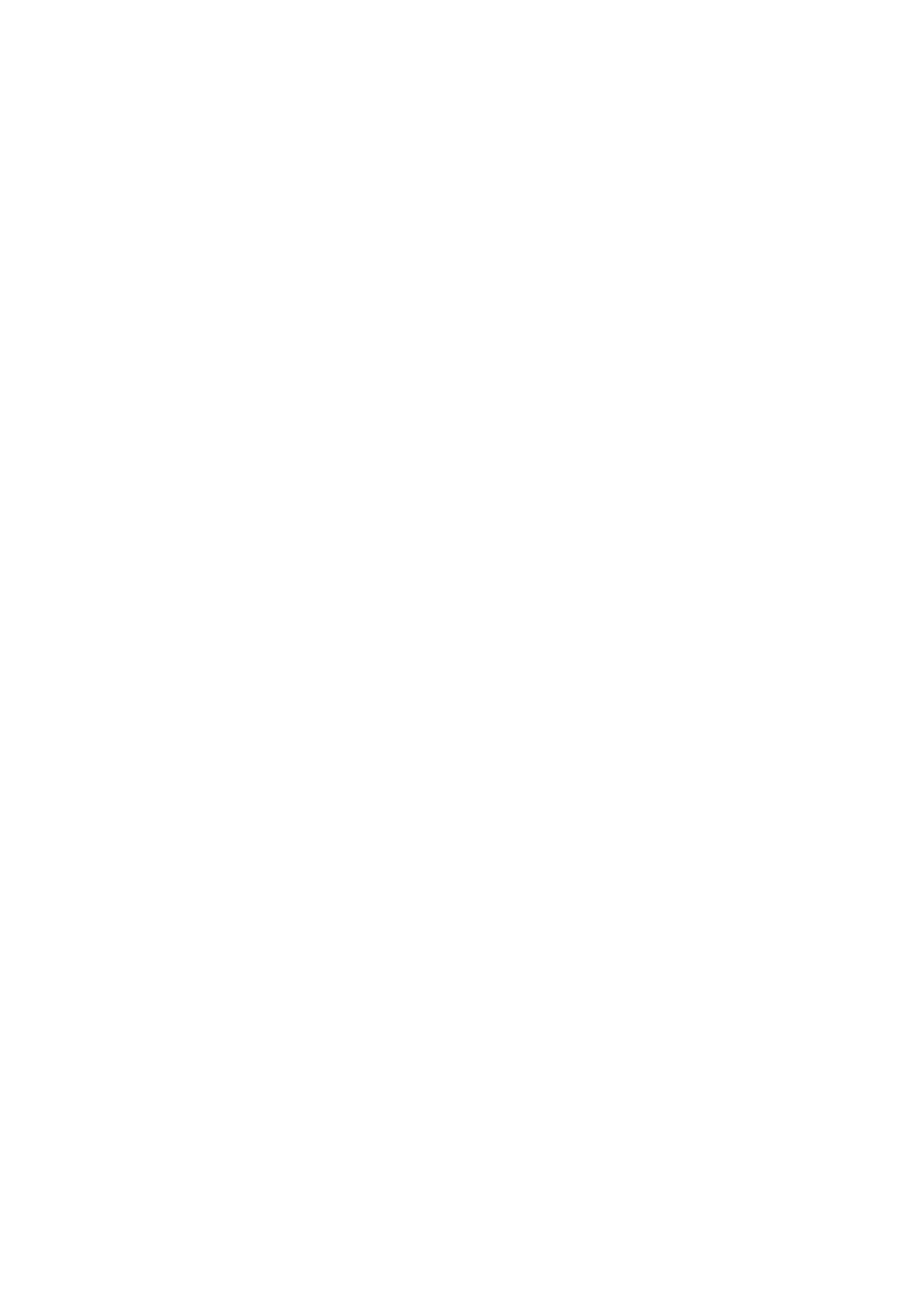# **PUBLIC<br>SERVICE<br>NEWS AND<br>DIGITAL<br>MEDIA**

# **CONTENTS**

| About the Authors<br>Acknowledgments |                                         |    |  |                          |  |
|--------------------------------------|-----------------------------------------|----|--|--------------------------|--|
|                                      |                                         |    |  | <b>Executive Summary</b> |  |
|                                      | Introduction                            | 7  |  |                          |  |
| 1.                                   | Public Service News Performance:        |    |  |                          |  |
|                                      | Offline and Online                      | 10 |  |                          |  |
| $\mathbf{2}$                         | Public Service News in Europe:          |    |  |                          |  |
|                                      | <b>Country Profiles</b>                 | 13 |  |                          |  |
| 3.                                   | Public Service News:                    |    |  |                          |  |
|                                      | Approaches to Organisational Change     |    |  |                          |  |
|                                      | and Innovation                          | 19 |  |                          |  |
| 4.                                   | Public Service News:                    |    |  |                          |  |
|                                      | Approaches to Mobile News               | 26 |  |                          |  |
| 5.                                   | Public Service News:                    |    |  |                          |  |
|                                      | Approaches to Social Media Distribution | 30 |  |                          |  |
|                                      | Conclusion                              | 39 |  |                          |  |
|                                      | References                              | 41 |  |                          |  |
|                                      | List of Interviewees                    | 42 |  |                          |  |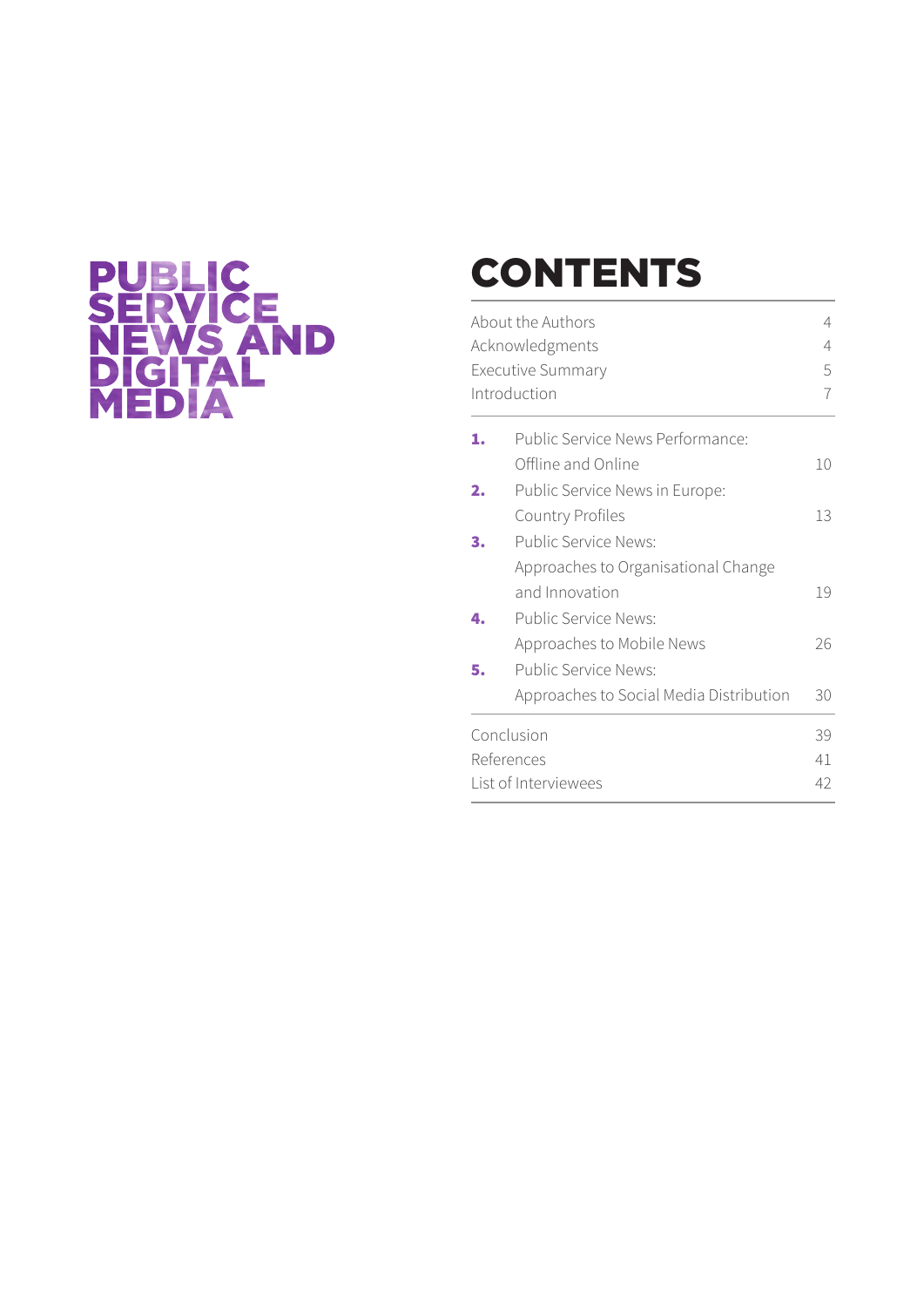#### **About the Authors**

**Annika Sehl** is Research Fellow at the Reuters Institute for the Study of Journalism. Her research interests are mainly journalism and comparative research. She comes from a post-doctoral position at the institute of Journalism at TU Dortmund University, where she also completed her doctorate, and has been a visiting professor of communication studies at the University of Hamburg. Her teaching has focused mainly on journalism, audience research, and research methods at different institutions in germany and abroad. She co-authored a book on digital journalism in germany and has published in a range of academic outlets including *First Monday* and *Media Perspektiven*. in addition to her academic experience, she was trained as a journalist with the news broadcaster N24 in Berlin, Hamburg, and Munich.

**Alessio Cornia** is Research Fellow at the Reuters Institute for the Study of Journalism. His research interest is comparative research on journalism, with a focus on news industry developments, digital news, EU journalism, and political communication. He comes from a position at the Department of Political Science at the university of Perugia, where he has taught courses on online communication campaigns and digital media studies. He has published a monograph and several articles in academic journals including *Media, Culture and Society*, the *European Journal of Communication, Journalism, Journalism Studies,* and *Journal of Risk Research*.

**Rasmus Kleis Nielsen** is Director of Research at the Reuters Institute for the Study of Journalism and serves as editor-in-chief of the *International Journal of Press/Politics*. His work focuses on changes in the news media, on political communication, and the role of digital technologies in both. He has done extensive research on journalism, american politics, and various forms of activism, and a significant amount of comparative work in Western Europe and beyond. Recent books include *The Changing Business of Journalism and its Implications for Democracy (2010*, edited with david levy), *Ground Wars: Personalized Communication in Political Campaigns* (2012), and *Political Journalism in Transition: Western Europe in a Comparative Perspective* (2014, edited with Raymond Kuhn).

#### **Acknowledgements**

We would like to thank first and foremost our more than 35 interviewees for taking the time to share their insights into public service news provision and strategy in a changing media environment. without their expertise and their willingness to share their thoughts not only on what works, but also what does not (yet) work, this report would not have been possible. we have also benefited from background information from a wider range of interviews conducted by colleagues at the Reuters Institute with editors and strategists at various news organisations, as well as confidential off-the-record conversations with people in similar positions, which has helped us contextualise and interpret the interviews done specifically for this report. Some quotes do not carry names or organisations, generally at the request of those interviewed.

We are also grateful for input and support from the team at the Reuters Institute for the Study of Journalism including Antonis Kalogeropoulos, Federica Cherubini, Nic Newman, and Richard Fletcher, as well as Alex Reid, Rebecca Edwards, and Hannah Marsh. Monica Richter and Thea Rømmen did an excellent job as research assistants. David Levy deserves special mention as he has offered extensive constructive criticism on the entire manuscript.

Published by the Reuters Institute for the Study of Journalism with the support of Google and the Digital News initiative.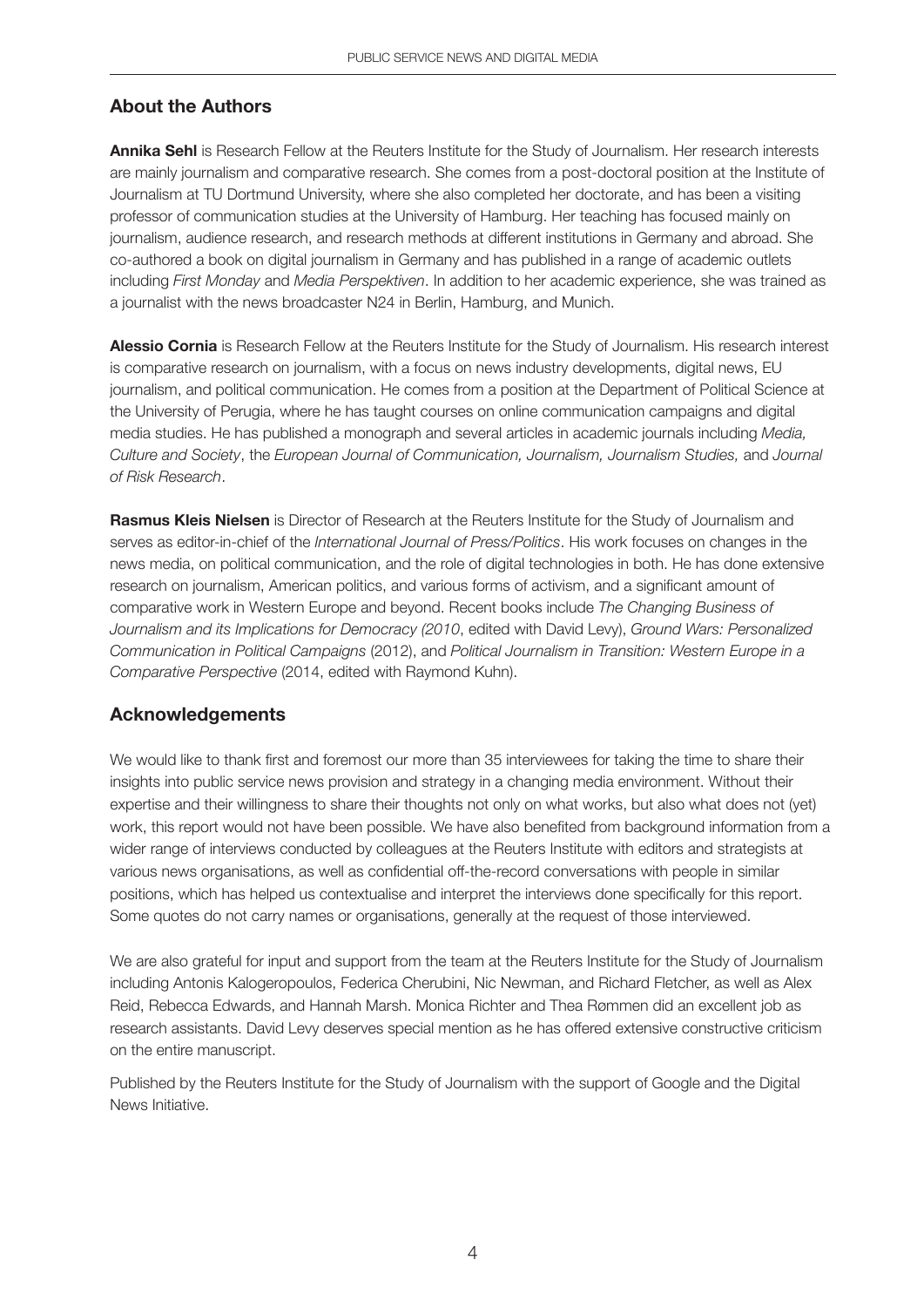#### **Executive Summary**

In this report, we examine how public service media in six European countries (Finland, France, Germany, Italy, Poland, and the United Kingdom) are delivering news in an increasingly digital media environment. The analysis is based on interviews conducted between December 2015 and February 2016, primarily with senior managers and editors as well as on survey data from the Reuters Institute Digital News Report.

We show the following:

- Public service media organisations have high reach for news offline (via television and radio) in all six countries, but only in Finland and the United Kingdom do they have high reach for news online.
- In all countries but Finland and the United Kingdom, significantly more people get news online from social media than from public service media.
- Our interviewees highlight three particularly important issues facing public service news provision online today, namely:
	- 1. how to change organisations developed around analogue broadcasting media to effectively deliver public service news in an increasingly digital media environment;
	- 2. how to use mobile platforms more effectively as smartphones become more and more central to how people access news;
	- 3. how to use social media more effectively as more and more news use is driven by referrals and in some cases consumed off-site on platforms like Facebook.
- Public service media organisations in all six countries have faced, and continue to face, serious challenges to their ability to effectively deliver public service news online. these include internal challenges around legacy organisations' ability to adapt to a rapidly changing media environment and the constant evolution of new digital technologies, but also external economic and/or political challenges.
- Across the three areas of organisational change, mobile delivery, and use of social media platforms, the british bbc and the Finnish Yle are generally seen as being ahead of most other public service media organisations. (Though they too are still heavily invested in their traditional broadcasting operations and need to continue to change to keep pace with the environment.)
- we identify four external conditions and two internal conditions that these two relatively highperforming organisations have in common. the four external conditions are: (1) they operate in technologically advanced media markets; (2) they are well-funded compared to many other public service media organisations; (3) they are integrated and centrally organised public service media organisations working across all platforms; (4) they have a degree of insulation from direct political influence and greater certainty through multi-year agreements on public service remit, funding, etc. the two internal conditions are a pro-digital culture where new media are seen as opportunities rather than as threats and senior editorial leaders who have clearly and publicly underlined the need to continually change the organisation to adapt to a changing media environment.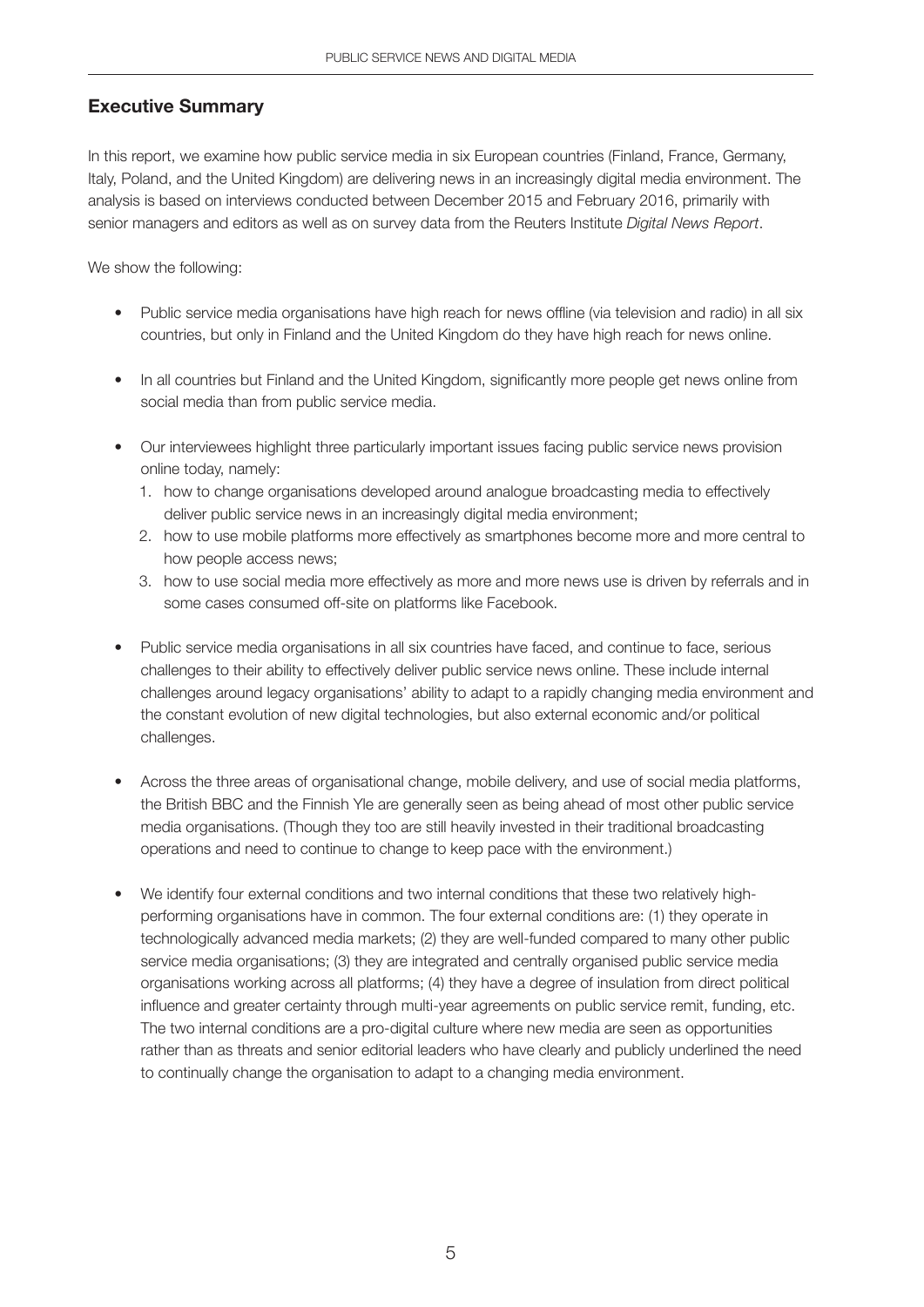• The need for public service news provision to evolve will only increase as our media environments continue to change and digital media become more and more important. Addressing the external conditions for the evolution of public service media is a matter for public discussion and political decision-making. Developing the internal conditions, however, is the responsibility of public service media themselves, and a precondition for their continued relevance in a rapidly changing media environment.

This report is the first of a series of annual reports that will focus specifically on how European public service media are adapting to the rise of digital media, a series of reports that will over time cover more countries and more issues than those discussed here.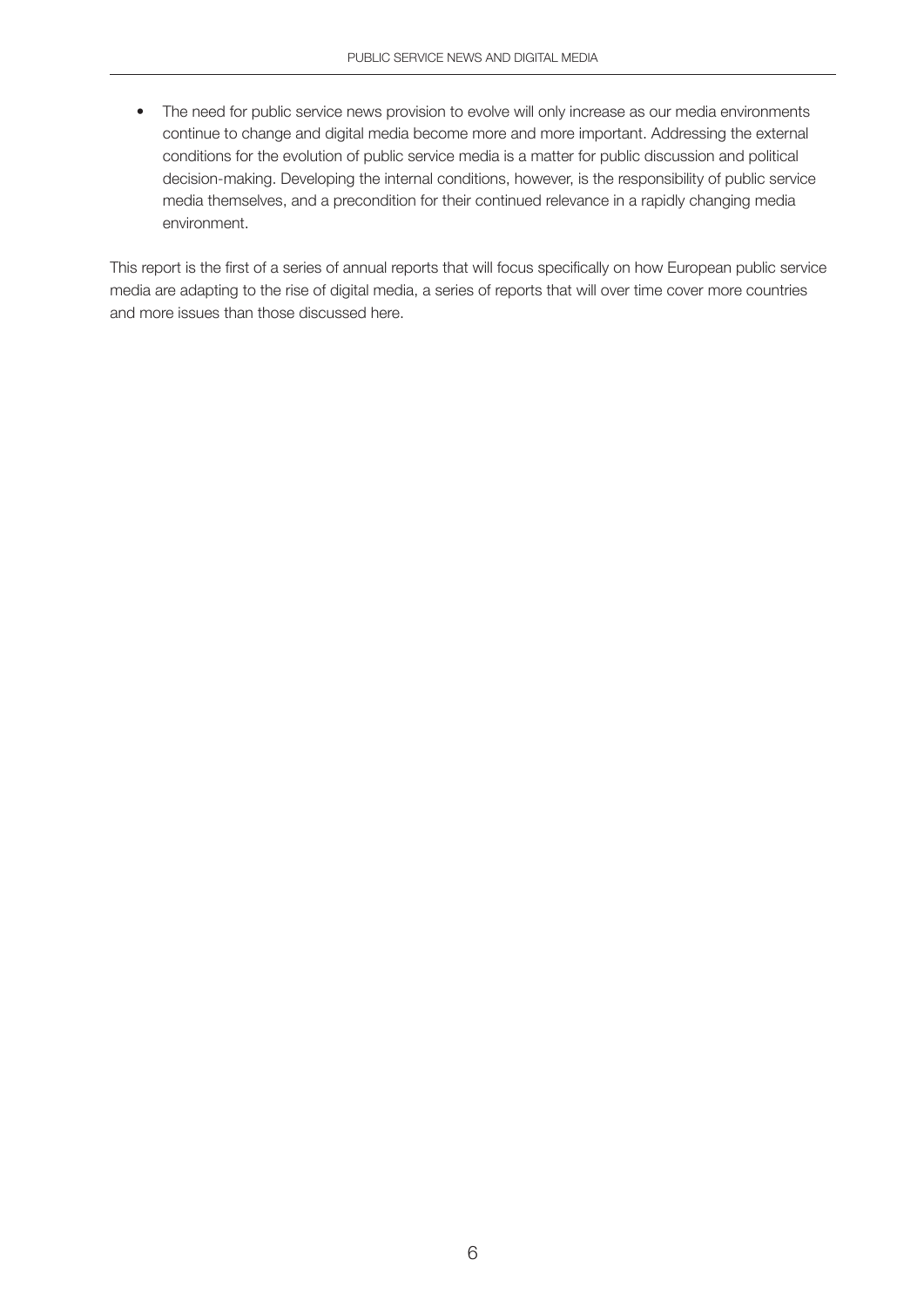# **Introduction**

All public service media in Europe aim to produce high-quality content, make it available across widely used devices and platforms, and reach all audiences. How they do it, however, varies – especially when it comes to digital media. in this report, we focus on how public service media in six European countries are dealing with three issues concerning public service news provision today:

- 1. how to change organisations developed around analogue broadcasting media to effectively deliver public service news in an increasingly digital media environment;
- 2. how to use mobile platforms more effectively as smartphones become more and more central to how people access news; and
- 3. how to use social media more effectively as more and more news use is driven by referrals and in some cases consumed off-site on platforms like Facebook.

The countries we cover in the report are Finland, France, Germany, Italy, Poland, and the United Kingdom. Together, they represent a range of different European media systems, levels of technological development, and public service media traditions. 1

the focus of the report is on the intersection between *technological* change and public service news provision. it is important to underline that public service media confront these challenges and opportunities while also facing economic and political challenges in some countries. the move towards an ever-more digital media environment has been accompanied by debates around the role and remit of public service media as well as discussions of how public service is best delivered today. 2

*Economically*, funding for public service media has decreased in recent years in several countries, including France, Italy, and the United Kingdom, in part due to wider austerity measures and in part due to reductions in funding directed specifically at public service media. these pressures can be illustrated by recent cuts at the BBC in the UK and reduced funding for the Italian RAI and Polskie Radio.

*Politically*, a range of private media and some political parties are questioning the current scale and scope of public service media and calling for more narrowly defined roles and remits. These pressures include the ongoing legal battle between the German ARD and a range of newspaper publishers over what german public service media are allowed to do online and via apps for smartphones and tablets.<sup>3</sup> Simultaneously, governments in some European countries are putting public service media under more pressure and in some cases drastically reducing public service media's independence from the state (EBU 2013; Arriaza Ibarra et al. 2015; 2). In January 2016, for example, the Polish president Andrzej Duda signed into law a bill handing the government control

 $1$  For the purposes of this report, public service media are understood as media produced by major publicly funded and state-owned media organisations, often historically referred to as public service broadcasters (PSbs) due to their origins in radio and television broadcasting. Different countries define public service media differently. E.g. in Germany, the Intestate Treaty on Broadcasting and Telemedia defines PSBs by naming the stations and gives them a number of public remits. In France, Italy or Poland PSBs are simply defined as broadcasters in public ownership. In the UK public service broadcasting also includes privately owned and commercially run channels since they also have certain public service obligations. Throughout the report we use 'public service media' instead of 'public service broadcasting' because

these organisations all operate across different platforms, beyond radio and television (see Arriaza Ibarra et al. 2015: 3–4).<br>
<sup>2</sup> See e.g. Arriaza Ibarra et al. 2015; Brevini 2013; Donders and Moe 2011; Humphreys 2010; l to refine the definition of public service media to reflect new needs and responsibilities in the digital age and develop public value tests to evaluate the impact of planned publicly funded media services before their introduction (for an overview see Donders and Moe 2011).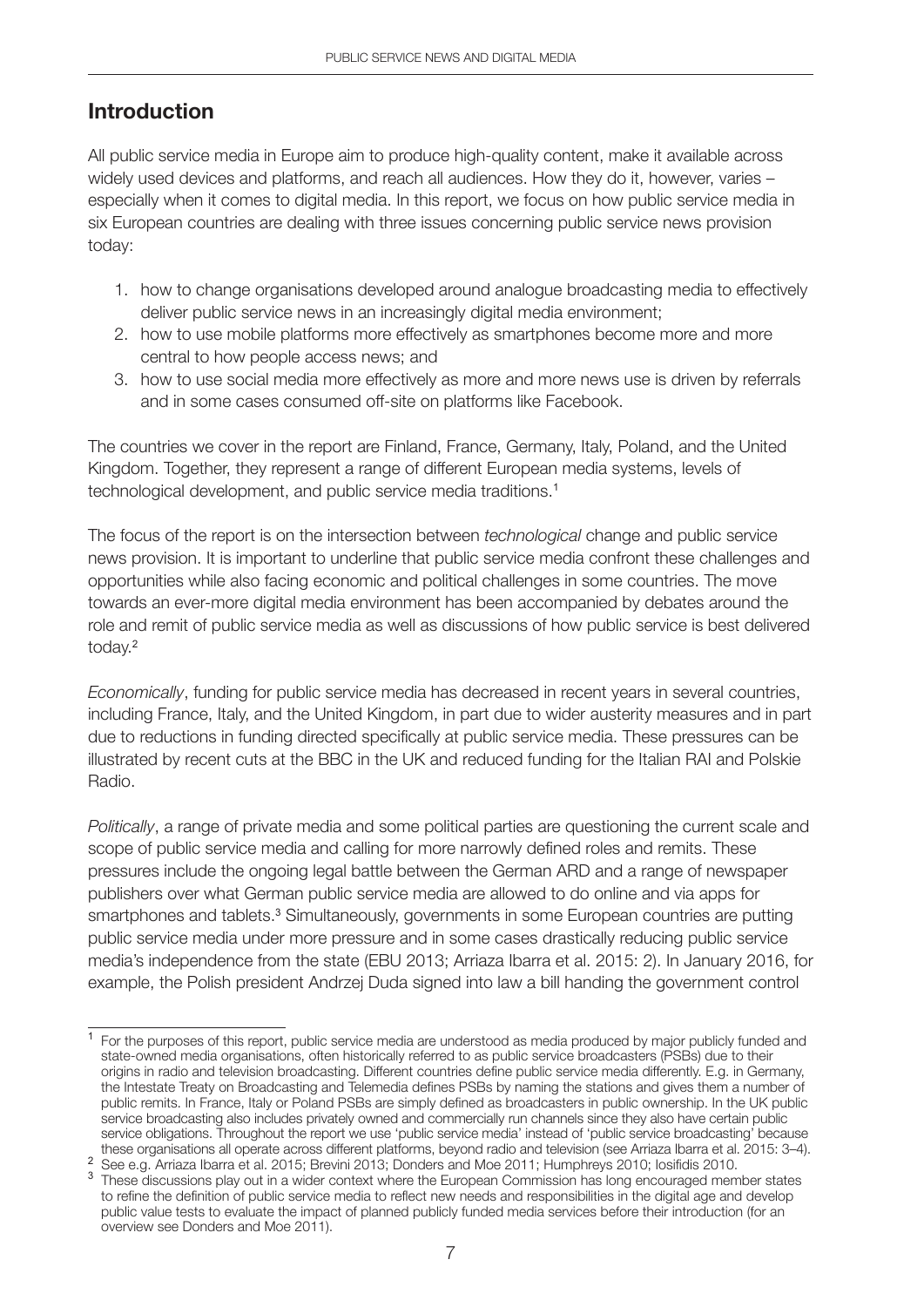of public service media in Poland. under the new law, senior figures in both telewizja Polska (tvP) and Polskie Radio (PR) will be appointed and dismissed by the treasury minister rather than by the National Broadcasting Council, as was previously the case.<sup>4</sup>

the report is based on interviews conducted between december 2015 and February 2016 with 36 people, primarily senior managers and editors at public service media organisations, as well as people with expert knowledge about the media in each country (see list of interviewees in the appendix). The interviews largely focused on how the respective public service media organisations are adapting to the rise of digital media, but also included discussions of wider economic and political challenges confronting public service media in the countries covered.

Our primary focus is on how public service media organisations in the six countries handle the challenges and opportunities represented by the rapid rise of digital media. we show that public service media organisations are adapting to the new environment at different speeds, and that some are falling behind because they are changing more slowly than the environment in which they operate and the public that they serve. Across the six countries covered, the British BBC and the Finnish Yle both reach large audiences with their online news and both have continually carried out substantial organisational reforms to adapt to an environment that continues to change quickly. The remaining public service media organisations have more limited reach with their online news and their organisations continue to be largely structured around traditional broadcast platforms.

the differences in performance and pace of change can be attributed in part to external economic (levels of funding) and political (remit of digital public service provision) factors. But it is clear that internal organisational barriers also constrain the ability of some public service media organisations to seize opportunities and tackle challenges online (EBU 2014; Malinowski 2014). In contrast to private media adapting to technological change, public service media generally face fewer economic challenges (as the need to develop new revenue models is less urgent), more political challenges (as they are bound by regulation and existing audiences' expectations), and a somewhat different set of organisational challenges (as a more secure funding situation both enables experimentation *and* reduces the immediate need to adapt).

Despite a preference for the term 'public service media' over the more traditional 'public service broadcasters', and a frequent insistence on their ambition to deliver public service across all platforms, even leading public service media organisations widely seen as digital innovators are still heavily invested in and shaped by their broadcasting legacy. in January 2016, James Harding, the BBC's Director of News and Current Affairs, said that BBC News still invests more than 50% of its budget in linear television, about 40% in radio, and 7% in online media. (By comparison, in 2015, 41% of UK respondents in the Reuters Institute *Digital News Report* named television their main source of news, 10% radio, and 38% online media (Newman et al. 2015)). As Harding said: 'We can't afford to do everything. [This is] about setting our priorities. The choices we make now will determine the future.'<sup>5</sup>

This report is about how the BBC and other public service media organisations across Europe are facing the opportunities and challenges presented by digital media, in their different national economic and political contexts, and about the choices they make now about the future of public service news provision. it is the first of a series of annual reports that will focus specifically on how European public service media are adapting to the rise of digital media; a series of reports that will over time cover more countries and more issues than those discussed here.

<sup>4</sup> http://www.theguardian.com/world/2016/jan/07/poland-president-signs-bill-putting-state-media-under-governmentcontrol

<sup>5</sup> http://www.thetimes.co.uk/tto/news/medianews/article4660737.ece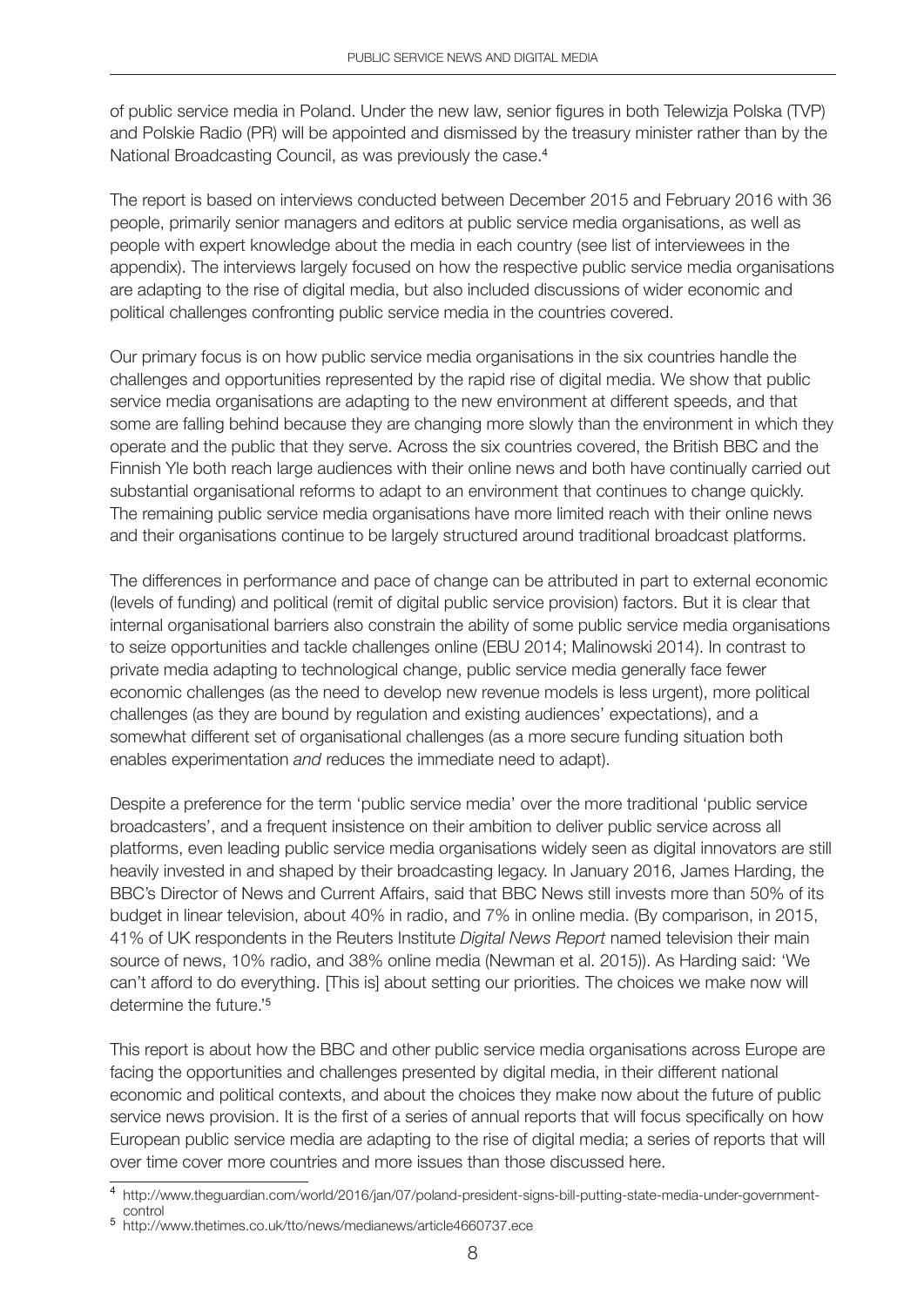The report is structured as follows. First, we review public service news performance across offline and online platforms and provide a brief overview of the organisation and funding of public service media across the countries covered. Second, we provide a series of country profiles for those readers interested in more context on each case. (These can be skipped.) After this we turn to analysing how different public service media organisations are handling the challenges and opportunities presented by the rise of digital media. in the third part of the report, we focus on organisational change and innovation, in the fourth part on mobile news, in the fifth part on social media. Throughout, we provide brief case studies of interesting initiatives from various public service media organisations covered.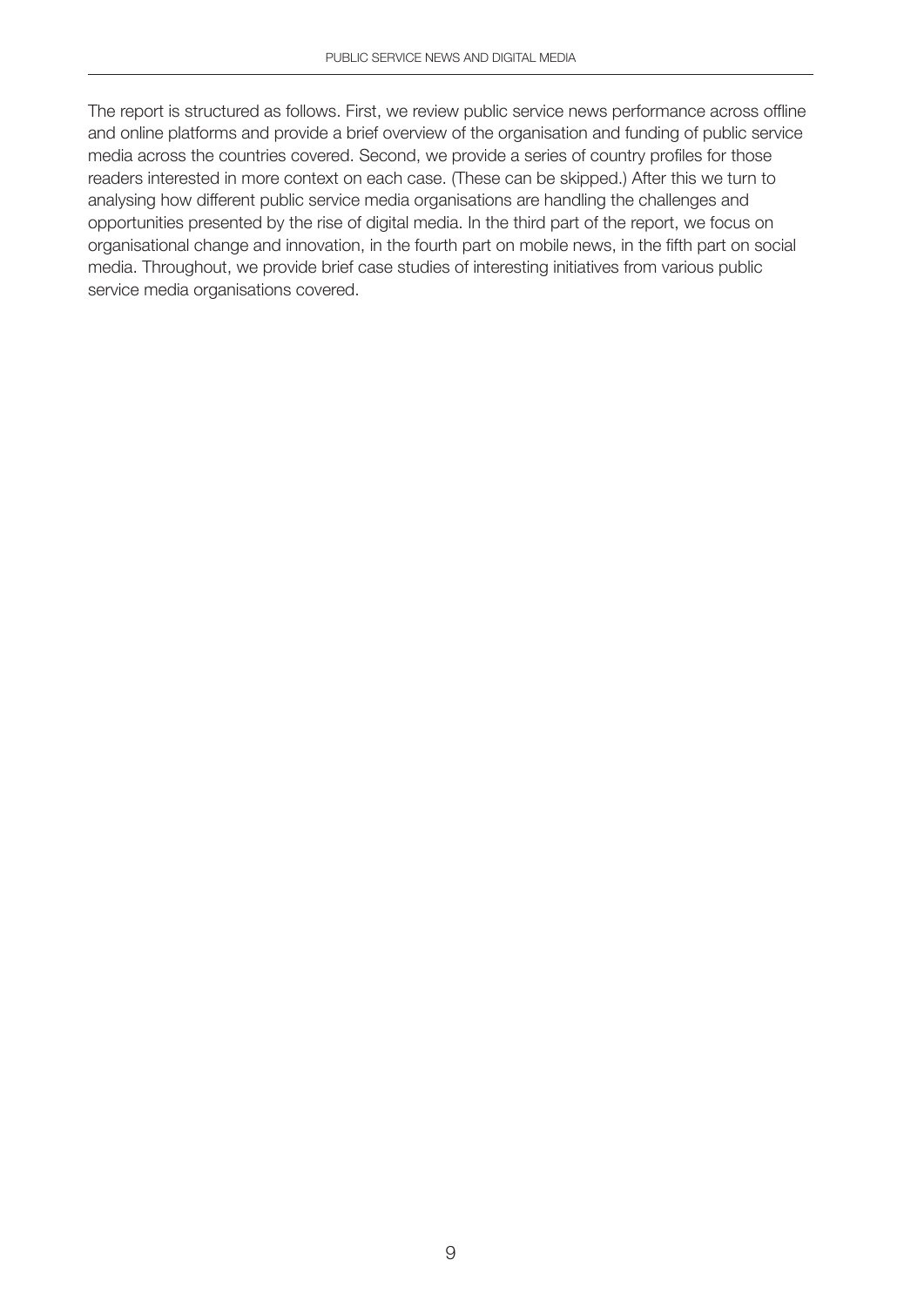# **1. Public Service News Performance: Offline and Online**

Public service media have enjoyed a strong position in many European countries for decades, but their position as online news providers is in many cases less strong. On the one hand, public service media continue to compete with a range of private media domestically. compared to these, public service media often appear strong. On the other hand, they also face competition from a growing number of new players including both digital journalism players like buzzFeed, the Huffington Post, and Vice, video-on-demand services like Netflix and Amazon Prime, as well as large digital intermediaries including search engines (google), video hosting sites (Youtube), and social networking sites (Facebook). viewed against these, public service media appear less strong.

Our interviewees across all countries highlight many advantages public service media organisations have as they adapt to an increasingly digital media environment. These include their wellestablished reputations and high-profile brands, their large and loyal offline audiences, and the fact that their funding models mean that they do not need to focus on monetisation as a central part of their digital strategy. (with Poland and italy as partial exceptions as public service media there rely in part on significant commercial revenues.)

The people we spoke to, however, also highlight a number of challenges in terms of effectively delivering public service news today. Three stand out as particularly central, and all are backed up by data from the Reuters Institute Digital News Report and many other studies.<sup>6</sup>

The first challenge is trying to provide news for everyone, including hard-to-reach younger people. Across the countries covered here, public service media have high reach for offline news, very different reach online, and vary widely in their ability to reach especially younger people, with the bbc reaching about 68% of 18–24 year olds with news across offline and online platforms on a weekly basis in the UK, compared to 24% for ZDF in Germany.

the second challenge is moving from a digital strategy centred on desktop internet and personal computers to one focused on mobile devices. across the countries covered here, between 27% (uK) and 14% (Poland) of online news users say that smartphones are the main device used for news consumption. Amongst younger people, the percentage is far higher, and the figure has been rising rapidly in recent years.

The third challenge is developing effective ways of delivering public service news via third-party platforms including search engines, social media, video-hosting sites, and messaging apps. Across the countries covered here, between 56% (Poland) and 23% (germany) of online news users say they consume, share or discuss news via Facebook. Only in the UK do significantly more people use public service media for news online than use social media for news.

these three challenges are generally seen as closely linked in that more effective strategies for mobile news and use of third-party platforms are seen as key to reaching younger audiences and serving the whole population via all relevant channels. These challenges are also all seen as linked to an underlying issue of organisational change as most public service news provision is still structured primarily around legacy broadcast media rather than digital media.

<sup>&</sup>lt;sup>6</sup> The annual *Digital News Report* published by the Reuters Institute for the Study of Journalism (RISJ) analyses how news is being consumed in a range of countries across the world. it is based on an online questionnaire conducted by Yougov. the data is weighted to targets based on census/industry accepted data to represent the total population of each country. The sample is reflective of the population that has access to the internet. As this survey deals with news consumption, anyone who said that they had not consumed any news in the past month was filtered out. the main report is available as Newman et al. (2015) and a supplementary report by Fletcher et al. (2015). in addition, the underlying data are available on digitalnewsreport.org.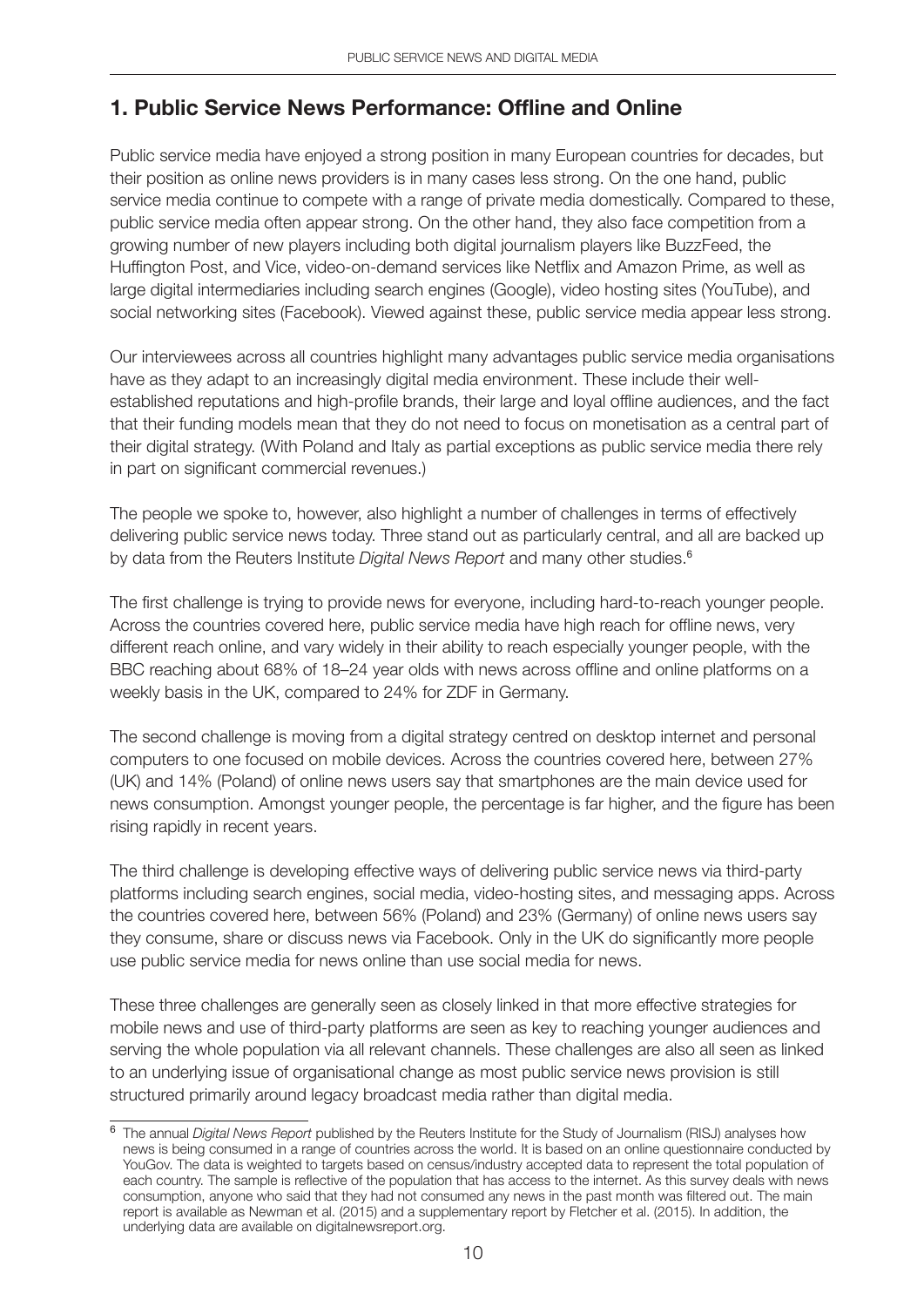Table 1 provides an overview of the performance of public service news offline and online in terms of audience reach in the six countries covered. Overall, public service media are amongst the most widely used sources of offline news in all six countries, but their online reach varies significantly and in some countries social media are by now more frequently named as a source of online news than public service media.

| Country               | <b>Public service news</b><br>offline reach (TV) (%) | <b>Public service news</b><br>online reach (%) | Social media usage<br>specifically as a source<br>of news $(\%)$ |  |
|-----------------------|------------------------------------------------------|------------------------------------------------|------------------------------------------------------------------|--|
| Finland               | 61                                                   | 39                                             | 40                                                               |  |
| France                | 34                                                   | 16                                             | 34                                                               |  |
| Germany (ARD/ZDF)     | <b>ARD 58</b>                                        | ARD <sub>8</sub>                               | 25                                                               |  |
|                       | ZDF 49                                               | ZDF 7                                          |                                                                  |  |
| Italy                 | 56                                                   | 15                                             | 46                                                               |  |
| Poland                | 58                                                   | 20                                             | 52                                                               |  |
| <b>United Kingdom</b> | 72                                                   | 48                                             | 36                                                               |  |

| Table 1. Offline/online reach of public service media and social media use for news in six |  |
|--------------------------------------------------------------------------------------------|--|
| <b>European countries</b>                                                                  |  |

Data sources: Newman et al. (2015), Fletcher et al. (2015) and additional analysis on the basis of data from digitalnewsreport.org. Public service news based on Q5a/b 'Which, if any, of the following have you used to access news in the last week?' Social media use for news is based on Q3 'Which, if any, of the following have you used in the last week as a source of news?' Calculations include for Finland, Yle tv-uutiset (offline), Yle uutiset (yle.fi/uutiset), Yle tv-uutiset (Areena) and Yle radiouutiset (Areena) (online); for France, news in the following channels of France Télévisions (France 2, France 3, France 4, France 5, France Ô) (offline), francetvinfo.fr, france2.fr, france3.fr, france4.fr, france5.fr, franceo.fr, franceinter.fr, franceinfo.fr (online); for German ARD, Tagesschau and Tagesthemen (offline), *Ard.de (respectively Daserste.de, tagesschau.de) (online), for German ZDF* heute *and* heute-journal *(offline), ZDF.de (respectively* heute.de) (online); for Italy, RAI offline estimated as Tg1, Tg2, Tg3 combined with Rainews24 with an assumption of 66% Tg1, Tg2, Tg3, Tg4, Tg5 code (see Newman et al. 2015) (offline), RAI.TV (online) (unfortunately, not including the RAI news website Rainews.it); for Poland, news at TVP channels (e.g. TVP Info, TVP1 and TVP2) (offline), TVP.pl (online); for the UK, BBC News (offline and online).

Table 2 provides an overview of the main national public service media organisations in each of the six countries, and their funding structure. Some of these are integrated public service providers which have always operated across platforms (radio, television, and now online). Others are separated by legacy platform (radio and television, each with their own online offerings). The funding levels vary, as do the commercially generated revenues, from a small fraction for the Finnish Yle to a majority of total revenues at the Polish TVP.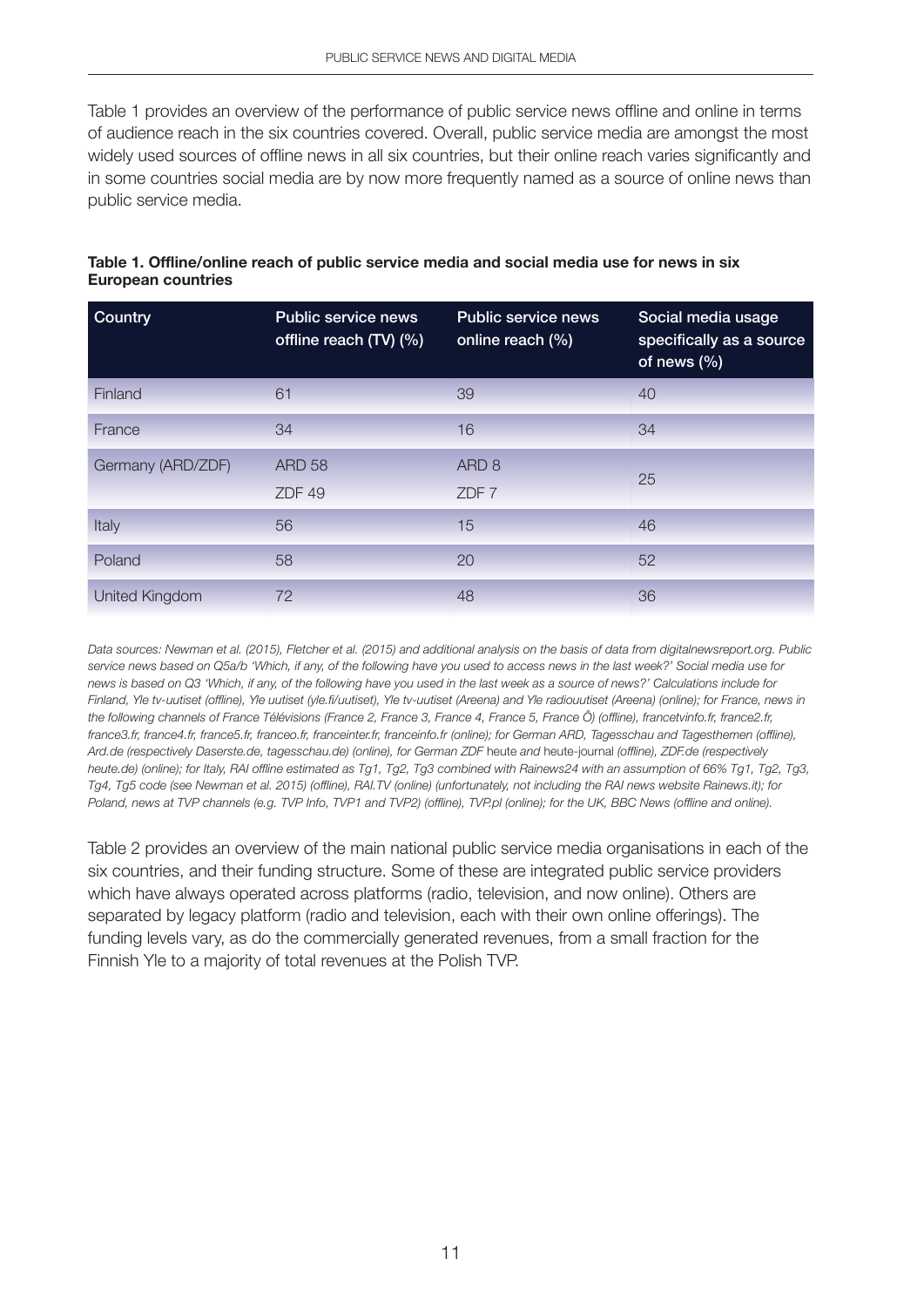| Country                  | Organisation                 | <b>Total</b><br>revenues<br>$(E \text{ million})$ | % public<br>revenues | <b>Public</b><br>revenues<br>per capita | Change in<br>revenues<br>2014/2013 (%) | Change in<br>public<br>revenues<br>2014/2013 (%) |
|--------------------------|------------------------------|---------------------------------------------------|----------------------|-----------------------------------------|----------------------------------------|--------------------------------------------------|
| Finland                  | Yle                          | 476                                               | 97                   | €85                                     | 1.4                                    | 1.6                                              |
| France                   | France<br><b>Télévisions</b> | 3,018                                             | 82                   | €46                                     | $-1.2$                                 | $-0.6$                                           |
|                          | Radio France                 | 688                                               | 84                   |                                         | 2.1                                    | 0.3                                              |
| Germany                  | <b>ARD</b>                   | 6,942                                             | 86                   | €98                                     | 8.0                                    | 9.0                                              |
|                          | <b>ZDF</b>                   | 2,254                                             | 85                   |                                         | 9.1                                    | 8.3                                              |
| Italy                    | RAI                          | 2,595                                             | 61                   | €26                                     | 1.3                                    | $-9.4$                                           |
| Poland                   | <b>TVP</b>                   | 366                                               | 31                   | €4                                      | 2.0                                    | 38                                               |
|                          | Polskie Radio                | 65                                                | 61                   |                                         | $-8.1$                                 | $-15$                                            |
| <b>United</b><br>Kingdom | <b>BBC Group</b>             | 5,961                                             | 82                   | €76                                     | $-0.1$                                 | $-2.5$                                           |

#### **Table 2. Public service media in Europe: breakdown of revenues (2014)**

Source: EAO 2016. For public revenues per capita: our own calculation based on EAO (2016) data on public revenues in 2014 and World Bank data on the number of inhabitants per country in 2014. The figure for BBC total revenues includes the turnover of BBC Worldwide and other global commercial activities as well as licence fee revenues, in line with the methodology of the EAO.

The next section provides a series of country profiles for readers who want more context on each country. These can be skipped by those who want to go straight to the main findings around organisational change, mobile news provision, and use of social media.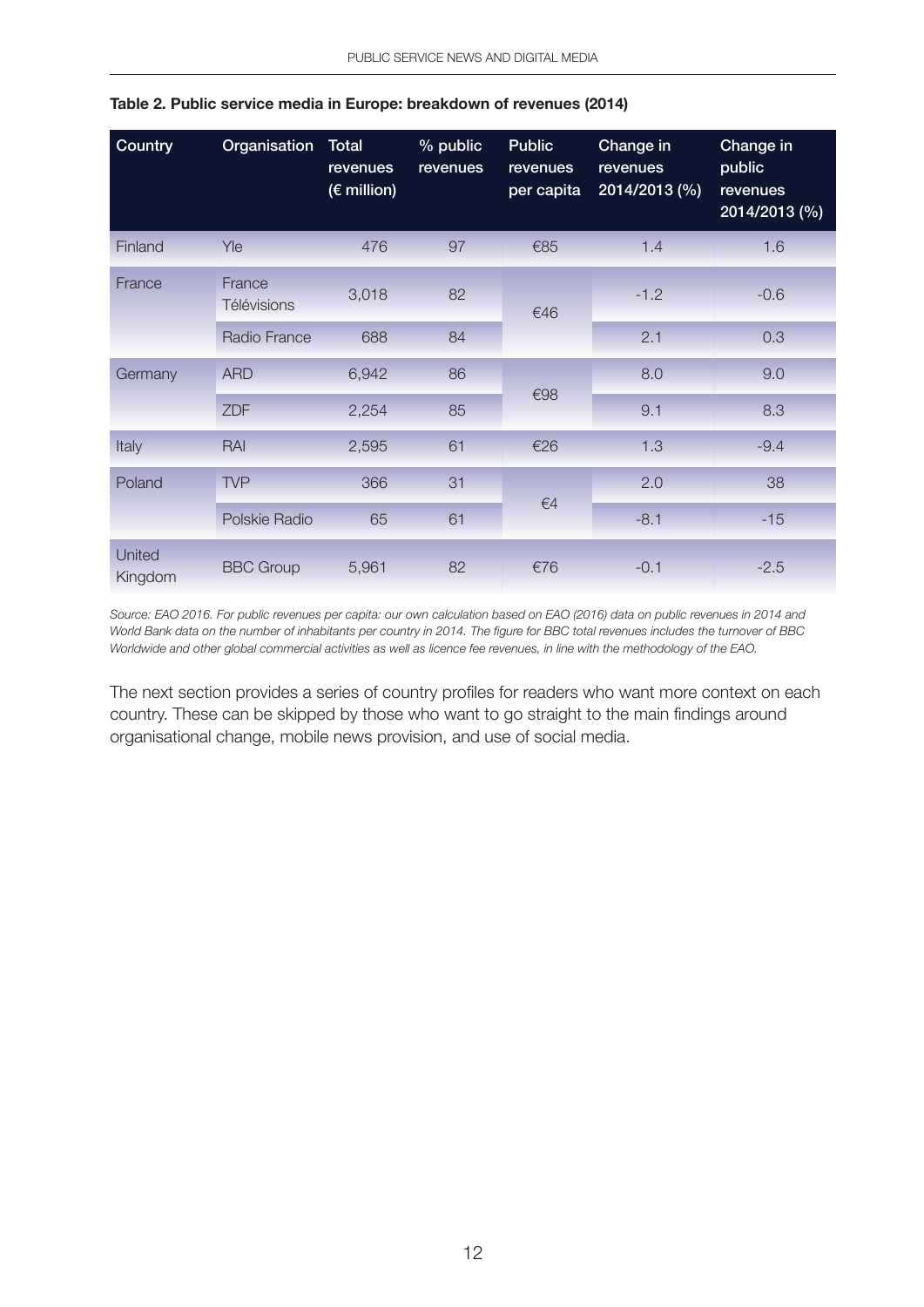# **2. Public Service News in Europe: Country Profiles**

# *Finland*



The Finish public service media organisation Yle is an integrated public service provider for TV, radio, and digital. it is 99.9% state-owned and operations are financed by public broadcasting tax which replaced television licences at the beginning of 2013. Yle has a strong position in terms of television reach. In 2014, the Yle television channels had a total daily audience market share of 44% (EAO 2016).

when it comes specifically to news, 61% of Finnish respondents in the *Digital News Report 2015* stated that they had watched Yle TV news in the last week. This means that Yle is the most widely used offline source of news in Finland. Online, Yle also has a strong position with 39% saying they use various Yle sites for news, but Yle has lower reach than the websites of two tabloid newspapers, *Illta-Sanomat* (55%) and *Iltalehti* (51%) (Newman et al. 2015; see Table 1).

Smartphone use is high in Finland. Almost one in four respondents said smartphones are their main way of accessing news online. Social media were used by 40% of respondents specifically as a source of news in the last week (see table 1). Facebook is the most widely used social media platform for news in Finland, followed by YouTube (Newman et al. 2015).

Since 2013, the Finnish public service media organisation Yle has been tax-funded. in contrast to the flat licence fee before 2013, the tax is income-adjusted. all individual adults pay a flat income tax earmarked for Yle of 0.68% up to a maximum of €140 per year. The lowest paid, those earning less than €7,352 a year, are exempt from paying the tax.

at €85 per capita, Finland has the second-highest level of public service funding of all the countries covered here, and with 97% of Yle's €476m budget coming from public funds, it has the lowest level of commercial funding of public service media (EAO 2016; see Table 2).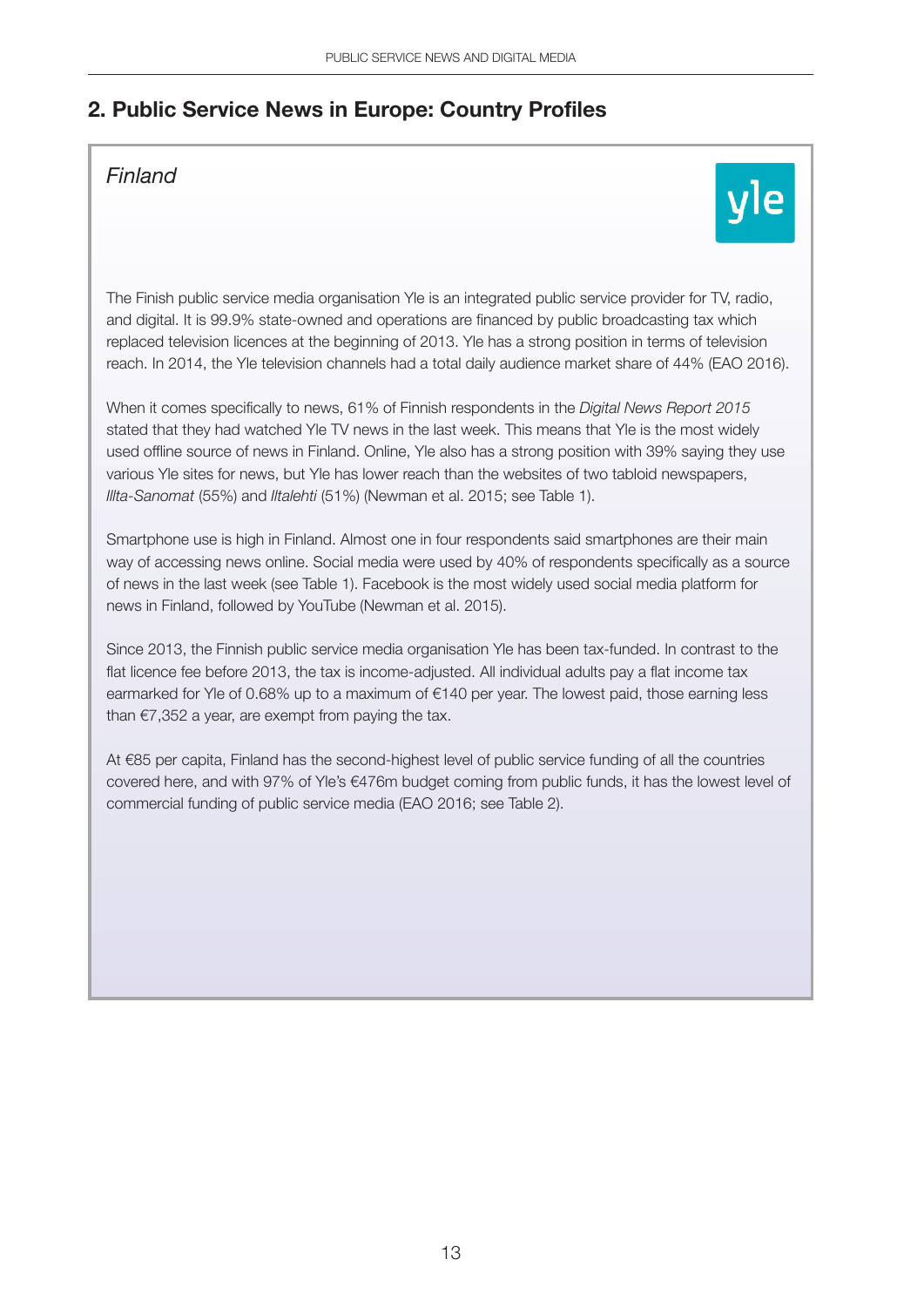#### *France*

# francetélévisions



French public service media consist of two main separate organisations, one built around TV and one around radio: France Télévisions and Radio France.<sup>7</sup> Both are state-owned companies and funded by the revenues from a licence fee, additional state funding as well as commercial revenues. Policies on French public service media have been characterised by a strong government influence in the past (see Brevini 2013).

in France, public service media also have a fairly strong position in terms of television audience share. combined, the main French public channels in 2014 together accounted for about one-third (30%) of daily viewing (EAO 2016).

For news, commercial television is the most widely used offline source. according to the *Digital News Report* 2015, the private channels BFM TV and TF 1 are the leading sources of news offline. Both have 43% of French respondents saying they have used them in the last week. France Télévisions by comparison reaches 34%. Online, the most widely used brands are prominent national newspapers like the websites of the free daily *20 Minutes* (12%), *Le Monde* (11%) and *Le Figaro* (10%) as well as digitalonly offerings from Google News (11%) and Yahoo (8%). The public service media websites (FranceTV Info and the various domains of France Télévisions) are used by a combined 16% of respondents as a source of news (Newman et al. 2015; see Table 1).

The smartphone is increasingly important for how people in France access news. A quarter said it is their main way of accessing online news. Social media are also important with 34% of respondent using them specifically as a source of news. Facebook is the main social media platform for news, followed by YouTube (Newman et al. 2015).

French public service funding is, at €46 per capita, significantly lower than in Finland, Germany, or the United Kingdom, but considerably higher than Italy or Poland. France Télévisions' total revenues for 2014 were €3,018m, of which 82% came from public funding and the rest from commercial sources. Radio France revenues were €688m, and 84% came from public funding (EAO 2016; see Table 2). The majority of the funds for public service media in France comes from a household licence fee of €137 per annum, with some additional funding provided by the state.

Other publicly funded organisations such as the Franco-German channel, Arte, or the international channels, Radio France Internationale, France 24, and TV5 Monde are not covered here.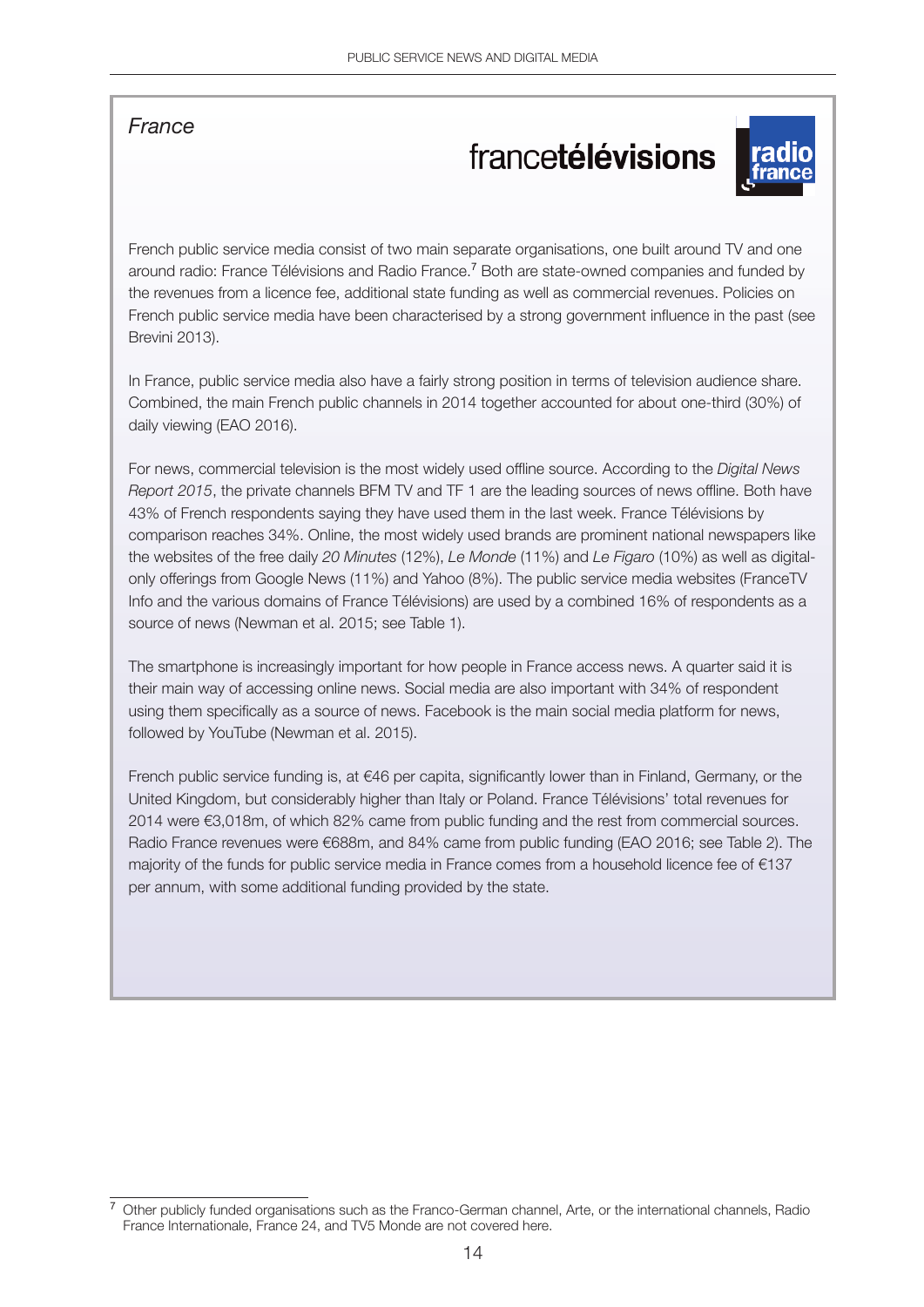#### *Germany*





In Germany, public service media structure reflects the federal political structure. There are two main national public service broadcasters: ARD (founded in 1950) and ZDF (only TV, founded in 1963), as well as deutschlandradio, a national public service radio broadcaster (founded in 1994) which co-operates with ARD and ZDF. ARD consists of nine regional public service broadcasters. Between them they all operate their own regional television channels, some in co-operation with others, and all of them have their own radio channels. Together they collaborate on national programming for the so-called 'first channel' (Das Erste). In addition to this, the international service Deutsche Welle (DW) (founded 1953) is also a member of ARD, but not covered here. In contrast to the ARD's complex federated structure, ZDF (Second german television) is established by all 16 states and serves a national audience.

Together, the German public television channels accounted for a total daily audience share of 45% in 2014 (eaO 2016). when it comes to news, the national public service evening news bulletins still draw a large audience. in the *Digital News Report 2015*, 52% of german respondents said in the last week they had watched the main ARD news programme *Tagesschau* and 38% named ZDF's flagship news programme *heute*. In comparison, *RTL Aktuell*, from the private broadcaster RTL, reached 36% of respondents weekly. Despite their offline strength, however, German public service media have only limited reach online. The main ARD online news offerings were used by 8% and ZDF.de by 7% (see Table 1). The site of the national news magazine Spiegel Online (16%), the portal t-online (13%), and the main tabloid newspapers bild.de (11%) all reached more people online (Newman et al. 2015).

Almost a quarter of German respondents said the smartphone is their main way of accessing online news. Social media platforms are used by 25% of respondents specifically as a source of news on a weekly basis. Facebook is the most important social media site in terms of news, followed by Youtube (Newman et al. 2015).

Since 2013, all households in Germany have been paying a flat fee of €210 per annum. This fee has replaced the old GEZ radio and TV fee, which was paid per device. The fee is still defined as a 'broadcasting contribution' (*Rundfunkbeitrag*) and not a public service contribution.

Public funding for public service media amounted to €98 per capita in 2014 in Germany, the highest level of all the countries covered here. Public funding accounted for 86% of ARD's total revenues of €6,942m, and 85% of ZDF's €2,254m, with the rest coming from commercial sources (EAO 2016; see Table 2). combined, the german public service media have the largest public service budgets in the world.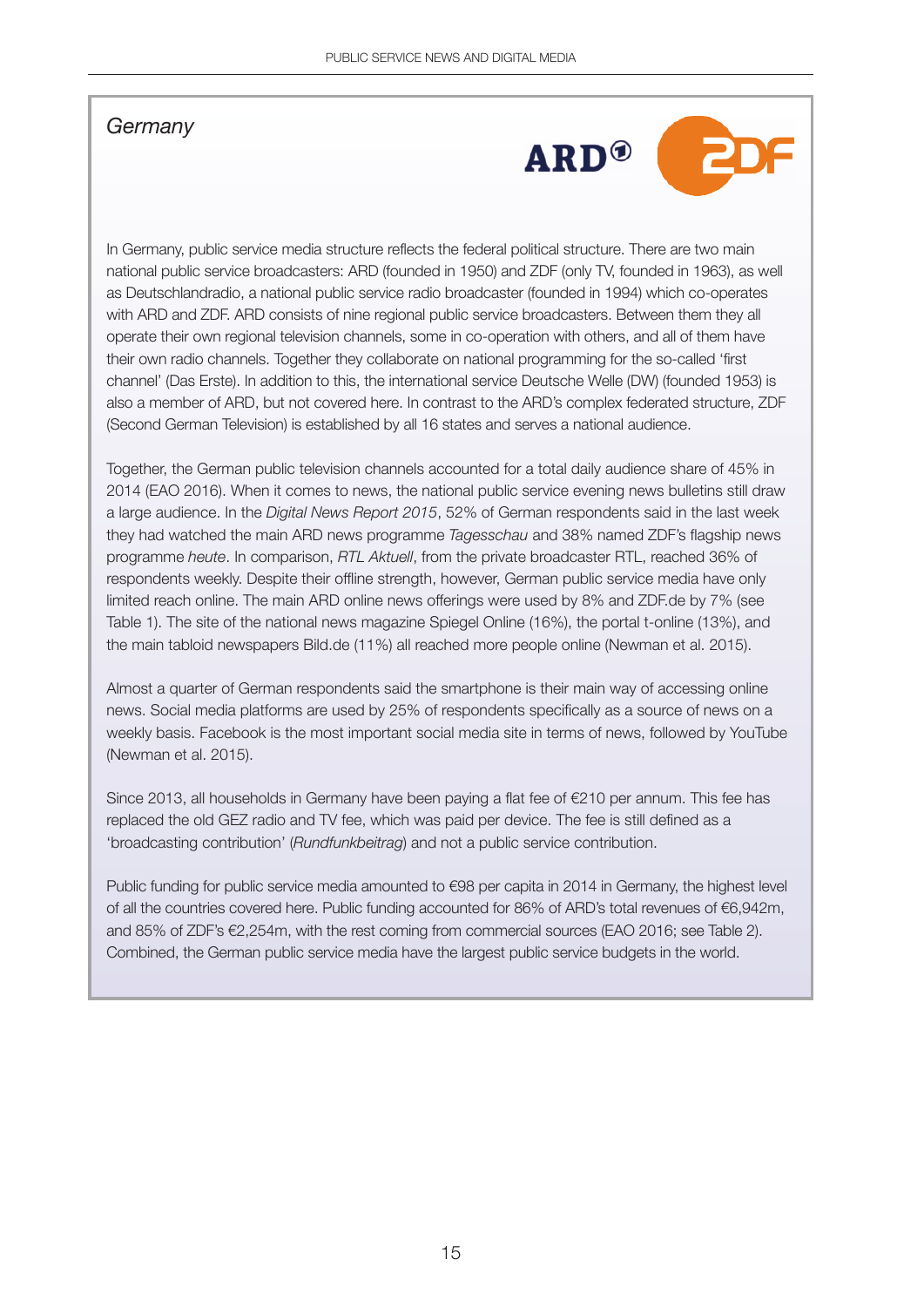*Italy*



RAI is Italy's national state-owned public service broadcaster. It is an integrated organisation for TV and radio. RAI is funded primarily by licence fee but relies on commercial sources for almost 40% of its total income, more than public service media in any other country covered apart from Poland. Political instability in italy and frequent changes in government, combined with a governance structure that allows for more direct political influence than in some other countries, has led to a constant change in management in RAI, something that has previously been highlighted as holding back its development of digital content and services (Brevini 2013).

RAI channels have a strong overall position in Italian television, accounting for a combined total daily audience share of 38% in 2014 (EAO 2016). Television is also the most widely used source of news in Italy. While RAI's news bulletins are popular on TV according to the *Digital News Report 2015*, RAI has only limited reach online. The RAI.TV website was named by 15% of respondents as a source of news (see Table 1). Online, the sites of national newspapers like Republica.it (29%) and digital-only offerings like google News (22%) are far more widely used (Newman et al. 2015).

almost a quarter of italian respondents identify their smartphone as their main way of accessing news online. Social media are particularly important in italy. 46% of respondents say they use social media specifically as a source of news weekly. Again, Facebook is the most widely used site for news, followed by YouTube (Newman et al. 2015).

Public service media funding in Italy was at €26 per capita in 2014. Of the countries covered here, only Poland has lower levels of funding. The funding comes from a licence fee which was €113.50 in 2015. Recently, the Italian government has reduced this to €100 while simultaneously cracking down on widespread evasion (estimated at 26% of all households): from July 2016 all the italian electricity bills will have a surcharge for the RAI licence fee. Public funding accounted for just over 60% of RAI's total of €2,595m revenues in 2014 (EAO 2016; see Table 2), the rest came from commercial sources, most importantly television advertising.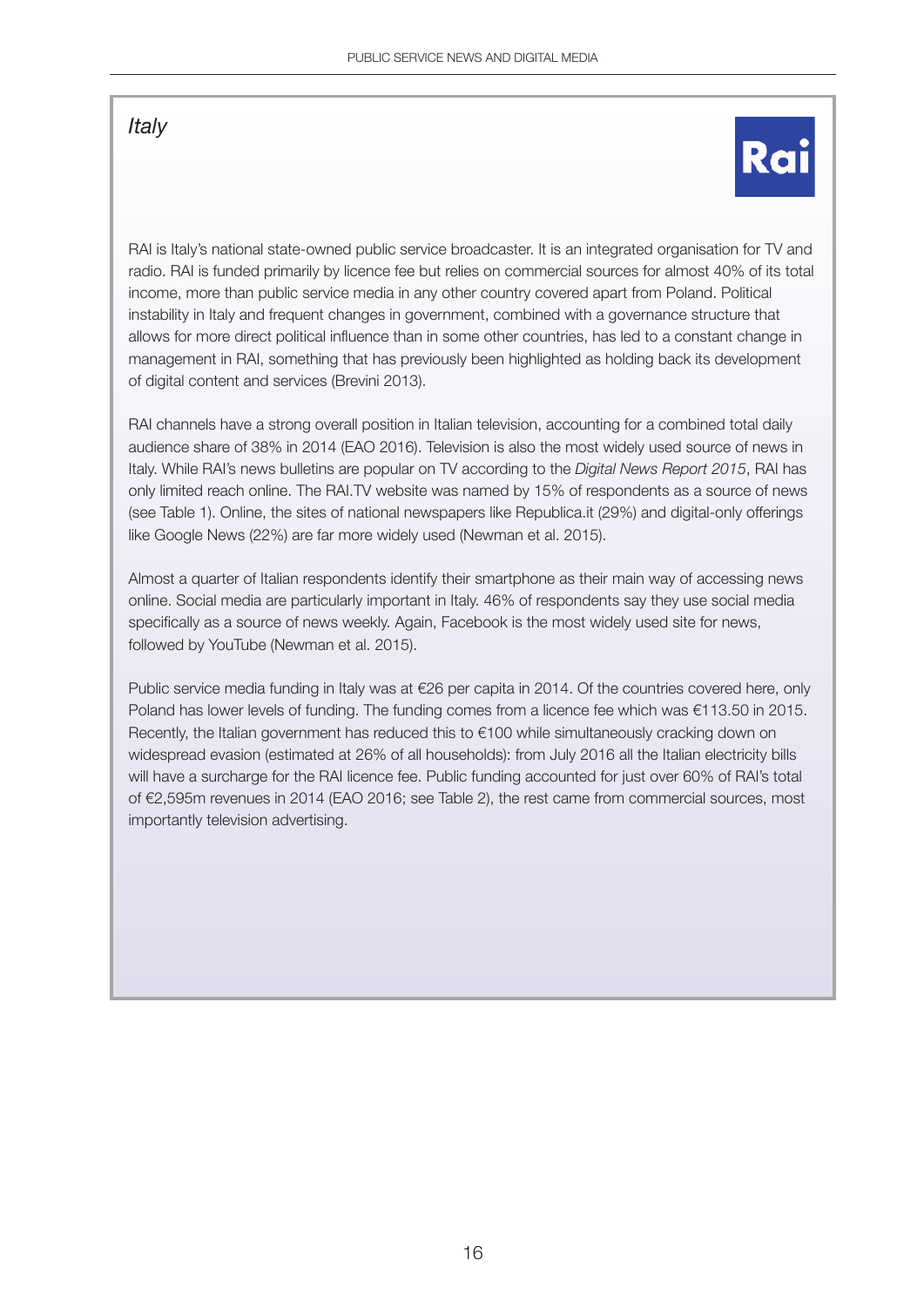#### *Poland*



**TELEWIZJA POLSKA** 



as in France, public service media in Poland are organised into separate organisations each built around a particular kind of traditional broadcasting: Telewizja Polska (TVP) and Polskie Radio. Both are state-owned. For public service media in Poland, commercial revenues are very important, and licence fee revenues relatively limited. as a consequence, some observers see Polish public service media as operating in ways very similar to their commercial, privately owned competitors. as noted in the introduction, the governance of public service media in Poland has changed significantly in 2016 with the introduction of a new media law that gives the government much more direct control.<sup>8</sup> This has been subject to critique from outside observers and has led the European Commission to start a preliminary assessment of whether the new law represents a 'systemic threat' to fundamental EU values.<sup>9</sup>

TVP had a strong position in the Polish television market with a combined daily audience share of 29% in 2014. (It has, however, seen that share decline significantly in recent years: EAO 2016). In terms of news, 58% of respondents in the *Digital News Report 2015* survey said that they had relied on tvP for news in the previous week (see table 1). Only the commercial broadcaster tvN had a wider reach (61%). Online, however, portals like Onet (48%) and commercial broadcasters like tvN24 online (36%) have far wider reach than TVP Online, which was named a source of online news by 20% of respondents (Fletcher et al. 2015).

in clear contrast to the other countries covered here, smartphones still play only a limited role in Poland: 14% of respondents saw their smartphone as their main way of accessing news online. Social media, however, are very important in Poland: 52% of respondents use them as a source of news weekly, again, first of all Facebook and secondly YouTube (Fletcher et al. 2015).

Public funding for public service media in Poland was €4 per capita in 2014, far lower than in any other country covered in the report, even after taking into account that Poland is poorer than the five other countries. (Poland's per capita GDP is about two-thirds of Italy's, about half of the UK's.) In 2014, the annual licence fee was €48 for television and €14 for radio. The evasion rate in 2014 was estimated to be 65%.<sup>10</sup> Of Telewizja Polska (TVP) revenues, 31% is from public funds with the rest from commercial sources, while 61% of Polskie Radio funding is from public sources, with the rest commercial (EAO 2016; see Table 2).

<sup>8</sup> http://www.theguardian.com/world/2016/jan/07/poland-president-signs-bill-putting-state-media-under-governmentcontrol

<sup>9</sup> http://www.bbc.co.uk/news/world-europe-35303912

<sup>10</sup> http://www.bbc.co.uk/news/entertainment-arts-26546570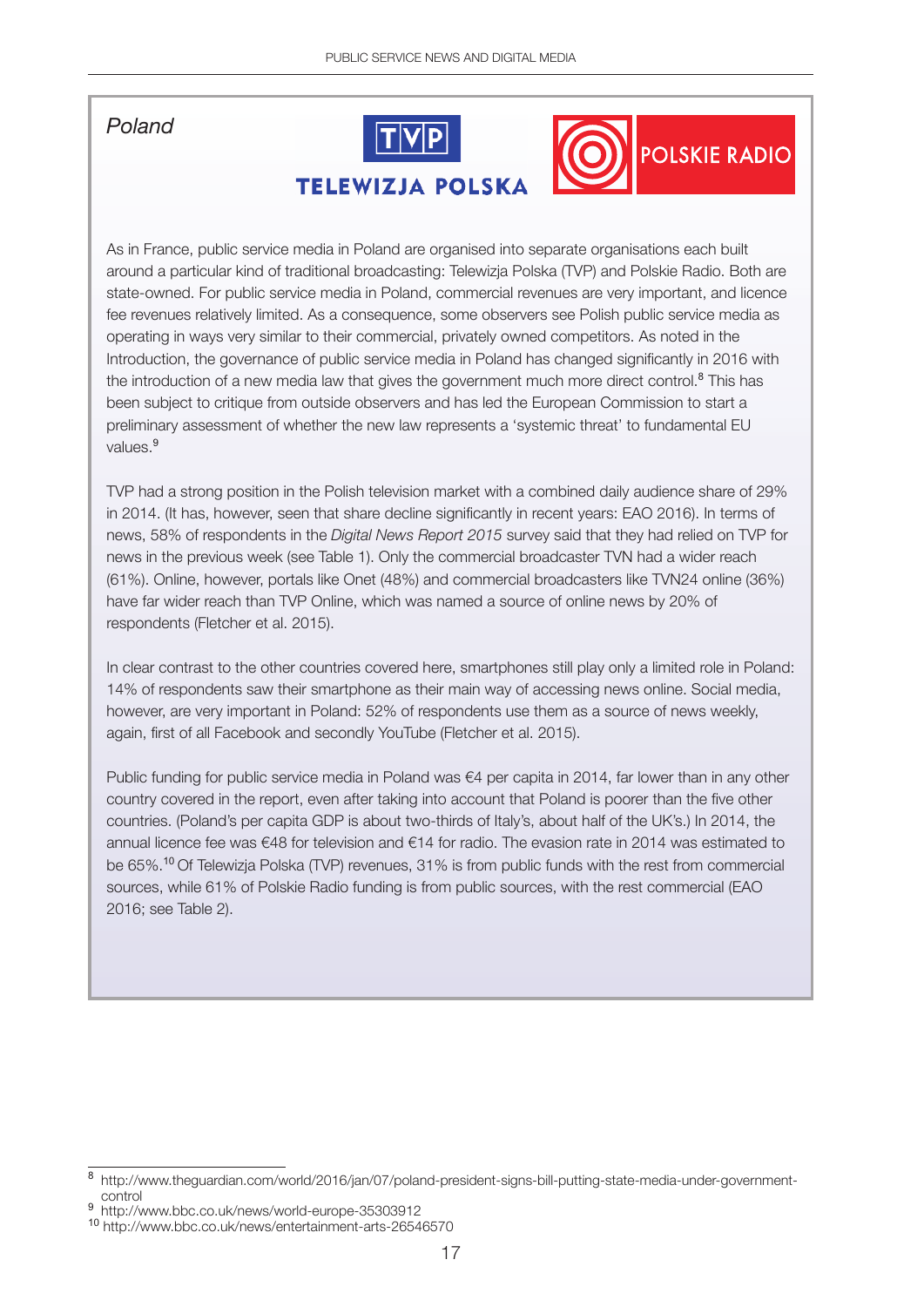#### *United Kingdom*

# $B|B|C$

The BBC is the world's oldest national broadcasting organisation (founded 1922) and the largest broadcaster in the world by number of employees. it is an integrated organisation for tv and radio and serves the whole of the UK. Apart from its national services it also operates the BBC World Service and BBC Worldwide, its main commercial arm. The BBC's domestic services are almost exclusively funded by licence fee. The BBC is established under a Royal Charter. The current charter came into effect in 2007 and is due to expire in 2016, with the charter process renewal currently under way.

In the UK in 2013, the BBC had a relatively strong position in television with a combined daily audience share for all channels of 35% (EAO 2014). The BBC has a particularly strong position in the UK when it comes to news. according to the *Digital News Report 2015*, it reaches 72% of respondents via traditional television and radio on a weekly basis. it has far wider reach than the second most widely source of offline news in the UK, ITV (used by 32%). The BBC is also strong in online news. Almost half of respondents (48%) report using BBC Online, making it not only the most popular source of online news in the UK, but also the most successful of all organisations in the 12 countries covered in the 2015 *Digital News Report* (see table 1). after the bbc, the most widely used sources of online news in the UK are the Mail Online (14%), the Huffington Post (12%) and the Guardian online (12%) (Newman et al. 2015).

Of respondents in the UK, 27% mentioned smartphones as their main way of accessing online news. Half of smartphone users also said they use the BBC news app. Social media are used by 36% of respondents specifically as a source of news on a weekly basis. Facebook is the most important social network for coming into contact with news, followed by twitter. Youtube, which is widely used in most other countries covered here, is only named by 7% in the UK as a place where they find news (Newman et al. 2015).

Public funding for public service media was  $\epsilon$ 76 per capita in the UK in 2014. The annual licence fee is £145.50 per household. An estimated 82% of the BBC's total revenues of €5,961m came from public funds in 2014 (EAO 2016; see Table 2).<sup>11</sup>

<sup>&</sup>lt;sup>11</sup> As noted above, the EAO figures for total BBC revenues include the turnover for its considerable commercial and international activities. well over 90% of the cost of its domestic services is met from the licence fee.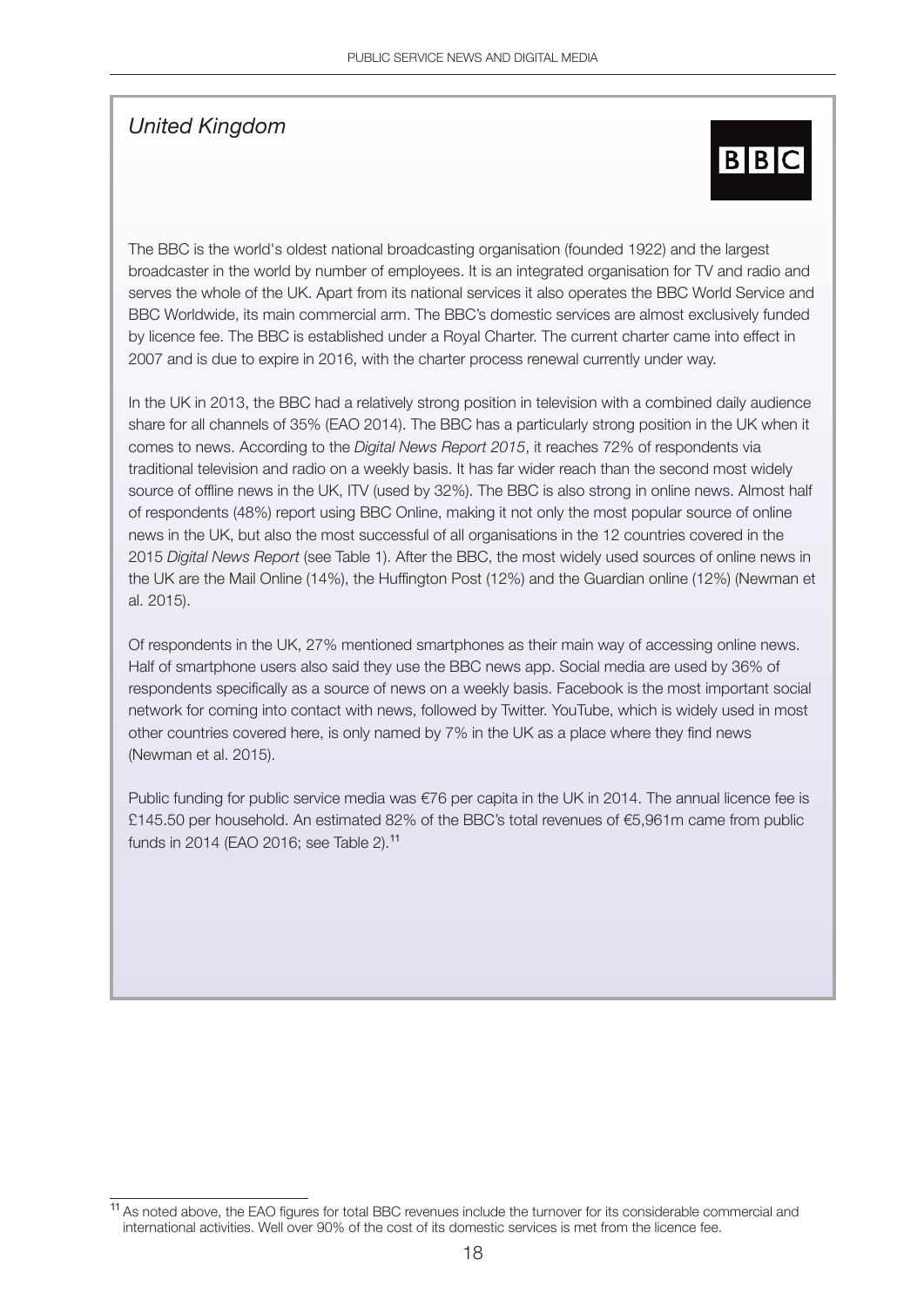## **3. Public Service News Approaches to Organisational Change and Innovation**

People in every public service organisation in all the countries covered highlight the importance of organisational change and innovation to delivering public service news more effectively online. but the different public service media organisations have very different approaches, both in terms of how news production is organised, and of how innovation processes are managed and supported.

# *3.1. Organising Public Service News Provision*

Some organisations have integrated newsrooms working across all channels and platforms, others still have newsrooms organised around distinctions between offline platforms like radio and television and digital platforms including website, mobile apps, and social media channels. in Finland and the UK, public service newsrooms have been integrated for years.

Yle in Finland integrated its newsroom in 2007 and implemented further reforms a year and a half ago, when it was decided that every journalist should work for all media platforms (some are still designated as radio or television specialists). This more recent reform was widely discussed in the organisation before it was implemented, and explicitly framed as part of preparations for a digital future: 'we felt like the internet is going to be everywhere and it is everybody's job to be able to understand the digital logic and to do stuff for the digital platforms, whether it's desktop or laptop or mobile phone or watch', says Mika Rahkonen, Head of Development in Yle News and Current Affairs.<sup>12</sup>

Journalists at Yle are now asked to think more about the angle and presentation of each story and only then to decide on the appropriate media or platform. Rahkonen explains:

If it's a very visual story with lots of video, we can put it on TV, we can have a long video on the internet. And if it's a story with lots of numbers, we can do a data visualisation and stuff *like that. It used to be like slot first. Now it's story first.* 13

Atte Jääskeläinen, Director of News and Current Affairs, explains that the organisational structure of Yle News and current affairs is meant to ensure that there is one content manager who has the power to make decisions with respect to the type of media that should be privileged in cases where different media disagree over how to cover a story and how to publish it. Jääskeläinen says such conflicts were quite common initially, but have decreased over time as editors and journalists 'have learned the basic rules'. 14

while Yle's current news strategy prioritises online distribution first, and in general does not hold back news for traditional broadcasting bulletins, the interviewees were already talking about transitioning to mobile-first as the next logical step (more on this below).

The BBC introduced an integrated newsroom in 2008, moving from a separation between broadcast bulletins, the 24-hour news channel, BBC World, and online to one multimedia newsroom that emphasised an integrated leadership, co-location, and sharing of information.

<sup>&</sup>lt;sup>12</sup> Mika Rahkonen, Head of Development/Media Lab, News and Current Affairs, Yle, interviewed by Annika Sehl, 4 Dec. 2015, in Helsinki.<br><sup>13</sup> ibid.<br><sup>14</sup> Atte Jääskeläinen, Director of News and Current Affairs, Yle, interviewed by Annika Sehl, 4 Dec. 2015, in Helsinki.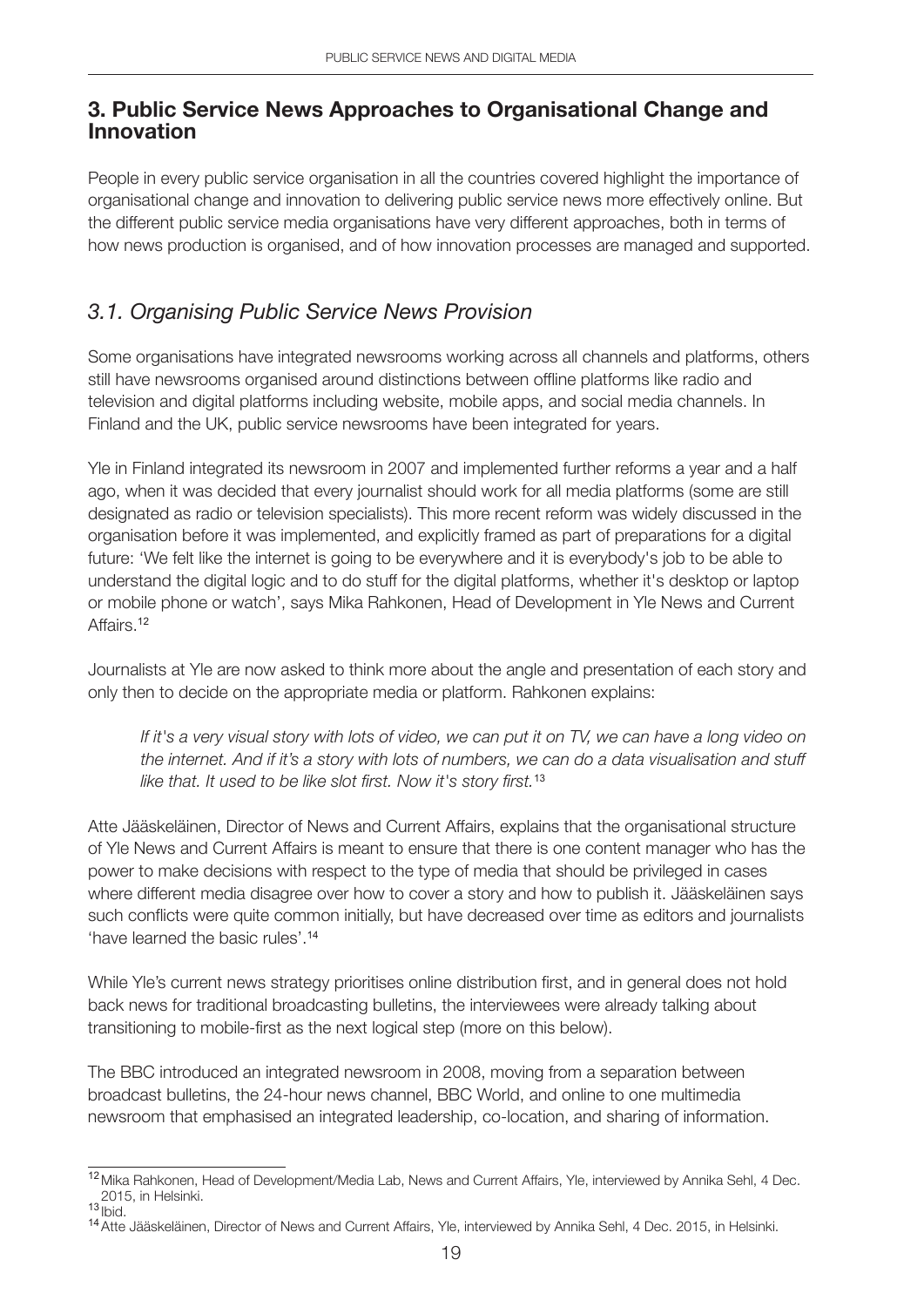Today, journalists working there are trained to be multi-media providers, and content from various channels like BBC News Channel, Radio 4 and so on is used across the whole news division and repurposed for other platforms. Michael Hedley, Head of Strategy, News at the BBC, explains:

*We really serve audiences with the most appropriate form of content for that period. So if a* journalist is out in the field preparing a TV bulletin, they may be also at the same time writing *a piece for online, or doing a short piece to camera, they may be doing a piece to radio, and then they'll cut and do a piece to TV and so on.* 15

In 2013, when BBC News moved into a new, specially designed newsroom in New Broadcasting House, the integration was taken a step further. Global and UK output was brought together, all intake processed through the same content management systems, and content for digital platforms was made first priority for all breaking news. As BBC Director of News James Harding put it then: 'We are all digital journalists now.'<sup>16</sup> And this is not only about a digital-first approach to news, but also about constantly evolving as digital media evolves. According to BBC Executive Editor, Digital, Steve Herrmann, the focus is increasingly on live, social, and mobile news.<sup>17</sup>

In other public service media organisations elsewhere in Europe, the situation is quite different. In germany, there is some cooperation and collaboration between the traditional media and online, though not to the same extent as in Finland or the UK. At ARD Aktuell, there is exchange on the planning level of television programme and online content. but apart from this, television and online journalists work in separate newsrooms since an earlier attempt to introduce an integrated newsroom was judged a failure. (According to one report, the TV journalists felt disturbed by their noisy online colleagues.<sup>18</sup>) Most journalists at ARD today work primarily for 'their' medium and only support other media in special cases like breaking news situations. Christiane Krogmann, Editor in Chief, tagesschau.de, ARD, says:

*For us, these are really synergy effects in case of breaking news. Today, it is no problem anymore to go into the neighbouring room and ask who has time right now and can support us. The online team is still smaller than the television team due to a traditional structure. However, we think that a lot will still change in this respect.* 19

the traditional structure also leads to television and online working with different content management systems, which requires journalists to learn to work with both media. when it comes to radio, Krogmann says, cooperation is relatively strong.<sup>20</sup> However, these employees are not present in either television or online newsrooms. this is in part because germany has no nationwide ARD-radio, instead, the nine regional PSBs all have their own radio channels.

At Germany's other national public service media organisation, ZDF, the structure is also relatively traditional, with television and online journalists working in parallel with little integration. However, ZdF has launched a new venture called 'heute express' in 2015, a short news format for online programming (including social media) and TV. These short news programmes are produced by a cross-media team to avoid replication and save resources. Furthermore, ZDF has launched a late night news show *heute+*, a cross media format, in the same year, replacing the traditional former night edition of the *heute* news bulletin (see box on the next page).

<sup>&</sup>lt;sup>15</sup> Michael Hedley, Head of Strategy, News, BBC, interviewed by Annika Sehl, 14 Dec. 2015, in London.<br><sup>16</sup> http://www.bbc.co.uk/mediacentre/speeches/2013/james-harding<br><sup>17</sup> Steve Herrmann, Executive Editor of Digital, BBC

<sup>&</sup>lt;sup>19</sup> Christiane Krogmann, Editor in Chief, tagesschau.de, ARD, interviewed by Annika Sehl, 21 Dec. 2015, in Hamburg.  $^{20}$  Ibid.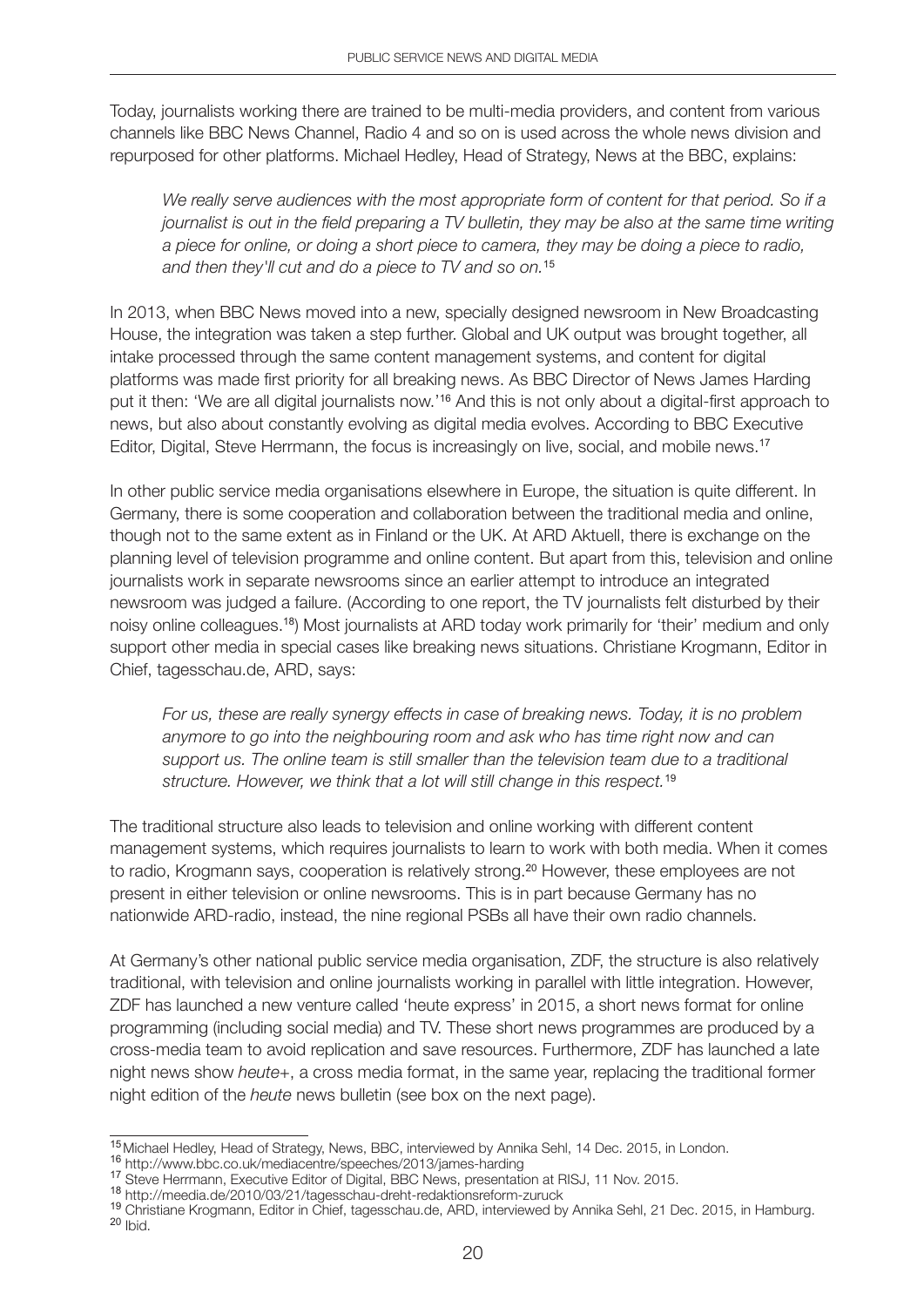

*heute*+ is a cross media news format for online presentation, especially social media, as well as TV broadcasting aimed at a young target audience. while the first broadcast is always on social media, the news bulletin is later also published on other ZdF platforms including the mobile app, the video-ondemand Mediathek, and finally also on traditional TV. The concept of *heute*+ is interactive, users can comment on topics on Facebook and Twitter throughout the day and their opinions are taken up in the news bulletin. Moderator Daniel Bröckerhoff says that it is still a balancing act between being a news bulletin on TV as well as on the internet since more classical TV news pieces do often not work very well online and what works well online does not always do so on tv. <sup>21</sup> *heute+* is criticised by some as being an infotainment format and not information-oriented enough.<sup>22</sup> In the first bigger breaking news situation, the Paris attacks in November 2015, *heute+* had to make way for the traditional news bulletin *heute-journal*. *23*

In France, the inherited structures of traditional public service broadcasting continue to influence how news is provided today. In contrast to integrated public service media like the BBC and Yle, France Télévisions and Radio France are separate organisations, each built around a distinct legacy broadcast platform.

The news website FranceTV Info is produced by a separate online newsroom of France Télévisions. This newsroom is organised around what Jérôme Cathala, Director of News at France Télévisions, calls 'news temporality' rather than by topic or channel.<sup>24</sup> The newsroom is divided into three parts: Desk 1 produces breaking news and publishes them on a newsfeed updated from 6am to midnight called 'live'. The staff working at Desk 1 tend to work only on text-formats and publish immediate news that they call 'hot news'. Desk 2 works on images and video and often on news that requires one or two hours of work before publication. Finally, Desk 3 works on news that is published at the end of the day or the following one and aims to provide more background, depth, and perspective. Most of the journalists at FranceTV Info primarily work at their desk. Only the journalists working for Desk 3 occasionally go into the field to collect information.

News production at France Télévisions is thus still primarily organised around platforms, like at ARD and ZDF, but in contrast to the BBC and Yle. Plans for a more integrated newsroom are mentioned, however, in the context of a planned 24-hour news channel. The new channel is still not definite but is a plan that France Télévisions has had for years, adapted to take into account the rise of digital media. Cathala says:

<sup>21</sup> http://www.dwdl.de/magazin/53556/heute\_im\_zdf\_experimente\_ohne\_breaking\_news

<sup>22</sup> See e.g. http://www.zeit.de/kultur/film/2015-05/heute-plus-zdf-nachrichten-broeckerhoff

<sup>23</sup> http://www.dwdl.de/magazin/53556/heute\_im\_zdf\_experimente\_ohne\_breaking\_news

<sup>&</sup>lt;sup>24</sup> Jérôme Cathala, Director of News, France Télévisions, interviewed by Alessio Cornia, 18 Dec. 2015, in Paris.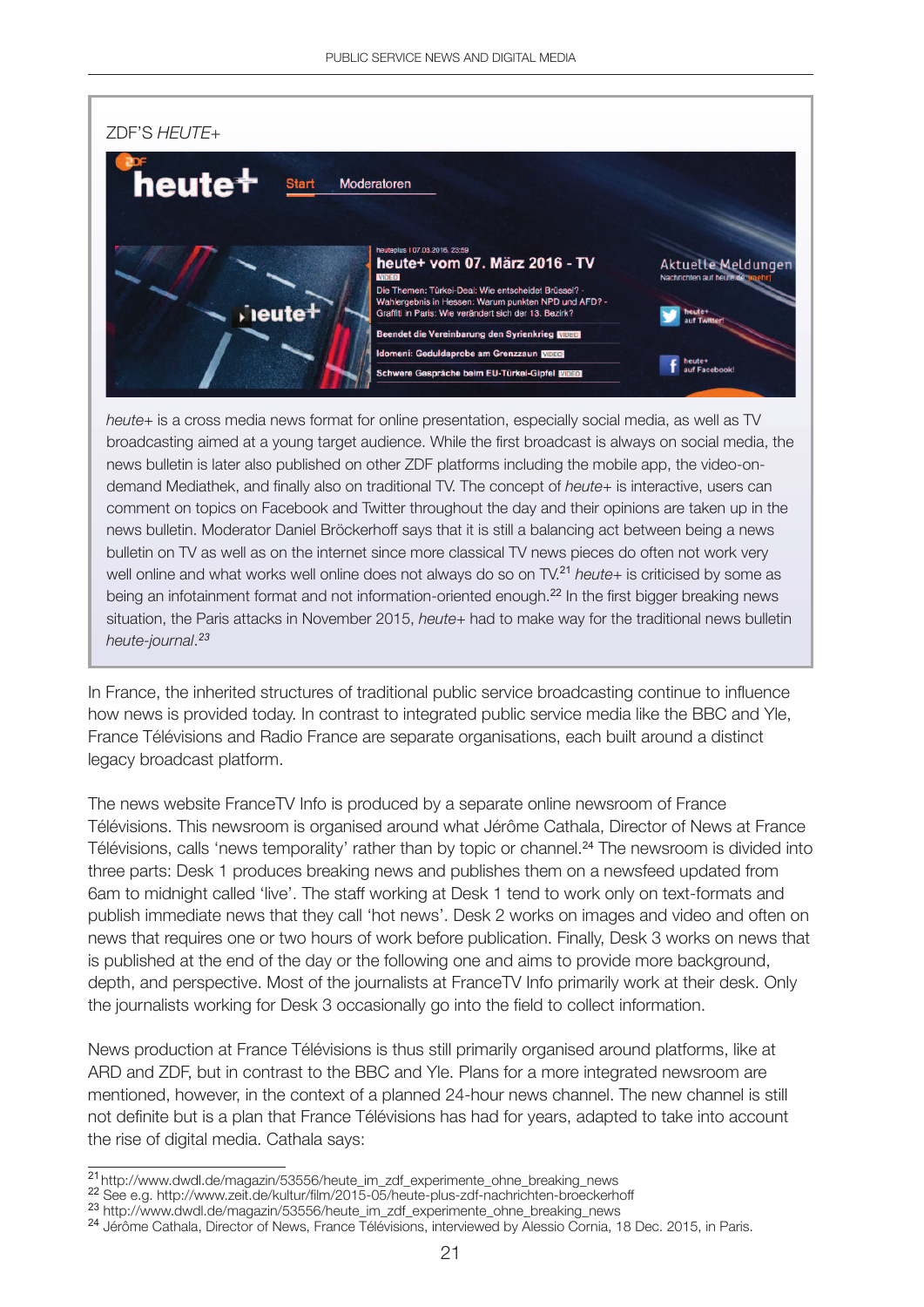We are in late and we try to make up for this delay: we already had this plan [for a 24-hour *news channel] in the 2000s, but at the time the government prohibited it because they thought there was not room for several all-news channels in France. . . . But we are trying to transform this situation to an advantage because we want to imagine it digital first.* 25

At RAI, the PSB in Italy, news production has long been highly decentralised. Each of the main RAI television channels (Raiuno, Raidue, Raitre, and Rainews24) has their own news division, whereas the RAI radio channels' news bulletins have a centralised newsroom. This decentralised structure was replicated when RAI started offering online news, and every television and radio channel (even many individual programmes) opened their own news website and later social media pages. Only in 2013 was Rainews.it made into a common news website drawing on all parts of RAI, with the aim of aggregating content from across the organisation in one place and more effectively competing for audiences' attention online.

However, our interviews suggest that some directors of news operations elsewhere in RAI accepted this decision only reluctantly. From their point of view, they were being asked to give up their own independent websites and contribute support to the joint website, thus draining their resources and undermining their independence. in practice, some management of decentralised newsrooms continue to resist providing the newsroom of Rainews.it with stories, even when they have already broadcast the stories on their own channel or show. within the organisation, television is still seen as more important than online by many, not only management, but also by journalists who, when asked to work for multimedia projects, consider online journalists to have lower status and a more limited audience than television journalists.

Monica Maggioni, who was appointed President of RAI in August 2015, speaks frankly about some of the issues confronting RAI's online news operation and what she plans to do to tackle them.

*If we want to provide an honest description of the RAI situation, we have to describe also a delay, because this is the truth. RAI, but also some other European networks, is facing this delay because, for decades, we have been, by nature, focusing on linear television, and this has taken our best energies, creativity and production ability. When we realised the world was going in another direction, we started to do projects, but these initiatives weren't necessarily well-coordinated, not necessarily going in the right direction, provided that a 'right direction' exists. The change phase started a couple of years ago, when we realised that the development of our 24-hour channel [Rainews24] was an essential passage to move also in the direction of the online news.* 26

In December 2015, RAI established a new digital division. Monica Maggioni explains that the new division has been created to overcome the traditional separation between the editorial and the technological parts of the organisation, and will be able to 'talk with all RAI sectors and to ask them for content'. She says it will provide 'a connection point between the endless bunch of RAI contents and the final user'.<sup>27</sup> The Head of the New Division is currently working on restructuring the whole RAI digital offer. The aim for the future is RAI's 'transition from public service broadcaster – as we still are today – to public service media', says Andrea Fabiano, Deputy-Director of Raiuno.<sup>28</sup>

<sup>&</sup>lt;sup>25</sup> Ibid.<br><sup>26</sup> Monica Maggioni, President of RAI, RAI, interviewed by Alessio Cornia, 27 Jan. 2016, in Rome.<br><sup>27</sup> Ibid.<br><sup>28</sup> Andrea Fabiano, Deputy-Director of Raiuno, interviewed by Alessio Cornia, 4 Dec. 2015, in Rome.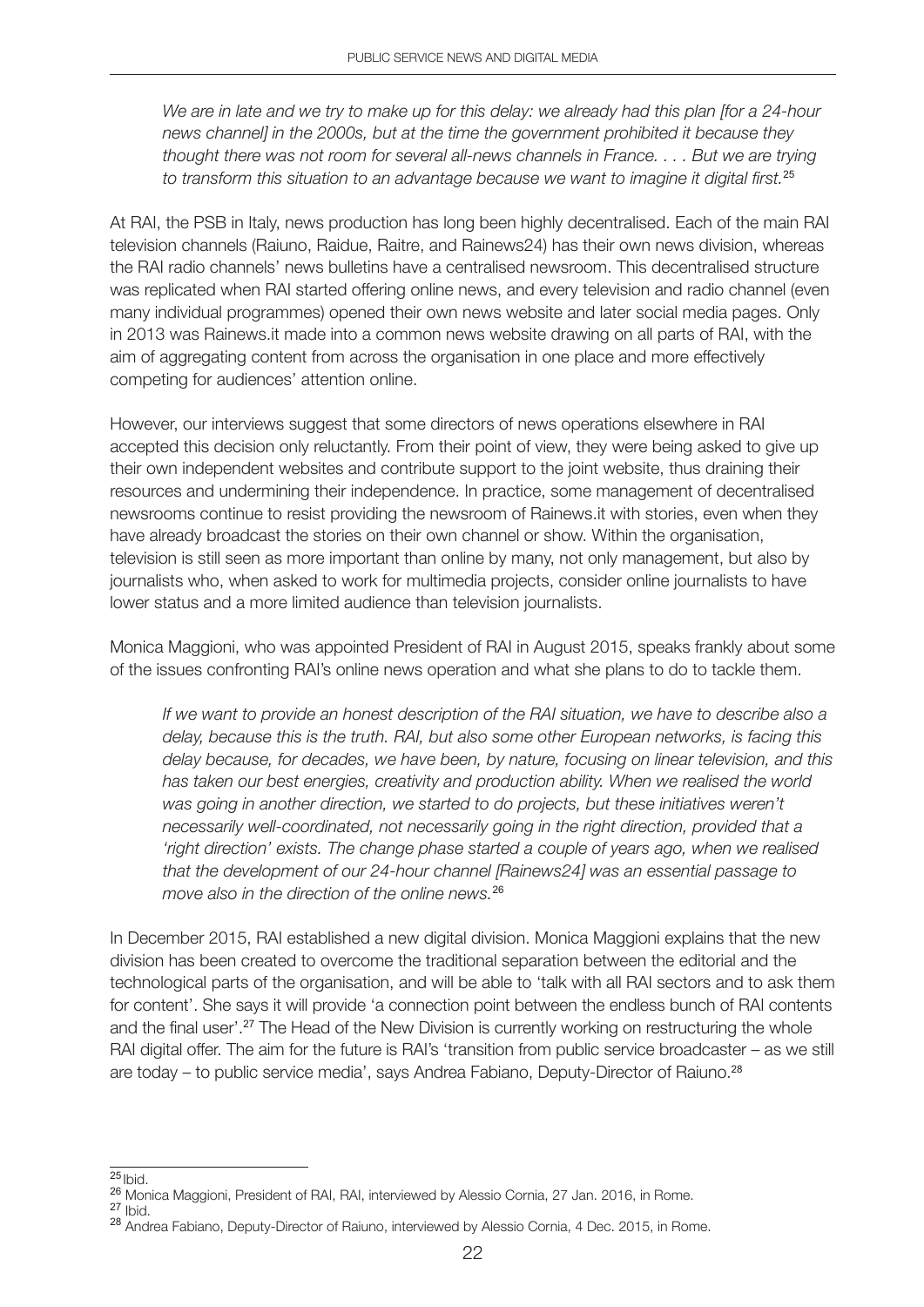Finally, in Poland, public service media are (as in France) organised around legacy broadcast platforms with Telewizja Polska (TVP) built around television and Polskie Radio around radio. One interviewee describes Polish public service media as being at the 'beginning of [a] road' from being public service broadcasters to being public service media – and adds that the transition might take several years. (internet use and smartphone penetration is also lower in Poland than most other countries covered here.) The situation is described as in some ways similar to that in Italy: every radio and television channel has its own newsroom. However, the news website TVP info is described as a hub for online news from all television channels and polskieradio.pl for online news from all radio channels and programmes. in terms of news production, television and radio journalists typically do the actual reporting and produce stories for their respective broadcast platform, leaving it to editors back in the newsroom to adopt the content for online publication. at the beginning of 2016, however, TVP. info had started a new project with 'mojos' (mobile journalists) producing audio-visual content exclusively for the website.

Our interviews show a wide variety of different organisational structures and workflows across public service news provision in Europe. In some organisations like Yle and to some extent the bbc, news production is highly integrated and the approach is story-first, rather than format-first. But in most public service media organisations, news production is still structured primarily around legacy broadcast media and online news largely seen as separate, with various degrees of collaboration between broadcast journalists and online journalists when it comes to sharing of content and often limited investments made in digital-first news production (compared to the resources invested in broadcast news).

# *3.2. Innovation and Development*

Similar differences are clear in terms of how public service media manage and invest in innovation in news. Some public service media organisations have teams dedicated specifically to developing new approaches and ideas for digital news. Others have a less formalised structure where innovation is based on individual staff members within the newsroom developing new ideas and building support for them. (all the organisations covered have their development and/or innovation teams elsewhere, but not all have such units in the newsroom or with a specific focus on news.)

Again, Yle in Finland and the BBC in the UK stand out for having invested significant resources in building teams tasked with innovation in news production and distribution.

at Yle the web and mobile development team consists of eight staff members who are supported by five to ten additional freelance subcontractors, depending on the situation, according to Aki Kekäläinen, Head of Web and Mobile Development at Yle. (The team also draws on the resources of the broader development department at Yle.) The decision to organise the development team as a separate department is meant to give them freedom from day-to-day work, so as to enable them to '[focus] on what should happen, what we should do so that we are on top of things in the future as well'. 29

in order to generate ideas on a continuous basis, the Yle web and mobile development office has a regular meeting every tuesday from 10am to 3pm to brainstorm new ideas to respond to the changing media environment. the team of approximately ten people (some on staff, others on subcontracts) is divided into groups of three or four. Aki Kekäläinen describes the meetings:

<sup>&</sup>lt;sup>29</sup> Aki Kekäläinen, Head of Web and Mobile Development, Yle, interviewed by Annika Sehl, 3 Dec. 2015, in Helsinki.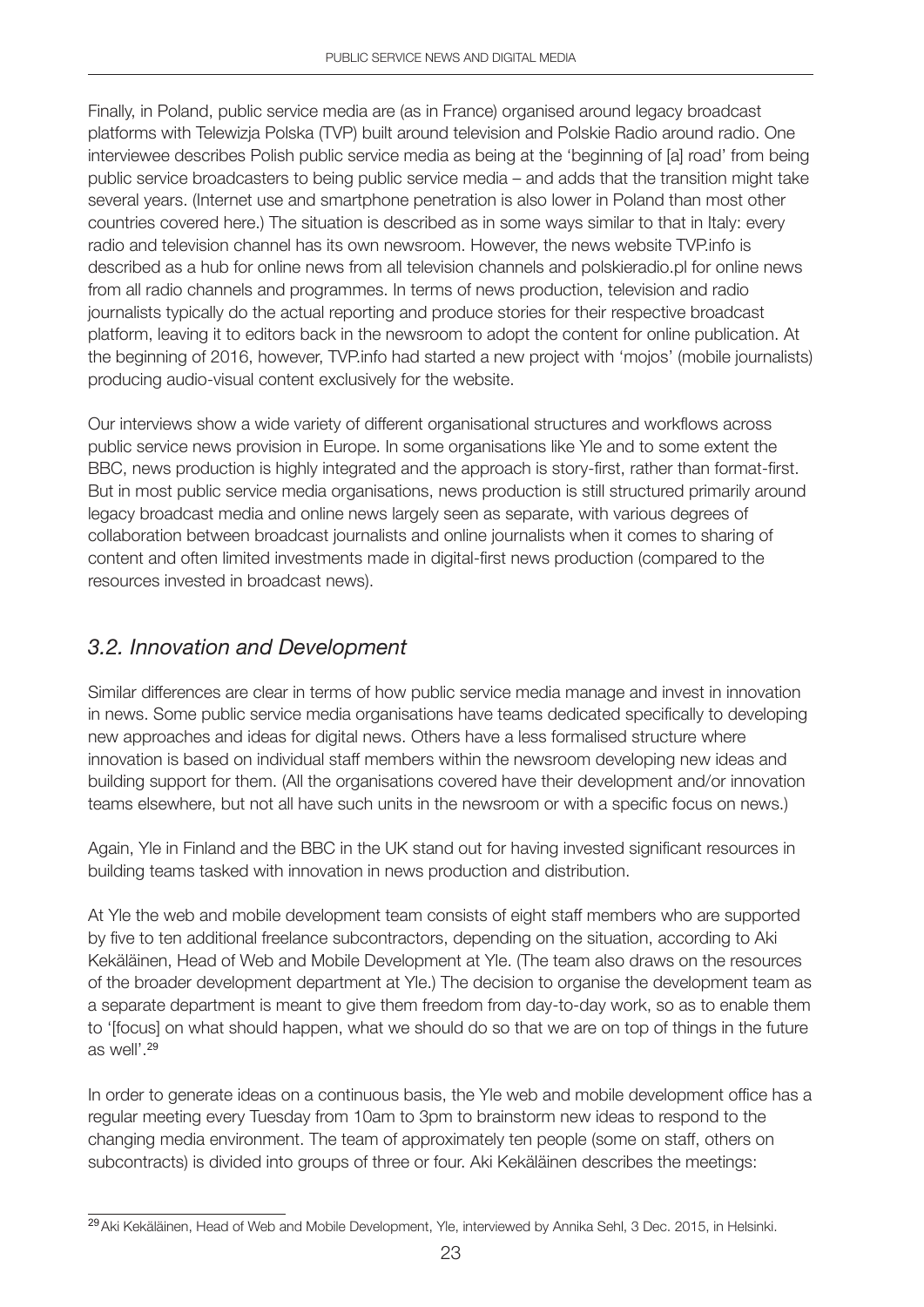We focus on a topic. . . . We crunch the numbers and we check the statistics and in some *cases we do benchmarking. . . . What's the best already available, the baseline that we should do at least as well as they're doing, and why are they the best example? Or do we need to do some user research? We could go and interview some people or at least think though how we might research the question. Or we can build [a] prototype and try it out.* 30

Kekäläinen points out that the work organisation in small groups is an important factor in this context, leading to fruitful discussions where the teams challenge each other and thus further develop ideas.

Similarly, BBC News has had a 'BBC News Lab' to support innovation in news since 2012 (see box below).

THE BBC NEWS LAB



The lab works closely with BBC News and BBC Research and Development. What started as a series of two-week 'labs' has since then grown from a few part-time staff to today about 20 people from various backgrounds (some are staff, some are freelancers, employed on projects, etc.). in the lab, journalists work together with developers, but also with data scientists and others. The purpose of the lab is to explore opportunities at the intersection of journalism, technology, and data. current projects include e.g. one on 'Atomised News', to explore a mobile-focused approach to news, one on 'Structured Journalism', on how to empower journalists with better ways of working with information, beyond the headline and text of an article, or one called 'The Juicer' that takes news content, automatically tags it, then provides a fully featured aPi in order to allow the content and data to be accessed.<sup>31</sup> The BBC News Lab cooperates with other news organisations as well as with academic and research institutions around the world.

In Germany, ARD has a small team of four people working with strategy and innovation development specifically for news, Kai Gniffke, First Editor in Chief of ARD Aktuell, explains.<sup>32</sup> Similarly, at Polskie Radio, a group of about five staff members are tasked, among other things, with observing new developments, going on field trips, and exchanging information and know-how with EBU partners. France Télévisions did not have a development team specifically for news when we did our interviews, but was just about to start one.

At ZDF, there is a development team for new media in general, but not one specifically focused on news. Instead, small decentralised groups work on innovations for news.<sup>33</sup> Elmar Theveßen, Deputy Editor-in-Chief, Head of News, ZDF, describes the ZDF newsroom's approach to innovation as 'learning by doing' on the basis of information they gather, for example through the EBU, field trips to innovative newsrooms, and conversations with commercial broadcasters.<sup>34</sup> The approach

<sup>&</sup>lt;sup>30</sup> Ibid.<br><sup>31</sup> For a more comprehensive description of the BBC News Lab as well as current and past projects see<br>http://bbcnewslabs.co.uk/projects.

<sup>&</sup>lt;sup>32</sup> Dr Kai Gniffke, First Editor in Chief 'ARD Aktuell', ARD, interviewed by Annika Sehl, 21 Dec. 2015, in Hamburg.<br><sup>33</sup> Robert Amlung, Head of Digital Strategy, ZDF, interviewed by Annika Sehl, 22 Dec. 2015, in Mainz.<br><sup>3</sup>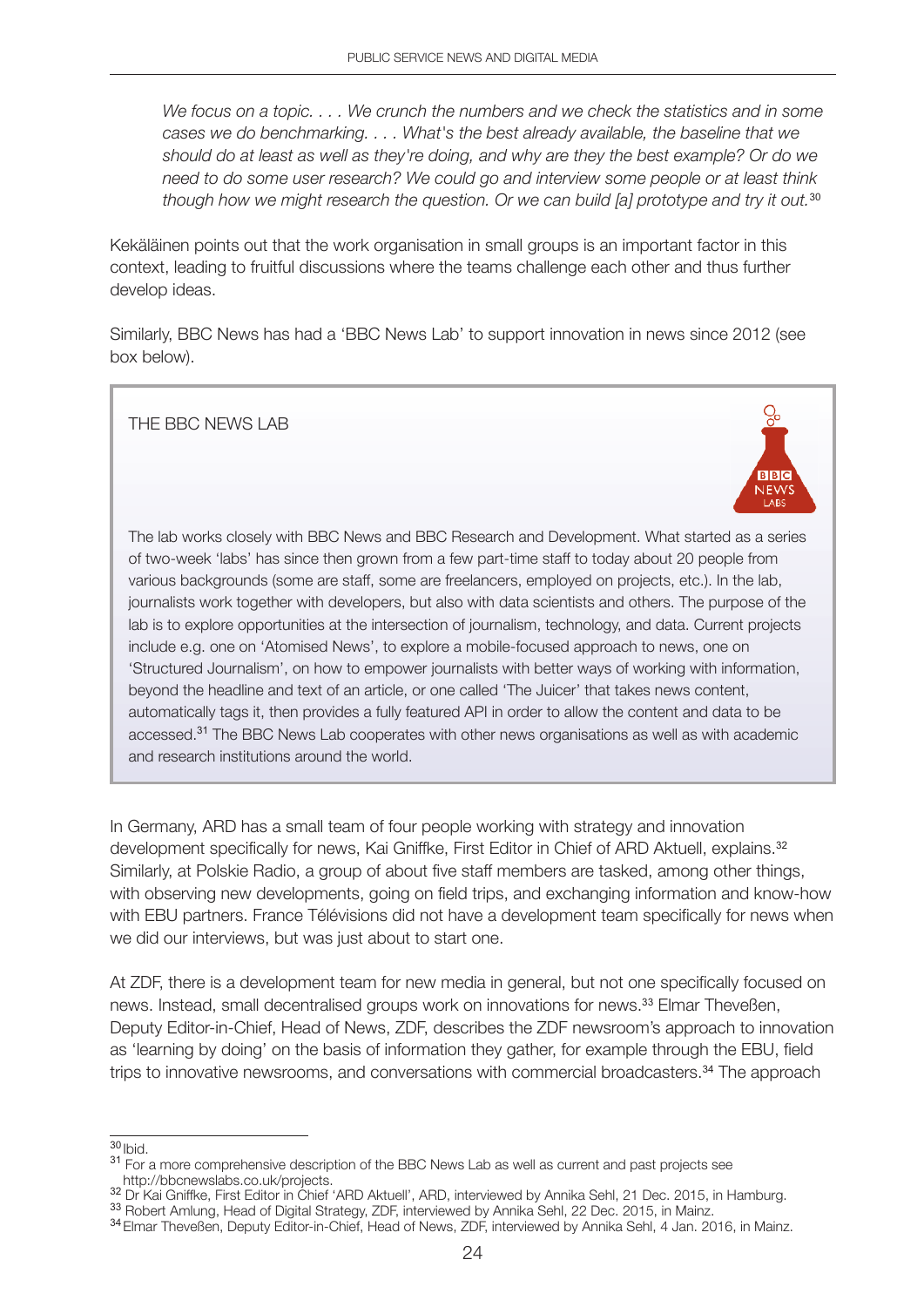at the Italian RAI and Polish PSB is similar. Currently there are no teams in place for regular development specifically focused on news. RAI maintains a small, so-called WebLab in the online newsroom. this group, however, focuses mostly on storytelling in the digital age and less on broader strategic issues, explains Roberto Mastroianni, News Editor and Media Manager at Rainews24.<sup>35</sup>

European public service media thus do not only differ in terms of how they organise online news provision, but also in terms of how they have organised innovation around online news. Some have teams or units in place specifically tasked with thinking about ways in which the wider organisation could or should change. in most cases, however, innovation is based on a combination of ad-hoc teams put together from people who have other day-to-day responsibilities in the newsroom and development departments elsewhere in the organisation.

<sup>35</sup> Roberto Mastroianni, News Editor and Media manager at Rainews24, RAI, interviewed by Alessio Cornia, 3 Dec. 2015, in Rome.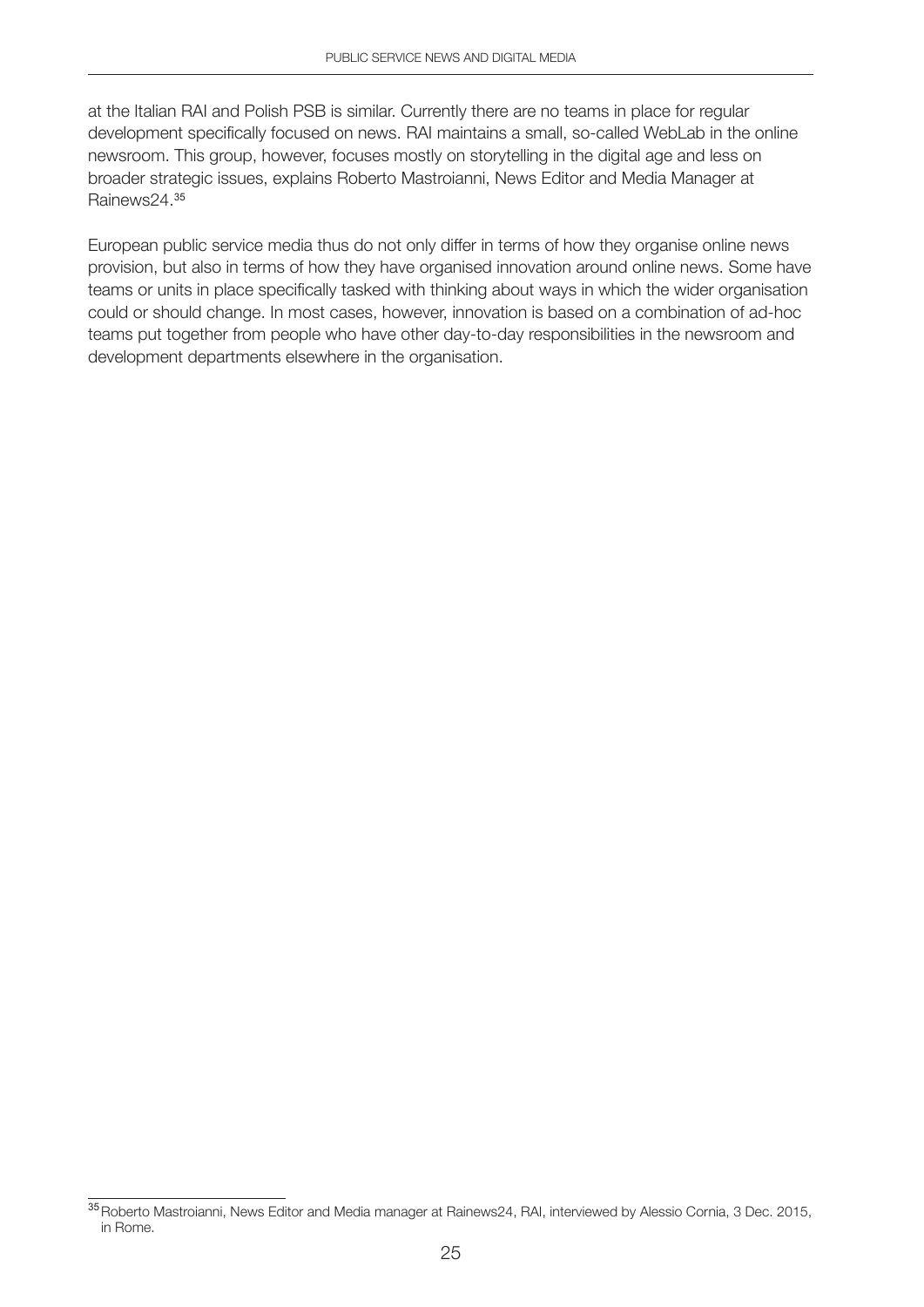# **4. Public Service News Approaches to Mobile News**

The rapid move from a desktop web to a mobile web in recent years is one of the central developments in digital media. Desktop use has been broadly stable, while mobile use has grown explosively in just a few years, and already accounts for over half of time spent with digital media in some countries and more than half of all traffic for many news sites. The pace of change differs from country to country, but increasingly, the smartphone looks like the defining device for digital news (Newman et al. 2015). Most of the public service media organisations we cover in this report are aware of this development, but the degree and ways in which they have adapted their digital news provision for mobile differ.

The BBC launched its mobile news app in 2010 to supplement the website the corporation has run since 1997. Both the website and the news app were redesigned in 2015. The website switched to responsive design to ensure it worked across personal computers, tablets, and smartphones, with a cleaner design, faster load times, and a greater emphasis on video. Similarly, the news app was relaunched to include a broader range of content, to integrate more video, and offer more ways for people to discover content by supplementing the edited front page with 'most read' and 'most viewed' sections and the ability to follow topics and stories with a personalisable 'My News' section.<sup>36</sup> Michael Hedley, Head of Strategy, News, at BBC, describes the app mainly as 'an interface to get into BBC news content', with a strong possibility 'to personalise the news'. This is possible by streams, but also by topics and by location. 'it's a faster, more accessible experience', Hedley says.<sup>37</sup>

One of the features of the app that BBC News is constantly trying to get right is the balance between general news selected for people on the basis of their expressed preferences and past use. Daniel Wilson, Head of UK Policy at the BBC, underlines that while the new app enables personalisation, it also ensures that all users get the most important news, as well as articles that may be neither general news nor personalised news, but might still surprise and interest people – what he calls 'serendipitous' content.

*The idea is that through much more use of data and with [the] audience's consent, we will be able to optimise much better the journeys between the things that people already know they like, and the things that they don't know they like, and the things that they don't know are important. If we can keep bringing together the important, the popular and the serendipitous, then I think we're doing a good job.* 38

Looking forward, the BBC has indicated its plans to make 'a transition from rolling news to streaming news' with the announcement of a project called 'BBC Newstream'.<sup>39</sup> Newstream is projected to be a mobile-focused project with a greater focus on video, complemented by audio, graphics, and text live from BBC News, and aims to integrate personal, portable, and on-demand news.

the balance between personalisation, general news, and the occasional serendipitous surprise is also central to how the Yle has developed its news app Newswatch, launched in 2014 (see box below).

<sup>36</sup> http://www.bbc.co.uk/blogs/internet/entries/fc6b5571-f3dd-3af5-83b9-000ddb4f0381

<sup>&</sup>lt;sup>37</sup> Michael Hedley, Head of Strategy, News, BBC, interviewed by Annika Sehl, 14 Dec. 2015, in London.<br><sup>38</sup> Daniel Wilson, Head of UK Policy, BBC, interviewed by Annika Sehl, 18 Dec. 2015, in London.<br><sup>39</sup> 'The BBC's Progra

https://downloads.bbc.co.uk/aboutthebbc/reports/pdf/futureofthebbc2015.pdf.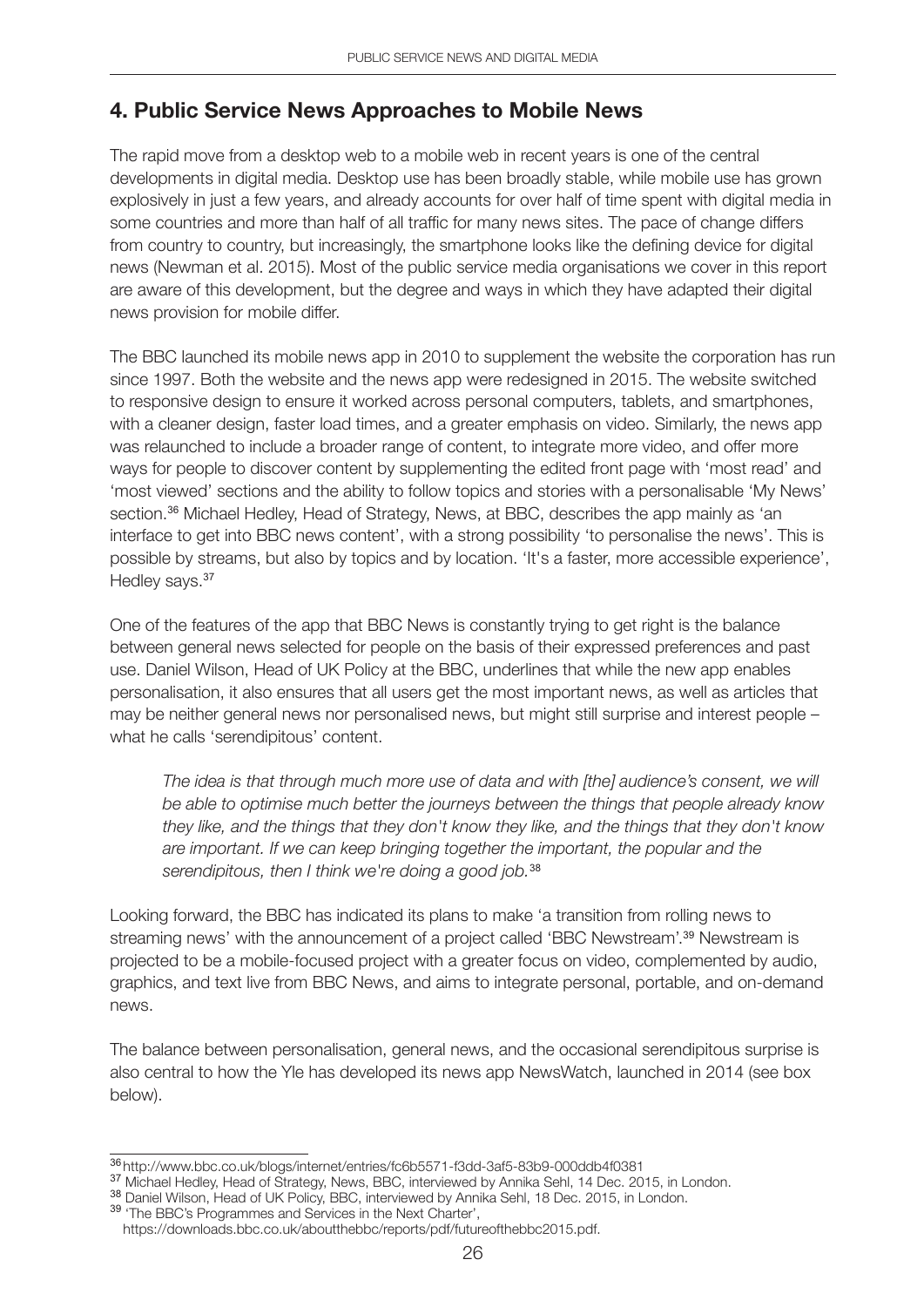#### YI F'S NEWSWATCH MOBILE APP



'we came to the app market quite late. So it would have been really difficult to get any market share if it was a traditional news app' says Aki Kekäläinen from Yle.<sup>40</sup> The NewsWatch app is meant to stand out from the competition in party by virtue of its combination of personalisation and notifications. Mika Rahkonen explains:

*I'm a very big believer in the combination of personalisation and notifications. I think the future of news is going to be personalised notifications. Because these [mobile] devices are everywhere. They know you extremely well. They know where you are, they know what your hobbies are, they know what apps you use, they know what you like, they know what you don't like. So I think it would be insane not to utilise that.* 41

However, just what the balance should be between editorially selected general news and personalised news remains to be seen. As with the BBC, the Yle is keen to ensure that personalisation does not mean that users only see what they themselves have chosen, to avoid 'filter bubbles' and 'echo chambers'. instead, the algorithm is designed to ensure that every user receives all the top stories plus content tailored to his or her own chosen interests. 'creating this kind of balance in what you need to know and what you want to know is a big task', says tuija aalto, Head of Strategy at Yle.

although Yle sees its new app as successful, it is still only 'serving a niche', according to tuija aalto (Yle). atte Jääskeläinen makes the same point:

*NewsWatch is a kind of platinum product for heavy news users. . . . The features are very kind of high end, what they have in NewsWatch and for regular news customers they may be a little bit too much if you choose from 140,000 keywords.* 42

Yle is now redesigning its responsive news website that was among the first of its kind worldwide when launched in 2012. it is planning to bring the personalisation of the app to the news website itself. In order to prepare journalists for a mobile-first strategy, Mika Rahkonen says that Yle is planning to have big screens in the newsroom showing exactly what is seen on a mobile screen.<sup>43</sup>

<sup>&</sup>lt;sup>40</sup> Aki Kekäläinen, Head of Web and Mobile Development, Yle, interviewed by Annika Sehl, 3 Dec. 2015, in Helsinki.<br><sup>41</sup> Mika Rahkonen, Head of Development/Media Lab, News and Current Affairs, Yle, interviewed by Annika Se 2015, in Helsinki.

<sup>42</sup> Atte Jääskeläinen, Director of News and Current Affairs, Yle, interviewed by Annika Sehl, 4 Dec. 2015, in Helsinki.<br><sup>43</sup> Mika Rahkonen, Head of Development/Media Lab, News and Current Affairs, Yle, interviewed by Annika

<sup>2015,</sup> in Helsinki.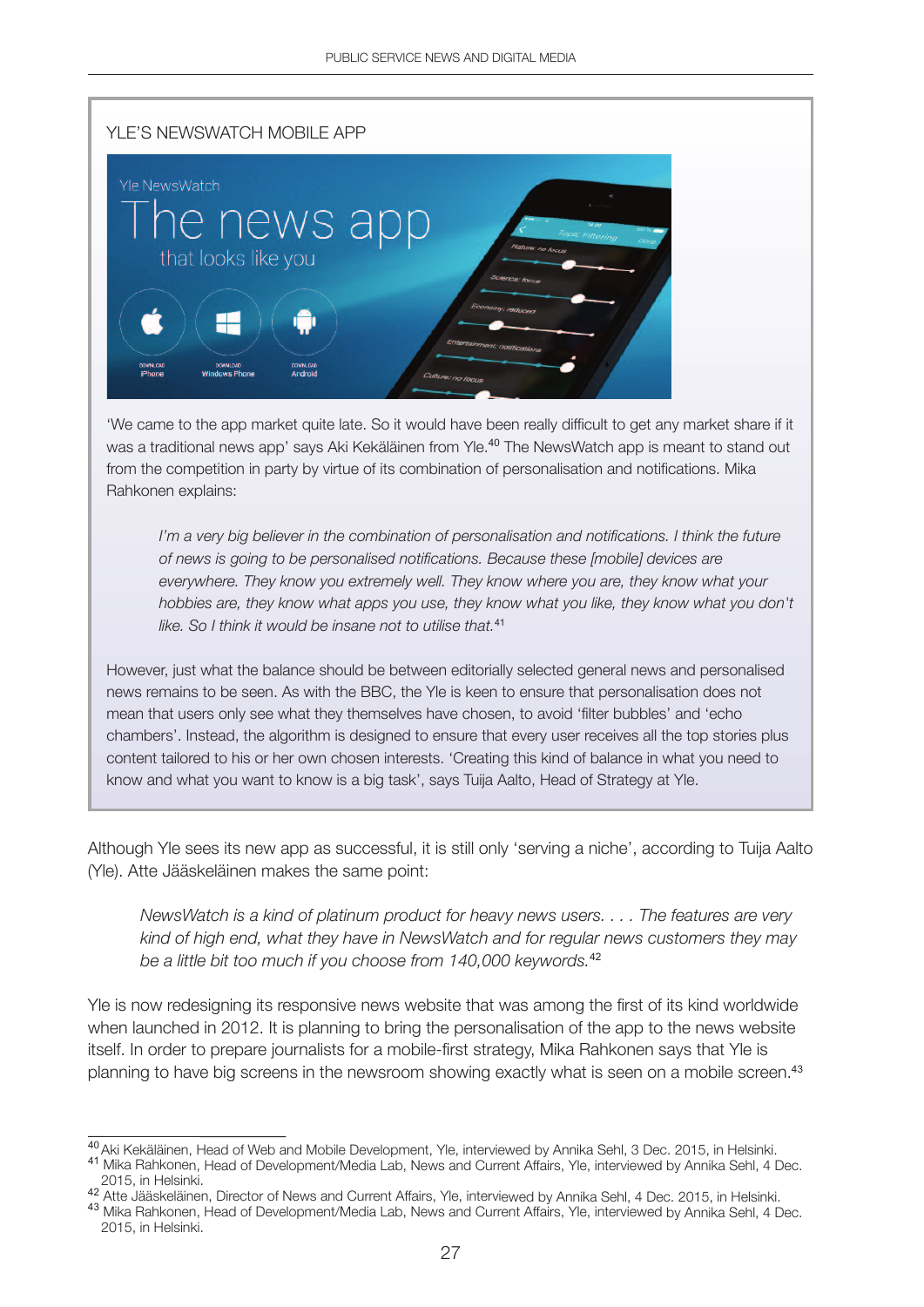For ARD in Germany, their mobile strategy is deeply intertwined with the wider political discussion of the role and remit of public service media online, specifically the ongoing court case brought by several newspapers against the ARD after the Tagesschau news app launched in 2010. The newspapers are arguing that the app is too similar to their offerings, distorts the market, and does not represent the kind of 'programme-related content' german public service media are restricted to offering online. it seems clear that the ongoing court case has limited investment in developing the app. However, the ARD are aware of issues around navigation, the presentation of videos, and load times that they would like to address. Kai Gniffke (ARD) describes the main focus of the app as providing an overview of all relevant news of the day, partly enriched with background information and analysis.<sup>44</sup> His colleague Christiane Krogmann (ARD) explains that due to the German requirement that public service offerings online must be programme-related, the ARD cannot offer the app as a stand-alone news product and the content it presents has to be related to existing ARD broadcast output.<sup>45</sup>

germany's ZdF also plans to relaunch both their news website and the news app they have built around their main evening news bulletin *heute*. The relaunch is scheduled to happen no later than 2018. Amongst the priorities for the relaunch of the website and app, Elmar Theveßen (ZDF) mentions personalisation of content as well a stronger focus on video. 46

In France, the main news website, FranceTV Info of France Télévisions, has had a responsive design since 2011. In addition, France Télévisions introduced a news app the same year. Like the other news apps discussed above, the FranceTV Info app includes an overview of news with background articles, video streams, and notifications for important stories. in addition, a unique feature of the app is an information feed called 'live'. Jean-François Fogel, who works as a consultant for France Télévisions, explains:

*The most innovative aspect of FranceTV Info is 'live' . . . The 'live' stream is a way to produce information and to have a permanent conversation with our audience (they ask questions on the live, and our journalists provide answers). . . . It is important to mention also the fact that we publish on our live both the contents we produce and those produced by other news outlets, including those produced by private media.* 47

Rainews, the structure in charge of the RAI digital news offer, has likewise developed a news app offering news both on text and video formats. the app also provides on-demand videos, live streaming and push notifications. However, several interviewees say that, so far, RAI's top management have not considered mobile strategies as being as important as traditional media activities. This is in line with previous research which has suggested that RAI has historically not been a particularly innovative public service provider, which in turn has impacted its reach online (Brevini 2013). The RAI President Monica Maggioni underlines that the new digital division is currently working on product personalisation and platform designing to make RAI news to become 'more attractive . . . within the social media and mobile channels'. 48

<sup>46</sup> Elmar Theveßen, Deputy Editor-in-Chief, Head of News, ZDF, interviewed by Annika Sehl, 4 Jan. 2016, in Mainz.<br><sup>47</sup> Jean-François Fogel, consultant, France Télévisions, interviewed by Alessio Cornia, 17 Dec. 17, 2015,

<sup>&</sup>lt;sup>44</sup> Dr Kai Gniffke, First Editor in Chief 'ARD Aktuell', ARD, interviewed by Annika Sehl, 21 Dec. 2015, in Hamburg.<br><sup>45</sup> Christiane Krogmann, Editor in Chief, tagesschau.de, ARD, interviewed by Annika Sehl, 21 Dec. 2015, The two national German public service media organisations ARD and ZDF have now been allowed to develop their first stand-alone online news offer, after <sup>a</sup> planned (joint) news channel aimed at 14-29 year-olds and intended to work across broadcast and online was turned into an online-only offer by a political decision at the Länder-level. The channel is supposed to launch in 2016.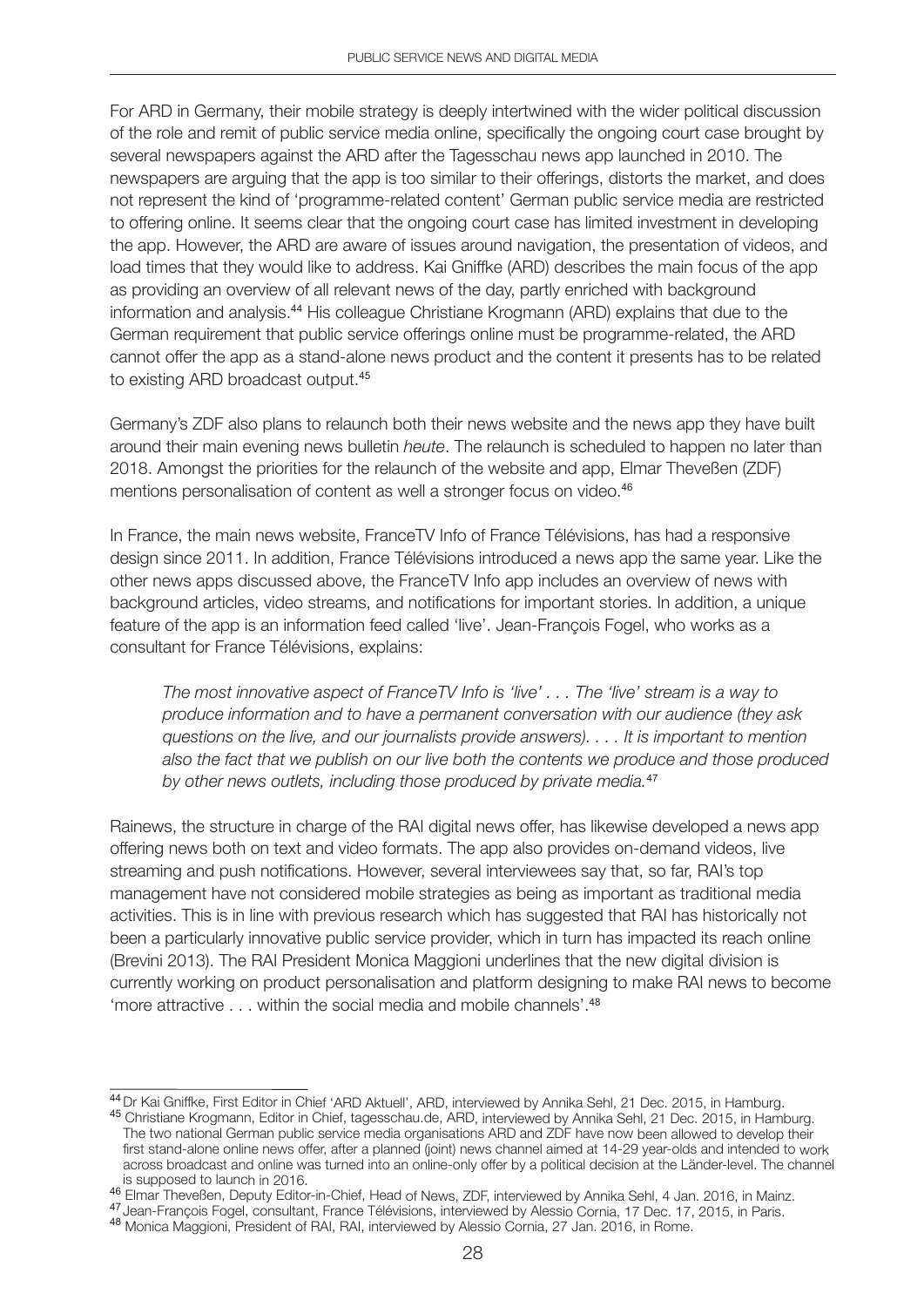Poland is the country covered here with the lowest smartphone penetration and the lowest number of people naming mobile devices as their main way of accessing online news. it is also the only country where the public service media do not offer dedicated news apps, but just general apps. However, both their news websites are built with responsive design to facilitate mobile use. One interviewee mentions that Polskie Radio is currently planning a news app which will rely mainly on audio with very little text and pictures. This means that it is likely to be more of an audio than a multimedia app.

As with the organisation of newsroom work and innovation, there are clear differences in terms of how public service media organisations across the countries covered approach mobile news. The bbc and Yle have dedicated mobile news apps that offer general news and personalised content in both text, audio and video formats, and have websites built with responsive design facilitating both desktop and mobile access. The Yle is developing a mobile-first strategy. France Télévisions is moving in the same direction with a dedicated mobile news app and a responsive design website, and is working on personalisation as well. In Germany, both ARD and ZDF have mobile news apps, but they are tied to specific broadcast news programmes and development of mobile offerings is slowed by legal challenges and political pressures. after the gradual centralisation of RAI's online news offerings, Rainews has also developed and launched a mobile app, but our interviews suggest the development is hampered by internal indifference and resistance from some parts of the organisation. In Poland, TVP and PR have responsive design websites and general apps, but no news app for mobile as yet.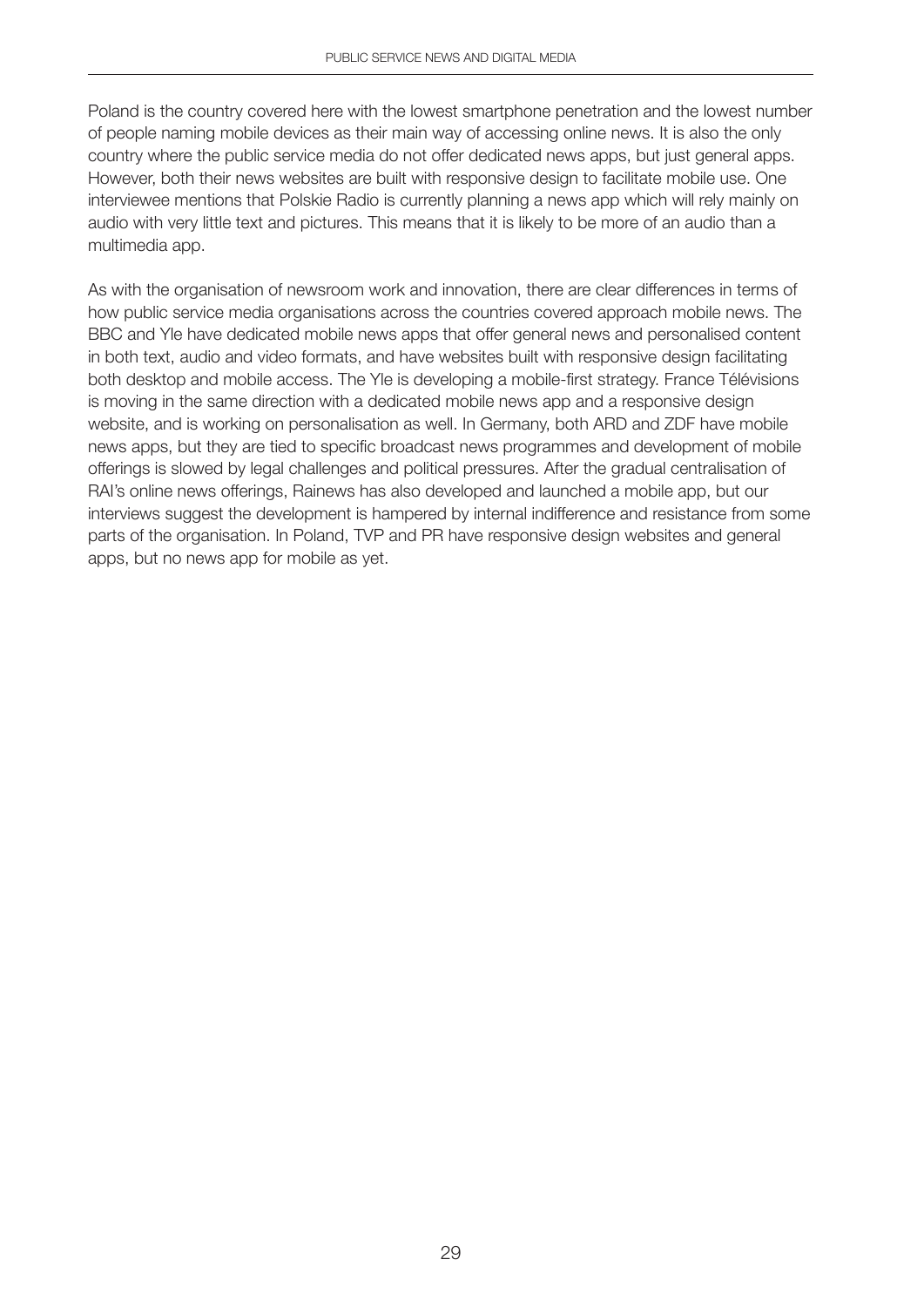# **5. Public Service News Approaches to Social Media Distribution**

As with organisational change and mobile strategy, public service media across Europe differ in terms of how they approach social media distribution and think about their relations with increasingly important digital intermediaries such as search engines, video-hosting sites, messaging apps, and – when it comes to news perhaps most importantly – social media sites.

Daniel Wilson from the BBC offers two different perspectives on this topic:

*The whole industry is struggling between trying to keep their website, their app, their environment as the point of contact for their audiences and maintaining that control versus the challenge of audiences increasingly going to other big international platforms like Facebook, Google, and other social media such as Twitter. I think there are two extremes.* You can either say you want to be a platform in your own right, and you don't want to link *out to anyone else or disaggregate your content in any way, or you can say it's all publicly funded content, everyone should have access to it everywhere.* 49

Most of the public service media organisations covered here try to position themselves between these extremes and combine an emphasis on their own destination websites and mobile apps along with attempts to leverage social media distribution in particular to maximise public service reach.

in no other area is the language of opportunities and risks more appropriate or more frequently invoked than when it comes to the relationship between public service media and third-party platforms like social media.

## *5.1. Challenges and Opportunities Associated with Social Media Distribution*

Our interviewees highlight in particular two reasons for investing in social media distribution. One is referrals, the other is off-site distribution.

#### TO BRING USERS TO THEIR OWN WEBSITE AND NOT LOSE TRAFFIC

interviewees in all six countries point out that social media are important drivers of traffic to their websites. Data from comScore support this (see Table 3 on the next page). With some variation, all the organisations covered here get a substantial share of their traffic from google and Facebook (and a fraction from Twitter). Thus, some interviewees argue that not being active and present on social media platforms would lead to a loss of audience. atte Jääskeläinen from Yle argues that, especially for mobile users, 'they are not visiting that many different pages or opening that many different applications. So we would lose a big part of our audience if there wasn't social media or we weren't on social media.'<sup>50</sup> Internal audience research from one organisation suggests there is good evidence to support this point of view – while the vast majority of users who go direct to that particular organisation's website and app are returning users, social media referrals account for most new users drawn in, and thus represent a major opportunity to reach beyond an existing loyal audience.

<sup>&</sup>lt;sup>49</sup> Daniel Wilson, Head of UK Policy, BBC, interviewed by Annika Sehl, 18 Dec. 2015, in London.<br><sup>50</sup> Atte Jääskeläinen, Director of News and Current Affairs, Yle, interviewed by Annika Sehl, 4 Dec. 2015, in Helsinki.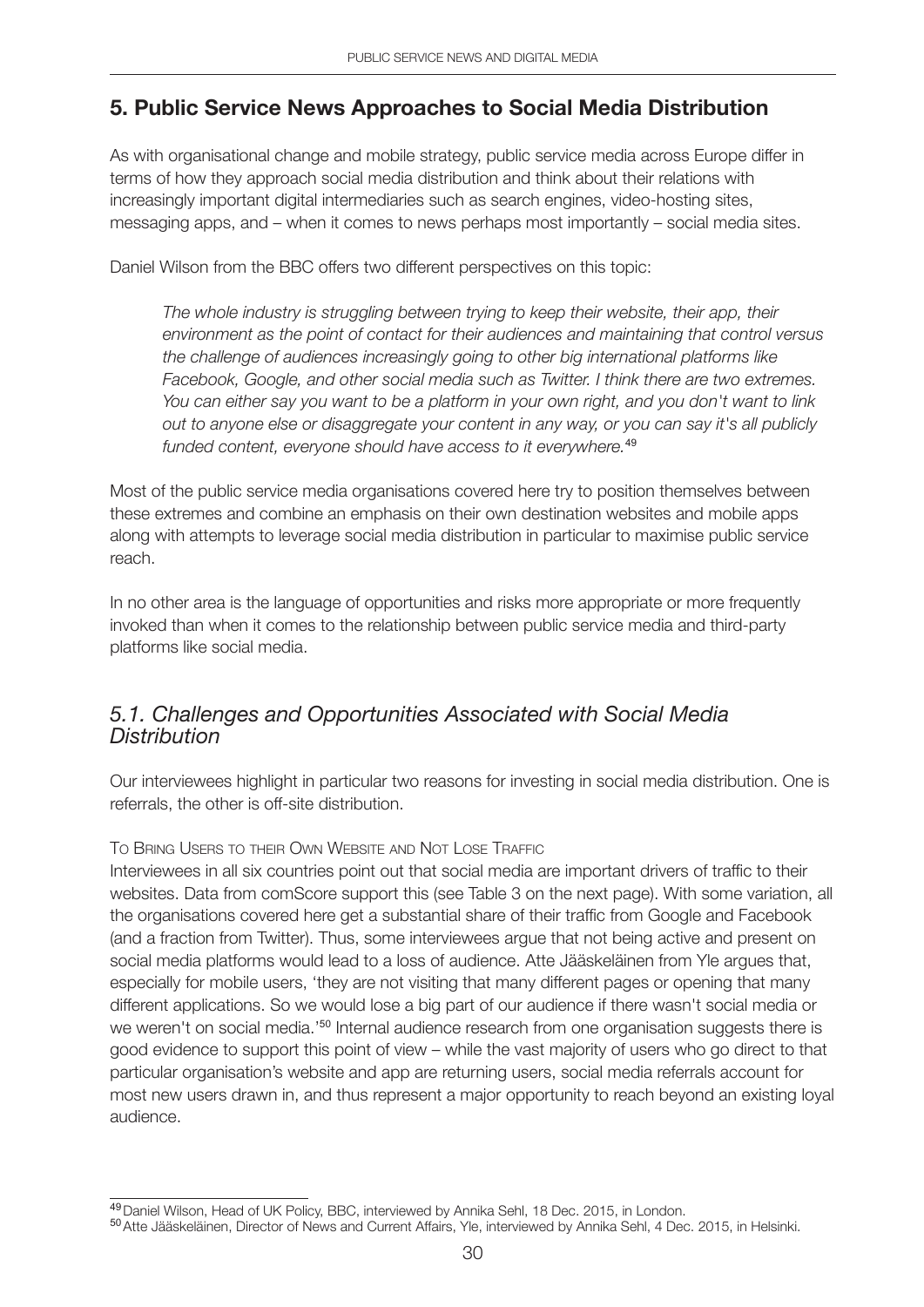|                                                    | <b>Finland</b>    | France           |                    | Germany        | <b>Italy</b> | Poland          | <b>UK</b>       |
|----------------------------------------------------|-------------------|------------------|--------------------|----------------|--------------|-----------------|-----------------|
| Population<br>(millions)                           | 5.5               | 66               | 81                 |                | 61           | 38              | 65              |
| Internet use (%)                                   | 94                | 84               | 88                 |                | 62           | 68              | 92              |
| Main public<br>service news<br>domain              | Yle.fi<br>uutiset | FranceTV<br>Info | tagess-<br>chau.de | heute.de       | Rainews.it   | <b>TVP.info</b> | <b>BBC News</b> |
| <b>Total Unique</b><br>Visitors (000s)             | 1,165             | 5,539            | 2,613              | 871            | 1,098        | 429             | 13,435          |
| Entries (000s)                                     | 7,769             | 33,391           | 27,005             | 8,340          | 5,393        | 1,044           | 153,793         |
| <b>Traffic from</b><br><b>Google Sites</b><br>(% ) | 11                | 19               | 8                  | $\overline{4}$ | 14           | 27              | 12              |
| <b>Traffic from</b><br>Facebook (%)                | 9                 | $\overline{9}$   | 5                  | $\overline{4}$ | 5            | 15              | $\overline{4}$  |
| <b>Traffic from</b><br>Twitter (%)                 | 0.1               | 0.3              |                    |                |              | 1.5             | 0.6             |

Sources: comScore MMX Source/Loss Report, Jan. 2016, for traffic; World Bank for population per country in 2014 and Internet World Stats for internet penetration per country in 2015. The comScore data are based on unique visitors and entries from within each country, meaning e.g. for the BBC, only unique visitors and entries from within the UK were counted. The entry columns count the site/entity that the user is on just before visiting the entity we look at here. This is a total count of the amount of traffic which has come from the given site. It differs in this way from the UVs which is an actual count of people who have come from that site. The reason the entry level can be much higher than UV is because one person may have entered from the given site 20 times that month - therefore it counts as one UV in 'Total Unique Visitors' and 20 in 'Entries'. Traffic from Google/Facebook/Twitter represents the ratio of visits from this source to the *total number of visits to the analysed entity.*

#### TO REACH YOUNG AUDIENCE AND LIGHT NEWS USERS OFF-SITE

Several interviewees see social media, especially Facebook, as a way of reaching younger users as well as light users who otherwise would not necessarily come to the PSB websites. This is in part about drawing people who do not seek out news of their own volition to public service news sites and news apps through referrals, but also about placing public service news on off-site platforms where people who will not click on the link may still enjoy the content. Instead of only trying to draw people to public service news sites, it is about going to where they already are. Robert Amlung (ZDF) says that the main advantage from the users' point of view is that social media have a whole range of different attractions well beyond news and in addition can aggregate content from many different players. For some users, this will make them more attractive sources of news than public service apps and sites that only contain content from one source,<sup>51</sup> and for some, they stumble upon news, including public service news, while they are on these sites for other purposes (Newman et al. 2015).

Despite the attractive opportunities for increased reach through referrals and off-site use, our interviewees also identify a range of risks they associate with third-party platforms and social media distribution in particular.

<sup>&</sup>lt;sup>51</sup> Robert Amlung, Head of Digital Strategy, ZDF, interviewed by Annika Sehl, 22 Dec. 2015, in Mainz.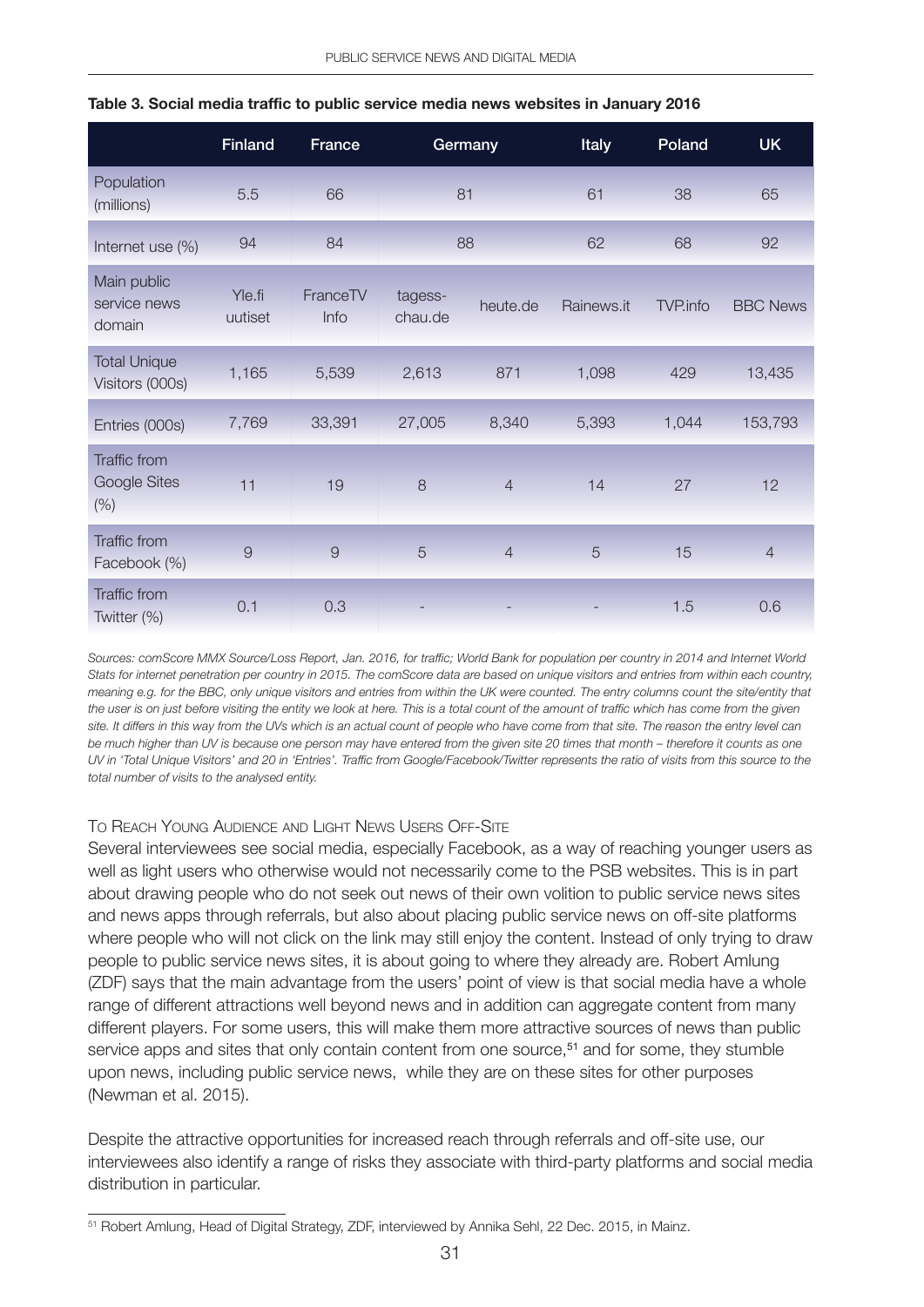#### THE CHALLENGE OF BUILDING RELATIONSHIPS WITH PLATFORMS

The key concern expressed by several interviewees is that social media platforms are not transparent and predictable in terms of their strategies and that public service media have little influence on them. Aki Kekäläinen from Yle illustrates this worry:

*If money is the main driver, then commercially driven content could be more interesting for Facebook and if that happens then they just tweak their algorithm a little bit and our audience coming from Facebook drops significantly overnight. So if we don't have any control it's really bad for us.* 52

The relationship between public service media and social media is discussed in several interviews, along with strategies to cope with the new dynamics. Tin Radovani, Strategy Analyst for the World Service at the BBC, says:

*That sort of relationship is quite difficult to establish, and it's quite difficult to bring value back to us since you are living in somebody else's garden, in somebody's else's platform. So, it's a developing relationship, and we are developing our understanding of how best to work in somebody else's platform.* 53

#### THE CHALLENGE TO FULFIL THE PSB REMIT IN A DISAGGREGATED ENVIRONMENT

Several interviewees, especially from the BBC, also see potential risks in the tension between the public service obligation to provide information across the full range of relevant issues and the ways in which social media operate in practice. Daniel Wilson argues that this public service remit of the bbc could be harder to fulfil as content becomes more disaggregated – pointing to fears over potential 'filter bubbles' or 'echo chambers': 'disaggregating all your content effectively stops the bbc playing that public service role i mentioned earlier, linking the popular to the good, the popular to the important and providing variety in what audiences consume from the BBC.'<sup>54</sup>

#### THE CHALLENGE OF KEEPING USERS' AWARE OF PUBLIC SERVICE BRANDS

a further challenge is how to ensure that users who encounter public service content on social media platforms recognise the brand and credit the public service media organisation for the content they use. Eric Scherer (France Télévisions) says:

*With these platforms, there is the risk of losing control over your distribution process and, possibly, over the relationship we have with our audience. At the same time, if we don't go there, we risk losing a large part of the audience: young people who don't watch TV.* 55

Andrzej Mietkowski, Responsible for New Media at Polskie Radio, express a similar view:

*You have to work on your own image, to build your own credibility and to make a distinction for the users that you are the Polish Radio, you are not Mr John Smith. And when you start*

<sup>&</sup>lt;sup>52</sup> Aki Kekäläinen, Head of Web and Mobile Development, Yle, interviewed by Annika Sehl, 3 Dec. 2015, in Helsinki. In Finland as well as in some other countries, public service media are forbidden from having commercial advertisements online. the situation is different in italy and especially Poland, where advertising is an important part of public service media revenues and many have concerns over monetisation similar to those expressed by many private media: 'we are not a part of the Zuckerberg business, and we are not a part of the google business. we have our own business' says Adrzej Szozda, Deputy Responsible for New Media at Polskie Radio (interviewed by Alessio Cornia, 11 Jan. 2016,<br>in Warsaw).

<sup>&</sup>lt;sup>53</sup> Tin Radovani, Strategy Analyst for the World Service, BBC, interviewed by Annika Sehl, 14 Dec. 14, 2015, in London.<br><sup>54</sup> Daniel Wilson, Head of UK Policy, BBC, interviewed by Annika Sehl, 18 Dec. 2015, in London.<br><sup>55</sup>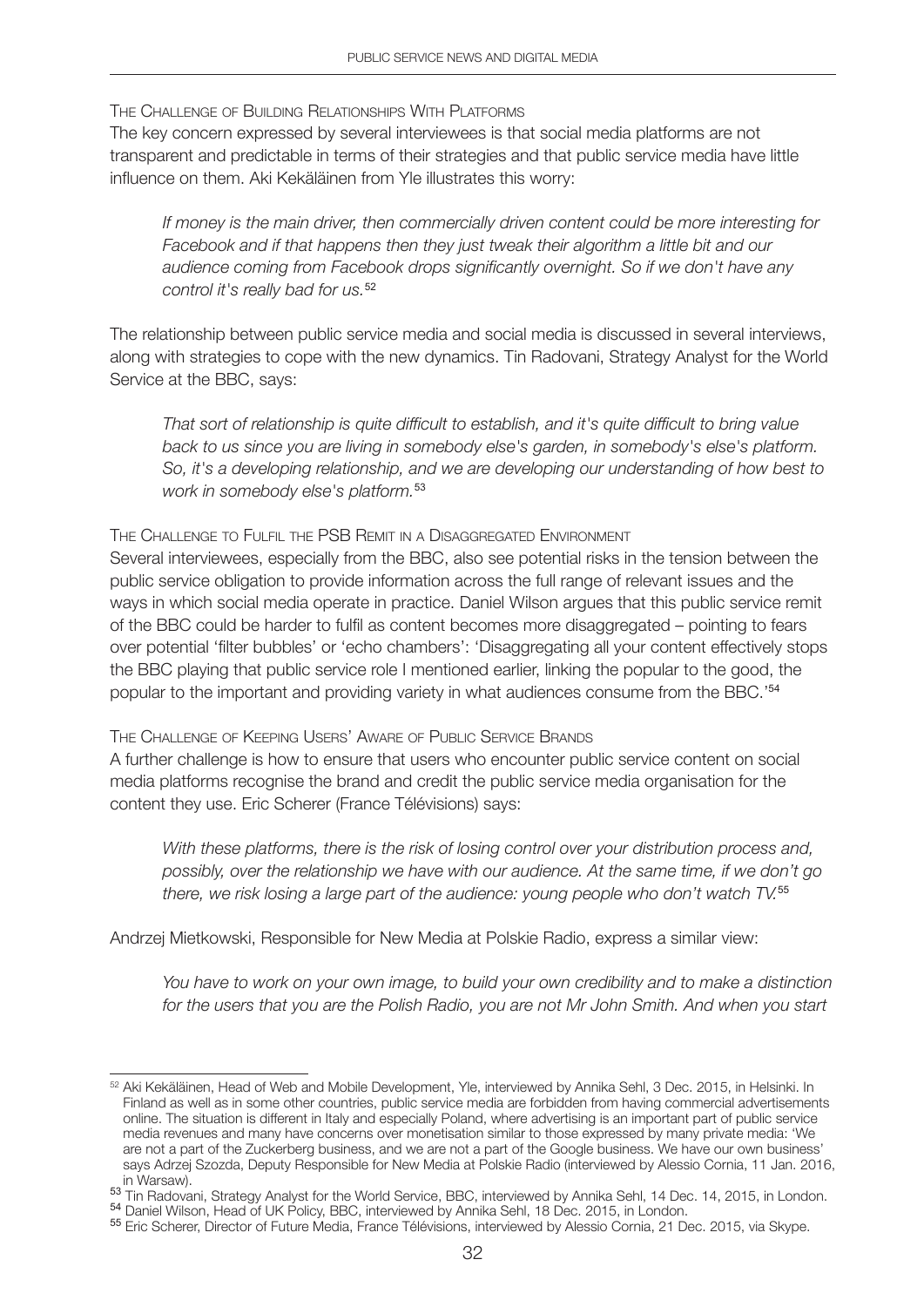*to use the social media, which is the environment of John Smith, you have to make it with a lot of precautions, and to have in mind that you cannot play on the same level, the same rules, the same games for people.* 56

beyond the opportunities and challenges social media and the like present for public service media, one interviewee expressed a more fundamental worry about national commercial media ultimately being subsumed by the ascendance of social media platforms, leading to a less diverse media environment:

*I fear that the commercial publishers will jump into that, and in that sense, we'll lose the kind of last hope of surviving in this environment if they jump into social media giants' boat in* which they don't really have a voice and control over the future. So I think that there will be *a major change in the environment in that sense.* 57

Most public service organisations thus see considerable opportunities in social media distribution, especially around referrals and off-site use. it is clear that all of them get significant proportions of their website traffic specifically from search engines and social media. Some of them also have considerable off-site reach via a range of social media platforms. the analytics company tubular Labs estimates that BBC News had a social reach of more than 87 million impressions globally across Youtube, Facebook, instagram, and vine in January 2016, not far behind its estimated c.100 million global monthly unique website users.<sup>58</sup> But there are also challenges around the risk of relying on third-party platforms for distribution, editorial control in distributed environments, and fears that users will not necessarily appreciate content producers when they encounter their news via third-party platforms.

# *5.2. Social Media Strategies*

Despite the reservations they have, public service media are actively developing strategies for making the most of the opportunities offered by social media.

in Finland, Facebook is described as the most important social media platform for Yle news. However, they use a variety of platforms and Mika Rahkonen (Yle) points out that flexibility and adaptation to new situations is required:

*The important thing in terms of the development department is to think big. We're here to re-invent news. And to re-invent the ways to consume news, to keep up to date and be informed and entertained and so on. It means many things, and some of those we don't even understand yet. What we do understand is that we have to be so flexible that we can do stuff like in one month. Okay, here's a new platform, it looks really great, it seems that the kids are there, what are we doing there, what are we doing there that we look cool there, that we don't look stupid, that we don't look like your grandpa is trying to learn new platforms because that's immensely important.* 59

<sup>56</sup> Andrzej Mietkowski, Responsible for New Media, Polskie Radio, interviewed by Alessio Cornia, 11 Jan. 2016, in Warsaw.<br><sup>57</sup> Quote not for attribution.<br><sup>58</sup> https://tubularlabs.com/yt/bbcnews

<sup>59</sup> Mika Rahkonen, Head of Development/Media Lab, News and Current Affairs, Yle, interviewed by Annika Sehl, 4 Dec. 2015, in Helsinki.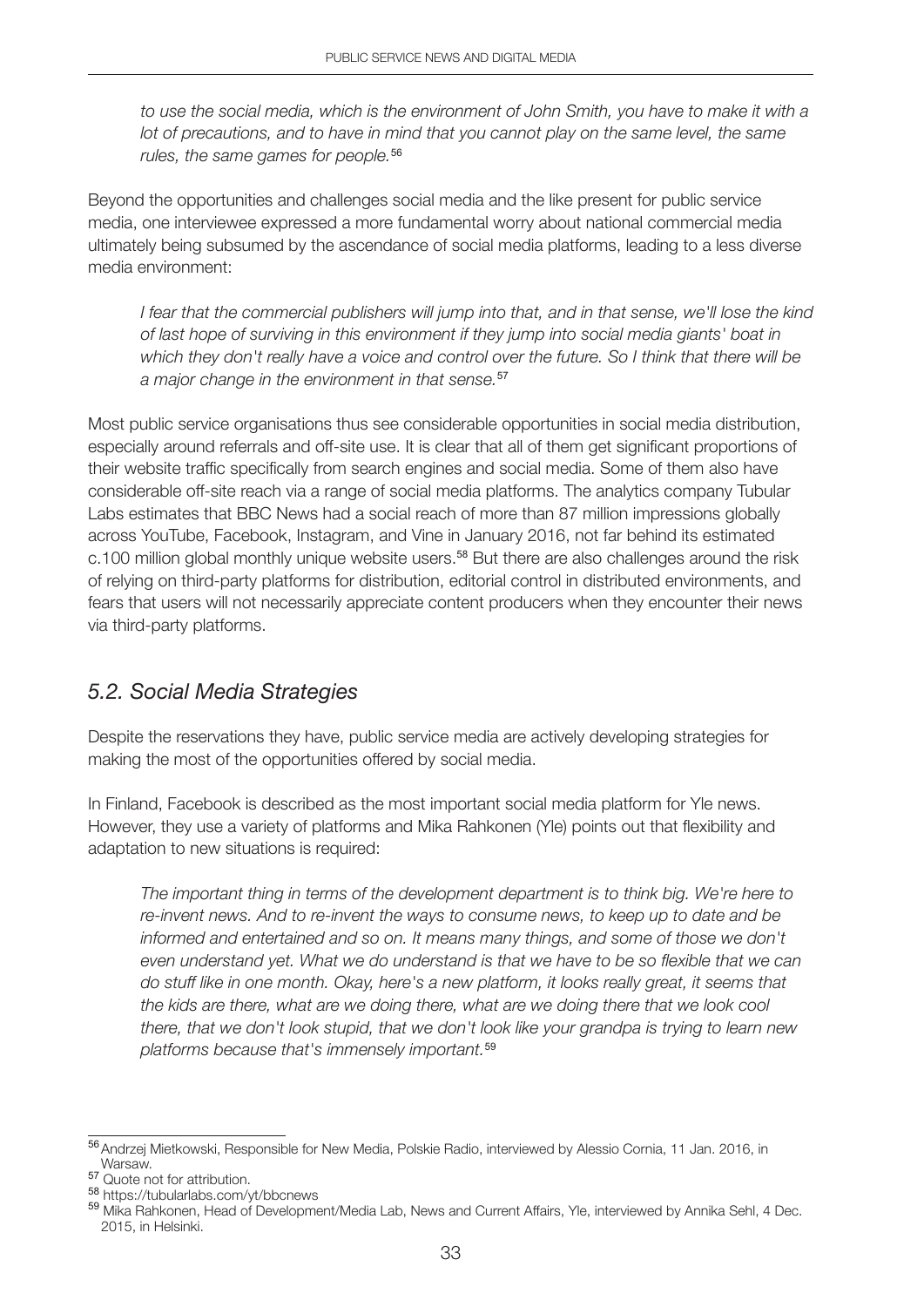Distributing news not only via public service media's own websites and apps but also via social media requires changes in how the news is produced. Panu Pokkinen, Head of Sports at Yle, argues that as the front page is becoming less important because more and more people arrive at individual articles via social media, 'we have to put our effort into how to structure one article and to try to persuade people to find another article or a third article to read with that'.<sup>60</sup>

about a year ago, Yle started a department called Kioski in order to deal with social media distribution (see the box below).

YI F'S KIOSKI



with over 15 employees Yle's social media department Kioski pursues a twofold aim: first, to reach audiences with news that Yle otherwise cannot reach, meaning especially young people; and second, to experiment with new platforms and new forms of storytelling. to do this, Kioski works across classic social media platforms like Facebook, YouTube, and Twitter but also other platforms including Vine, Snapchat, Instagram, and WhatsApp. The team develops and produces content specifically for these platforms. in order to evaluate their activities and learn from the process, performance across social media platforms is analysed and discussed every week. Kioski is not only present on the internet and social media platforms, but also as a programme on TV. The TV programme is broadcast five times a week from Monday to Friday with different hosts (like a Youtube video blogger). Some within Yle question whether the expensive television distribution actually increases reach amongst the target audience of young people beyond what is already achieved via digital and social channels, and its future is under discussion.

In the UK, the BBC has also established a social news team to make the best use of social networks for distributing news and engaging with the audience. BBC News has long worked with social media both as a means of news reporting and news distribution (Belair-Gagnon 2015) and many channels and news programmes have built their own social media profiles. throughout 2015, BBC News continued to reorganise its social media presence, rationalising its Facebook presence with the creation of a single shared page while continuing to experiment with and use newer tools like Periscope, Telegram, and YikYak.<sup>61</sup> Examples of social media initiatives are BBC Shorts,15-second videos primarily produced for instagram in a way that users can understand the story with the sound off, BBC Trending, a service reporting on trending topics on the internet, and go Figure, an image format delivering key statistics optimised for social channels.

In Germany, ARD is also experimenting with different social media platforms to distribute news content. They concentrate on Facebook and Twitter, with Twitter described more as a platform to reach other journalists, public figures, and communicators in society and less to reach a wider audience. tagesschau.de has also agreed to participate in instant articles on Facebook. inhouse, especially concerning the Instant Article cooperation with Facebook, people talk about a 'marriage of convenience and not out of love', says Christiane Krogmann (ARD).<sup>62</sup> 'Sweet poison' is Kai Gniffke's (ARD) metaphor for the relationship.<sup>63</sup> Despite such reservations, ARD has decided

<sup>&</sup>lt;sup>60</sup> Panu Pokkinen, Head of Sports, Yle, interviewed by Annika Sehl, 3 Dec. 2015, in Helsinki.<br><sup>61</sup> http://www.bbc.co.uk/news/blogs-the-editors-35061802

<sup>62</sup> Christiane Krogmann, Editor in Chief, tagesschau.de, ARD, interviewed by Annika Sehl, 21 Dec. 2015, in Hamburg.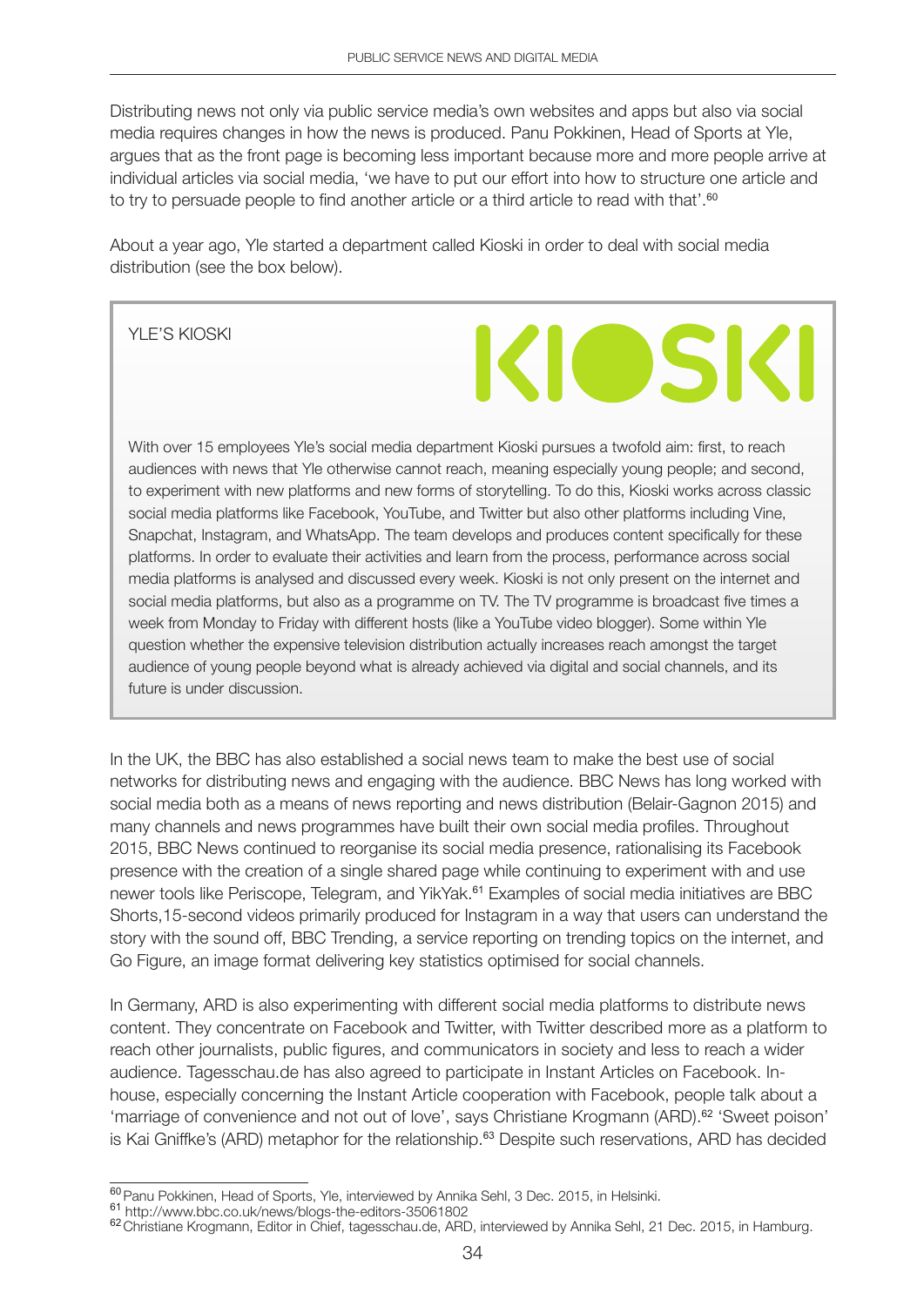to pursue this step to reach users who do not come to the PSB's own news website. Christiane Krogmann (ARD) says that the decision marks the beginning of a trial period which will be followed by an evaluation. 64

in addition, tagesschau.de has just established a new video team to produce content exclusively for instagram, since they see this platform as growing in popularity, and also to conduct some testing of WhatsApp with a sample group of young users. At present, according to Christiane Krogmann (ARD), the main aim is to find forms of presentation that fit each platform best:

*This means, if we put our videos on Facebook, we try to find an optimal presentation for this platform. We try to work with different means. For example, we only put cuttings of* interviews or a core sentence on a photograph. We also often try to have subtitles.  $\dots$  If you are sitting in a train and have no ear phones, it is a way to help and explain what you *see on the screen.* 65

in this way, tagesschau.de uses Facebook videos to deliver explanations for current situations, which has thus far worked well, since 'the analysis provides a personal attitude and not just the pure news and this is most appreciated by the users', says Krogmann (ARD).<sup>66</sup>

In terms of social media, Germany's ZDF distributes news mainly via Facebook, Twitter, and YouTube, but is also experimenting with Instagram and closely observing possibilities with Snapchat and WhatsApp. The ZDF interviewees highlight that different social media channels require different ways of presenting the news. Robert Amlung (ZDF) explains that, from his point of view, YouTube is closest to a traditional TV broadcaster. ZDF was also a launch partner for YouTube in Germany.

*You can use the whole variety of TV formats also on YouTube and it works. You can do long formats, you can do short formats, you can do playlists, a programme sequence. . . . It is closer to where we come from.* 67

Despite these advantages, he also points out that YouTube brings other challenges for a traditional tv broadcaster like questions of copyright or the challenge to draw the attention of users to the YouTube channel. Facebook, in contrast, he describes as more interactive and in general, with exceptions, more suitable for pictures and shorter videos of about a minute. The strategy for twitter is not focused on videos, but just on pictures and text. with respect to instagram, the organisation is in the preliminary phase of exploring what works well and what does not.

a focus of ZdF's social media activities is the interactive news show *heute+*, mentioned above, that is distributed via social media as well as ZDF-platforms and on traditional TV. Reaching a young target audience is the main aim behind these activities, as Elmar Theveßen (ZDF) points out: 'we know that 80% of our users on Facebook [speaking about the *heute+* account] are between 17 and 45 years old. This means, this is a target group that we do not reach with traditional TV news anymore.'<sup>68</sup> in fact, theveßen explains, ZdF's main television news bulletin *heute* reaches only 170.000 viewers under 40, out of a total of 3.7 million viewers. ZdF is aware that a Facebook

<sup>&</sup>lt;sup>63</sup>Dr Kai Gniffke, First Editor in Chief 'ARD Aktuell', ARD, interviewed by Annika Sehl, 21 Dec. 2015, in Hamburg.<br><sup>64</sup>Christiane Krogmann, Editor in Chief, tagesschau.de, ARD, interviewed by Annika Sehl, 21 Dec. 2015, i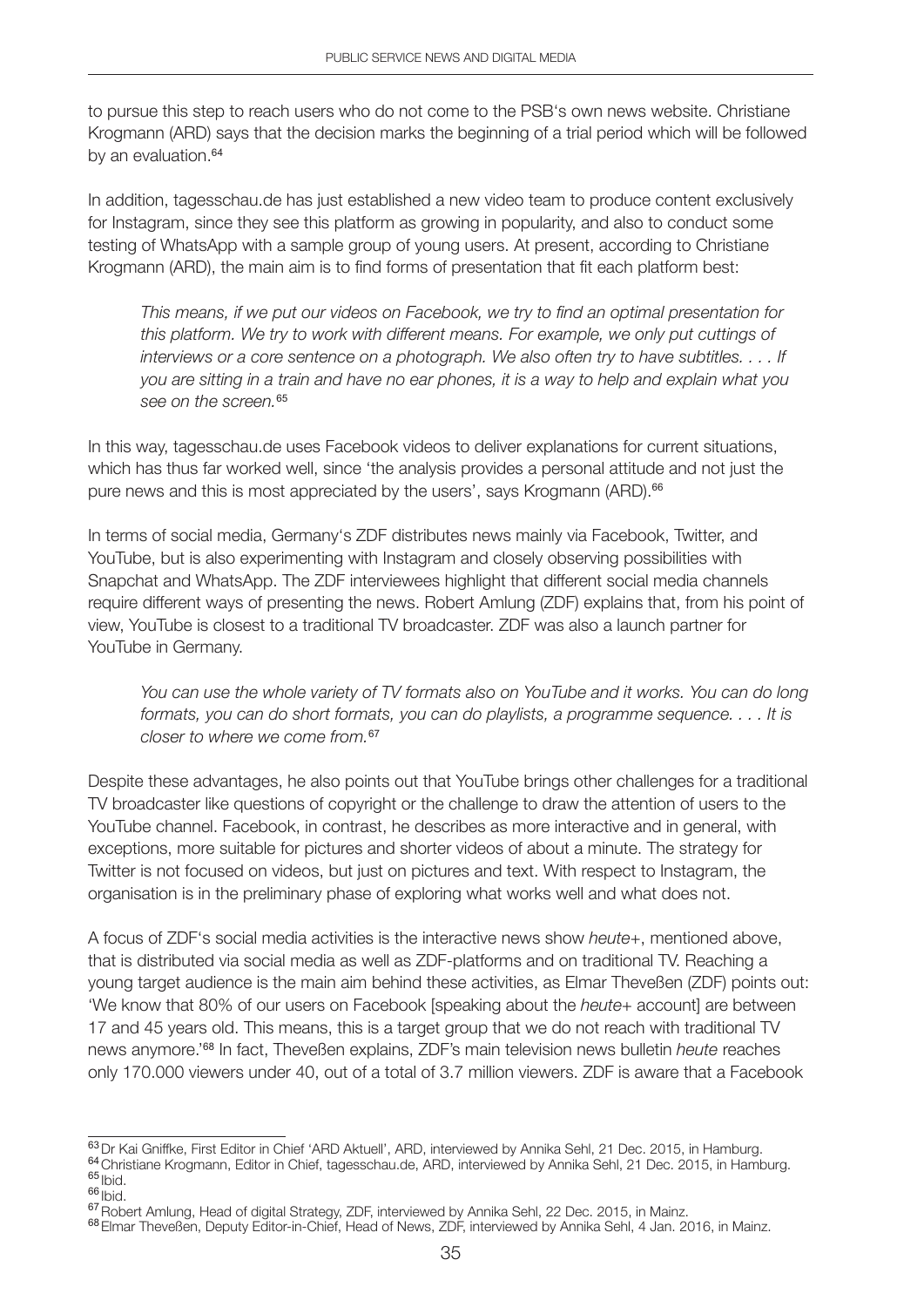presence will not necessarily bring those users to the traditional tv programme, but it still provides a point of contact with younger people.<sup>69</sup>

in France, public service media are also engaged in distributing news on social media platforms. However, France Télévisions does not yet have a designated team in charge of this expansion process. Facebook and twitter are mentioned by the interviewees as the most important social media platforms for news distribution, 'because Facebook is the platform with the largest part of the audience now, and twitter is the place where you can influence the web dynamics' says Jean-François Fogel, consultant at France Télévisions.<sup>70</sup> Furthermore, YouTube is used as a distribution platform, with France Télévisions having been the first French broadcaster to use it, as Eric Scherer, Director of Future Media at France Télévisions, notes.<sup>71</sup> Snapchat is seen as an interesting innovative platform, but also a challenge to a traditional broadcaster: 'It is a problem for us, because they have walled gardens: you have to make products for discovering content there' says Jean-François Fogel. 72

One interviewee says that France Télévisions' approach to news distribution via social networks is somewhat hesitant, especially when it comes to the question of instant articles:

*We refused to go on Facebook Instant Articles. This was our choice. Facebook is looking for content and we could provide content, but this must create value also for us, not only* for Facebook. Therefore, for now, we said no. . . . I think we are not too interested in having *tight collaborations with Facebook and Google. However, it is necessary to be present on these platforms.* 73

At the moment, France Télévisions is just beginning to test new forms of storytelling for mobile screens and social media platforms, explains Jérôme Cathala (France Télévisions).<sup>74</sup> Laurent Guimier, Director of France Info, the all-news channel from Radio France, sees a 'huge opportunity' in social media distribution, but also a challenge of adapting the content for this purpose and in moderating interaction:

*The only challenging aspect is that we have to invest in human resources that produces non-linear videos for Facebook. Another risk concerns the moderation of conversations linked to the content we distribute on these platforms.* 75

At the Italian RAI, social media strategies reflect the more decentralised structure already discussed above. Some interviewees mention that certain news outlets are on social media platforms while others are not and that there is no corporate policy prescribing rules for social media use. One interviewee describes the situation like this:

*RAI has a strong presence on social media. I personally think that we are too present on these platforms and that we repeated on these new platforms the bad habits that affected our first phase with news websites: many offers, mainly irrelevant. . . . Each of them with few people working on posting content.* 76

<sup>&</sup>lt;sup>69</sup> Ibid.<br>
<sup>70</sup> Jean-François Fogel, consultant, France Télévisions, interviewed by Alessio Cornia, 17 Dec. 2015, in Paris.<br>
<sup>71</sup> Eric Scherer, Director of Future Media, France Télévisions, interviewed by Alessio Cornia,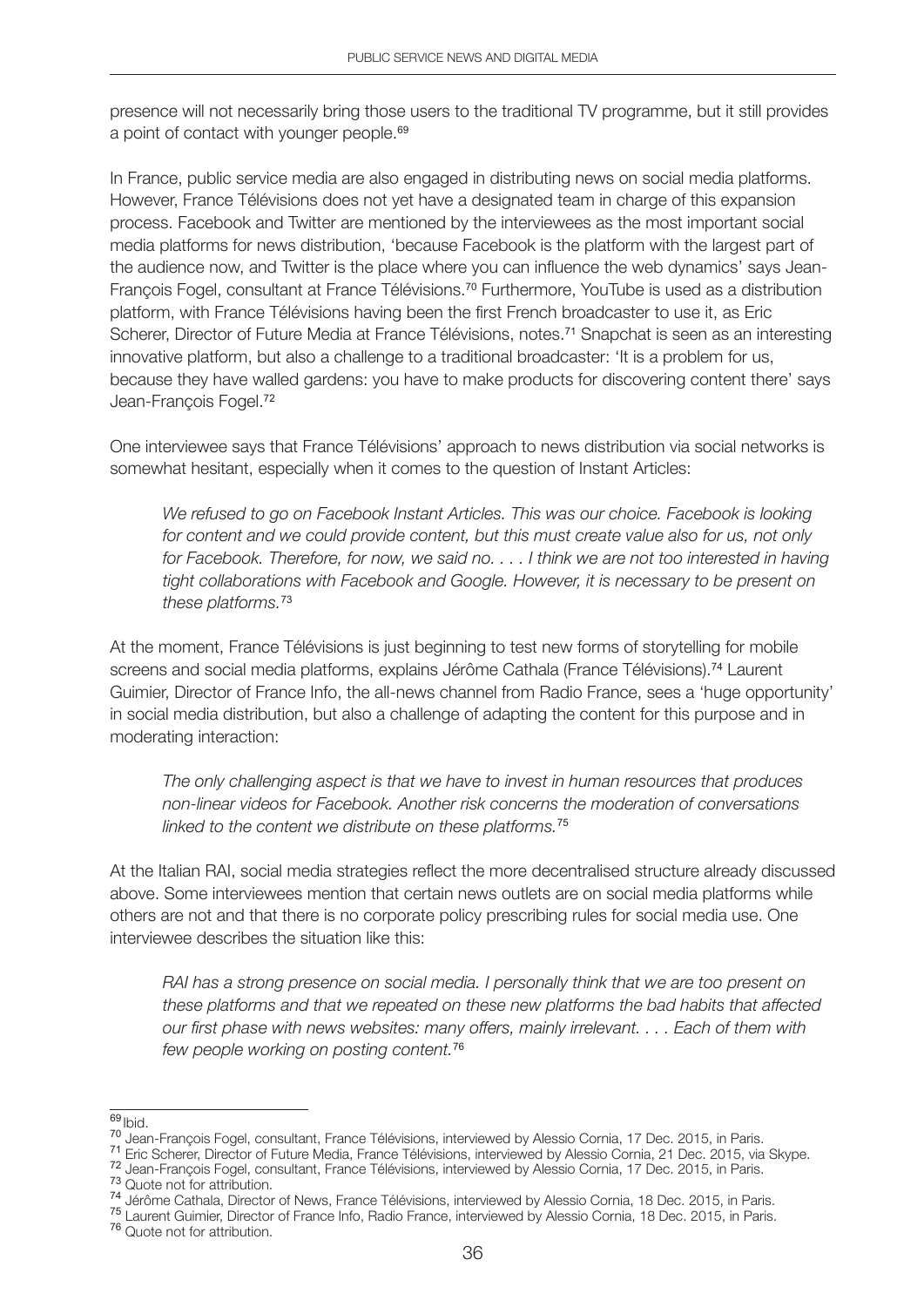Facebook and twitter are described as the relevant social media platforms for news distribution. YouTube was relevant in the past, but there is no current agreement between RAI and YouTube. At stake in the discussion are the terms and conditions offered by YouTube and RAI's concerns over its visibility, revenues, and ability to deliver public service via this platform.

More broadly, one interviewee argues, there is no general consensus in RAI on social media distribution. Rather, opinions diverge in two ideological directions:

*On the one side, someone thinks that taking our content to other platforms is convenient only for the players that own these platforms. On the other side, people think that we have to go where the public is located; it is complicated to reach people if you don't go in the environments where they are, and this is true especially if your products (your contents and the user experience you offer) are not particularly brilliant and innovative. According to the latter position, to reach the audience with our offer is a value in itself, beyond any implication in terms of revenues or commercial agreements. . . . I think that this conflict concerns in particular YouTube, Google News, Yahoo, and other similar platforms. Concerning social networks such as Facebook there are more open positions.* 77

In this context, interviewees said they assumed the new management of RAI would pursue greater social media distribution. In fact, Monica Maggioni, the RAI President, points this way and says that RAI will focus more on social media distribution in order to reach young target groups:

We realised that our public is not where we are used to looking for it anymore; . . . Instead, *we have to look for these people where they already are. And they are in the social media world, they live with their smartphones and tablets, and so we need to move our content offer to other platforms in order to become more interesting for them.* 78

in Poland's two public service media organisations, social media distribution is widely discussed. Twitter is mostly used in the context of news, while Facebook is seen as the most important social media platform for the distribution of entertainment content. Polskie Radio also mentions the use of YouTube. Andrzej Godlewski, Deputy Director of TVP1, mentions that during a televised debate between candidates before the last national election, the hashtag #TVP was the most popular in Poland. Andrzej Mietkowski, Polskie Radio, explains that besides the general Polskie Radio account there is also a news account, a business account, and a sports account. <sup>79</sup> However, the interviews suggest that there is no general strategy for social media distribution at Polish PSB and, likewise, no specialised teams. Other formats like adapted videos for social media are not produced: 'we use social networks to deliver videos too, but as you see, if you click, you are directed to the TVP.info.'80

in sum, this chapter has shown that all countries in the sample use social media distribution for news, but to a varying degree. all are searching for the right combination of channels over which they have a higher degree of control, like their own websites and apps, and third-party platforms that offer greater reach and opportunities to reach especially younger audience if used well, but offer less control. Some organisations, like Yle and the BBC have developed social media teams as

<sup>&</sup>lt;sup>77</sup>Quote not for attribution.<br><sup>78</sup> Monica Maggioni, President of RAI, RAI, interviewed by Alessio Cornia, 27 Jan. 2016, in Rome.<br><sup>79</sup> Andrzej Mietkowski, Responsible for New Media, Polskie Radio, interviewed by Alessio Co

Warsaw.<br><sup>80</sup> Andrzej Godlewski, Deputy Director of TVP1, TVP; interviewed by Alessio Cornia, 11 Jan. .2016, in Warsaw.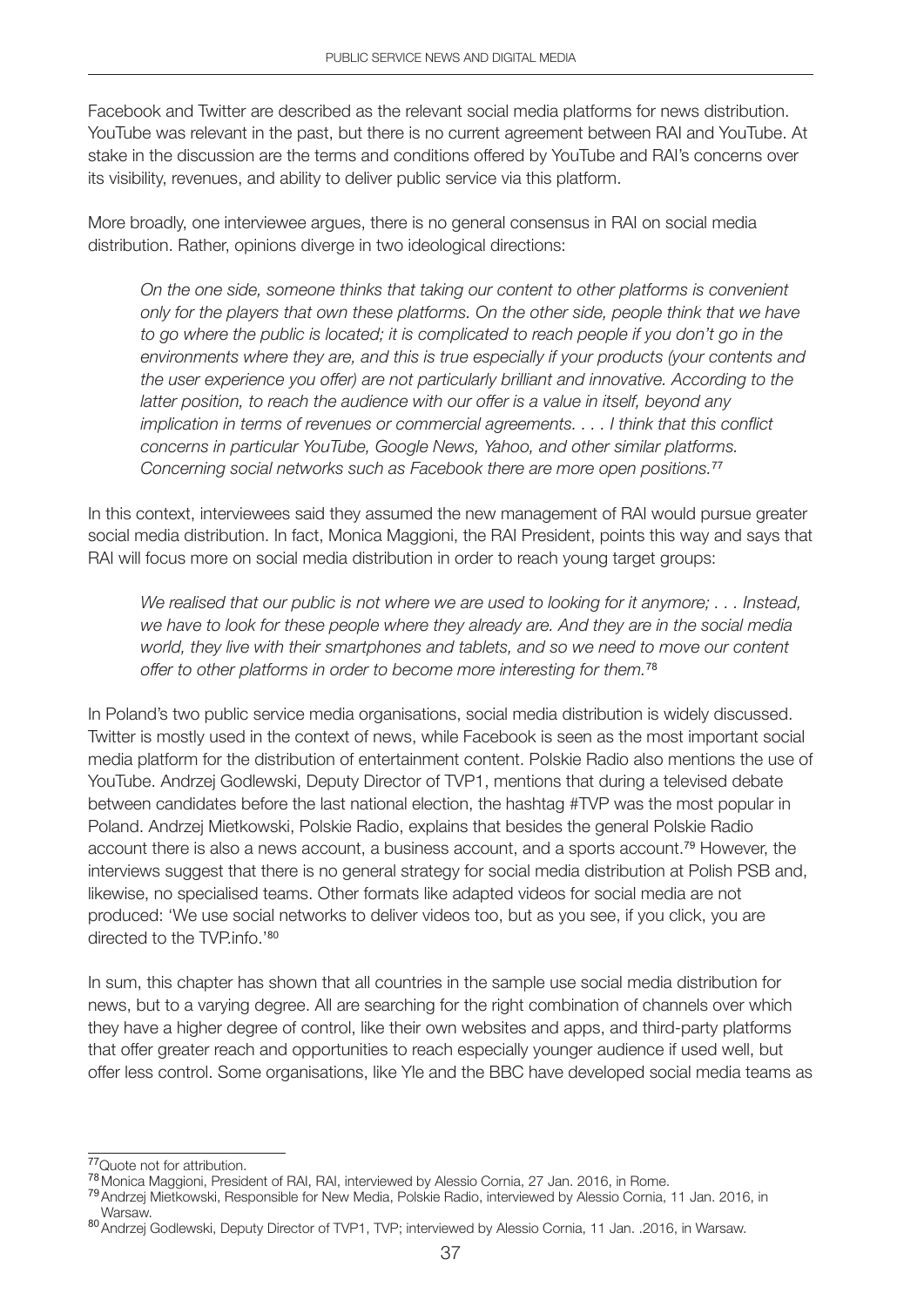well as new editorial products that are specifically designed for social media distribution, like Kioski or BBC Trending. Other organisations have a more ad-hoc approach to social media and have so far invested less in developing public service news for social media distribution.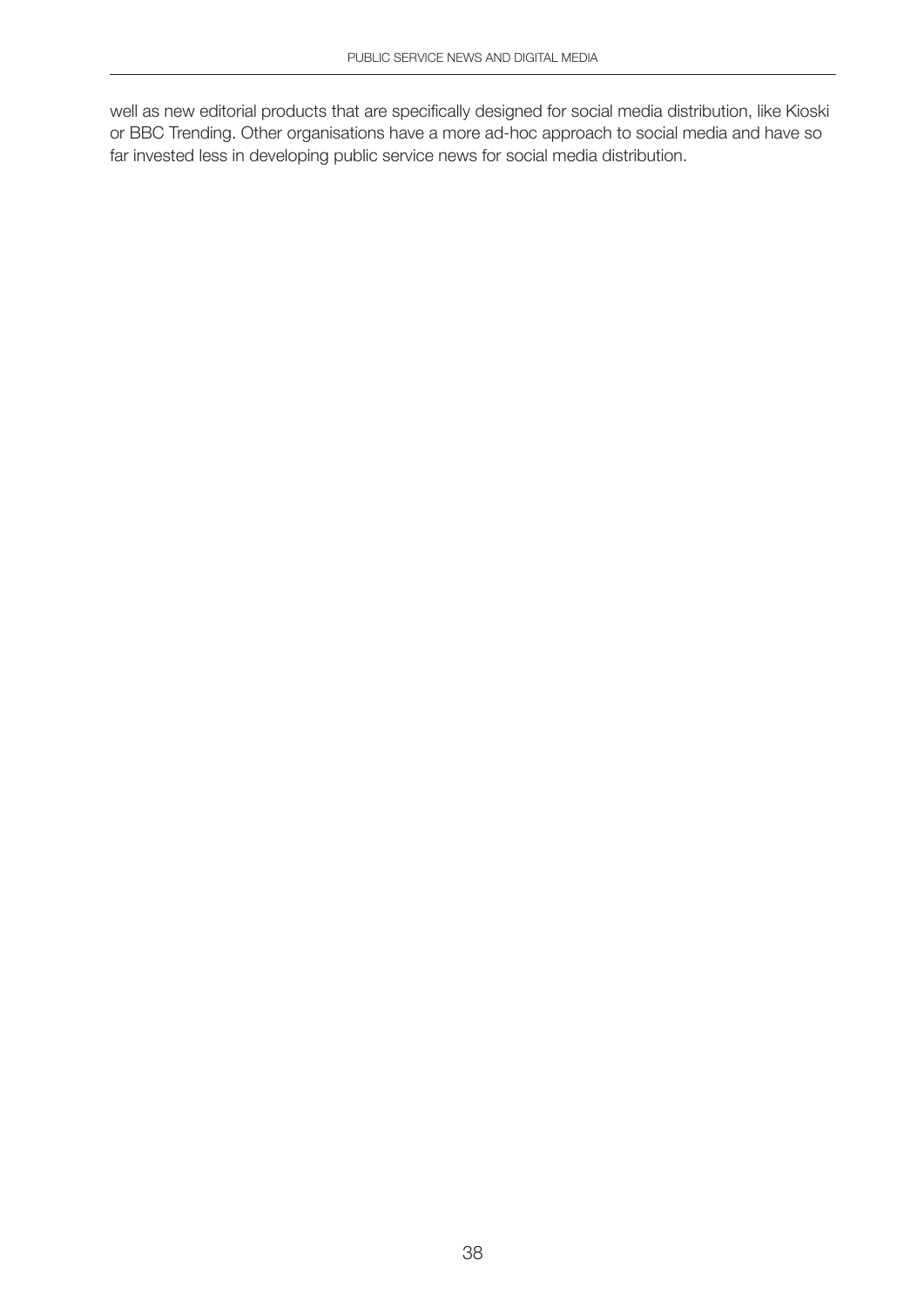# **Conclusion**

in this report, we have reviewed public service media organisations' performance across six European countries in terms of their offline and online news provision and have analysed how they are working to 1) change their organisation, 2) develop mobile offerings, and 3) use social media to more effectively deliver public service news in an increasingly digital media environment.

Our interviews suggest that the BBC in the UK and Yle in Finland have consistently done more to change their organisation, invest in mobile offerings, and develop social media strategies than most other public service media organisations. Our review of public service media organisations' performance also suggests that the BBC and Yle stand out in having built significantly broader reach online to match their offline reach, whereas many other public service media organisations, despite their offline strength, have only limited reach online.

what do these two high-performing organisations have in common? we would point to four external conditions over which public service media organisations themselves have little influence, but also two important internal factors that reflect public service media organisations themselves more than their environment.

External factors first. First of all, both the BBC and Yle operate in technologically advanced media markets, more so than many other public service broadcasters operating in countries with somewhat lower levels of internet use and smartphone penetration. Second, both are well-funded compared to many other public service media organisations. (Though Yle is in absolute terms a smaller organisation than most other public service media covered here.) Third, both are integrated and centrally organised public service media organisations working across all platforms and covering their entire country. Fourth, both have a degree of insulation from direct political influence by virtue of regulatory frameworks that place them one step removed from day-to-day governmental and parliamentary politics and create some certainty through multi-year agreements on public service remit, funding, etc.<sup>81</sup>

These four external conditions are not in place in many of the other countries covered here. In Italy and Poland, for example, public service media organisations operate in less technologically advanced markets, have lower levels of per capita funding, are separated into multiple organisations and often run in a very decentralised fashion, and have less insulation from political influence. in germany, public service media operate in a technologically advanced market and enjoy some of the highest funding levels in the world, but are organised in a decentralised fashion and face political pressures and legal constraints around their online offerings. in France, public service media are less well funded than in Finland and the UK and delivered by different organisations which are less insulated from political influence. these external factors are likely to hamper their ability to fully seize the opportunities presented by digital media.

The internal factors next. First, both the BBC and Yle have worked hard and for many years to develop a pro-digital culture where new media are seen as opportunities rather than as threats. Second, in both organisations, senior editorial leaders have clearly and publicly underlined the need to continually change their organisations to adapt to a changing media environment; even when these changes involve hard decisions such as cutting legacy services to free up money for new initiatives, lay-offs in newsrooms built around twentieth-century media to make them fit for a twenty-first-century environment, and experiments with new initiatives, some of which will inevitably

<sup>81</sup> E.g. Hanretty (2011), Brevini (2013), Nowak (2014).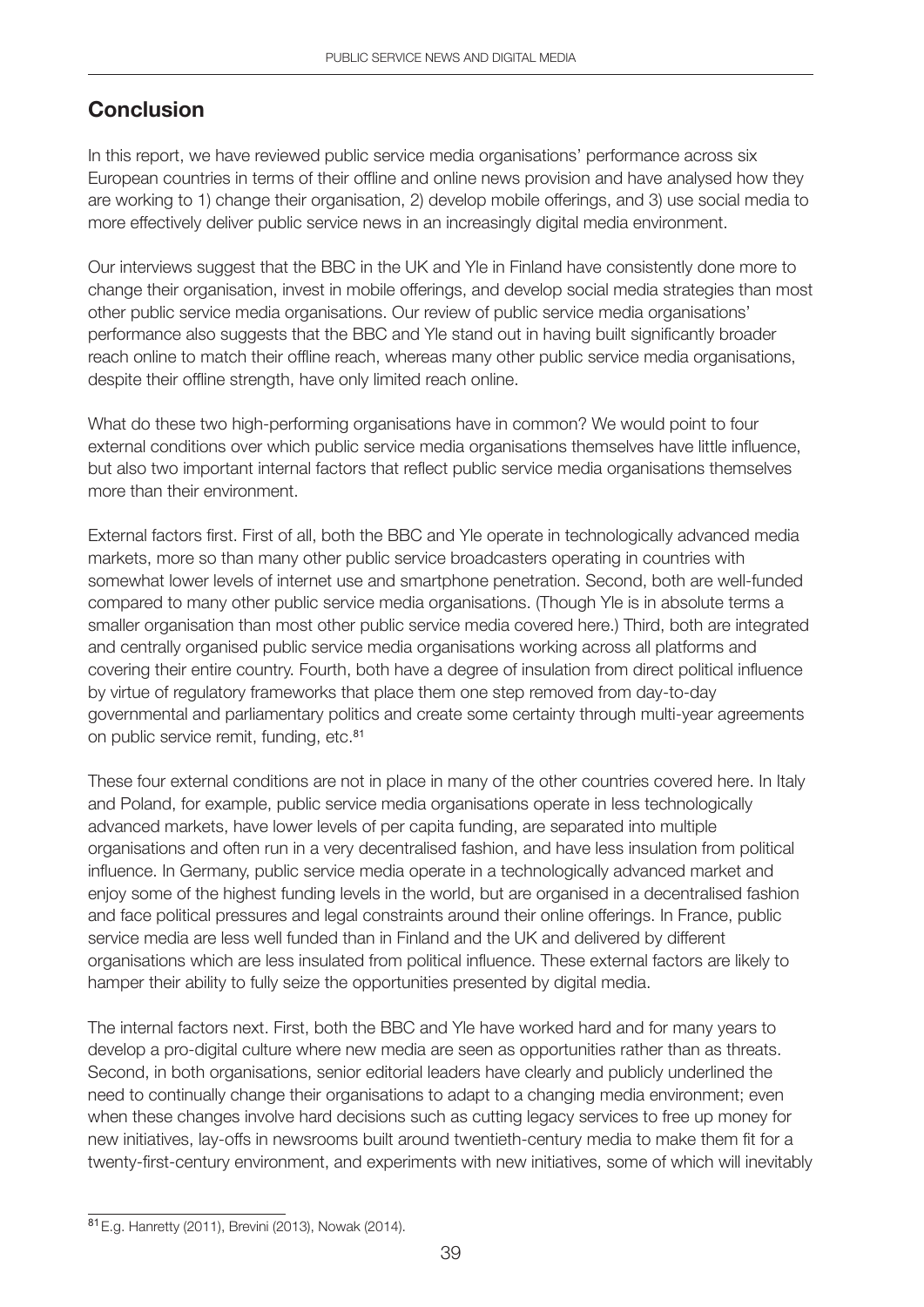fail. Developing this kind of pro-digital culture and editorial leadership is not easy. It generally comes at least partially at the expense of traditional ways of doing things, especially when an organisation has to change and cut costs at the same time. Change without conflict is rare.

The BBC and Yle share these two features, a pro-digital culture and leadership, in common with many private media recognised as leading innovators in digital news (Küng 2015). They are features that other public service media organisations aiming to make the most of digital media would do well to develop, something many of our interviewees in France, Germany, Italy, and Poland are clearly conscious of. To paraphrase an interviewee in Italy, it is not always a question of resources, sometimes an organisation can be its own worst enemy when it comes to change. (This is clearly something the new RAI President Monica Maggioni is aware of and working to change.) This is the case at the BBC and Yle too, and that is why cultural change and leadership are so important.

The media environment public service media organisations operate in will go on changing as digital technologies continue to evolve rapidly, often faster than even the most innovative legacy media organisations (whether private or public) can follow. the mobile, social internet of today is dramatically different from the desktop-based internet that preceded it and continues to evolve. Many legacy media organisations are still going through a painful and prolonged transition to adjust to a web 1.0 even as a web 2.0 has been completely mainstream for most Europeans for vears. Most news organisations' response to the rise of digital media has been reactive, defensive, and pragmatic.<sup>82</sup> This is a dangerous approach to innovation, as the environment continues to change at a faster pace than many media organisations, compounding their problems over time. As difficult as changes over the last two decades have been, the fact remains that there is far more to come – even at the BBC and Yle, public service news provision is still deeply shaped by legacy media while the media environment is becoming mainly digital. Unless public service media organisations develop organisational forms, platforms, and distribution strategies tailored to this changing environment, they will lose touch with their audience – the public they exist to serve.

Facilitating this ongoing renewal and evolution of public service news delivery to match the media environment in which we live requires both external and internal change. in terms of external factors, public service news provision benefits from a stable funding environment and a degree of insulation from direct political influence (even as public service media should of course have clearly defined remits and be held effectively to account for how public money is spent). How these issues should be handled is a matter for public discussion and political decision-making. in terms of internal factors, public service news provision online benefits from a pro-digital culture in the organisation and from senior editorial leadership publicly embracing and working towards seizing the opportunities offered by digital media. These are issues public service media themselves need to address if they want to stay relevant in an increasingly digital media environment.

<sup>82</sup> E.g. Boczkowski (2004).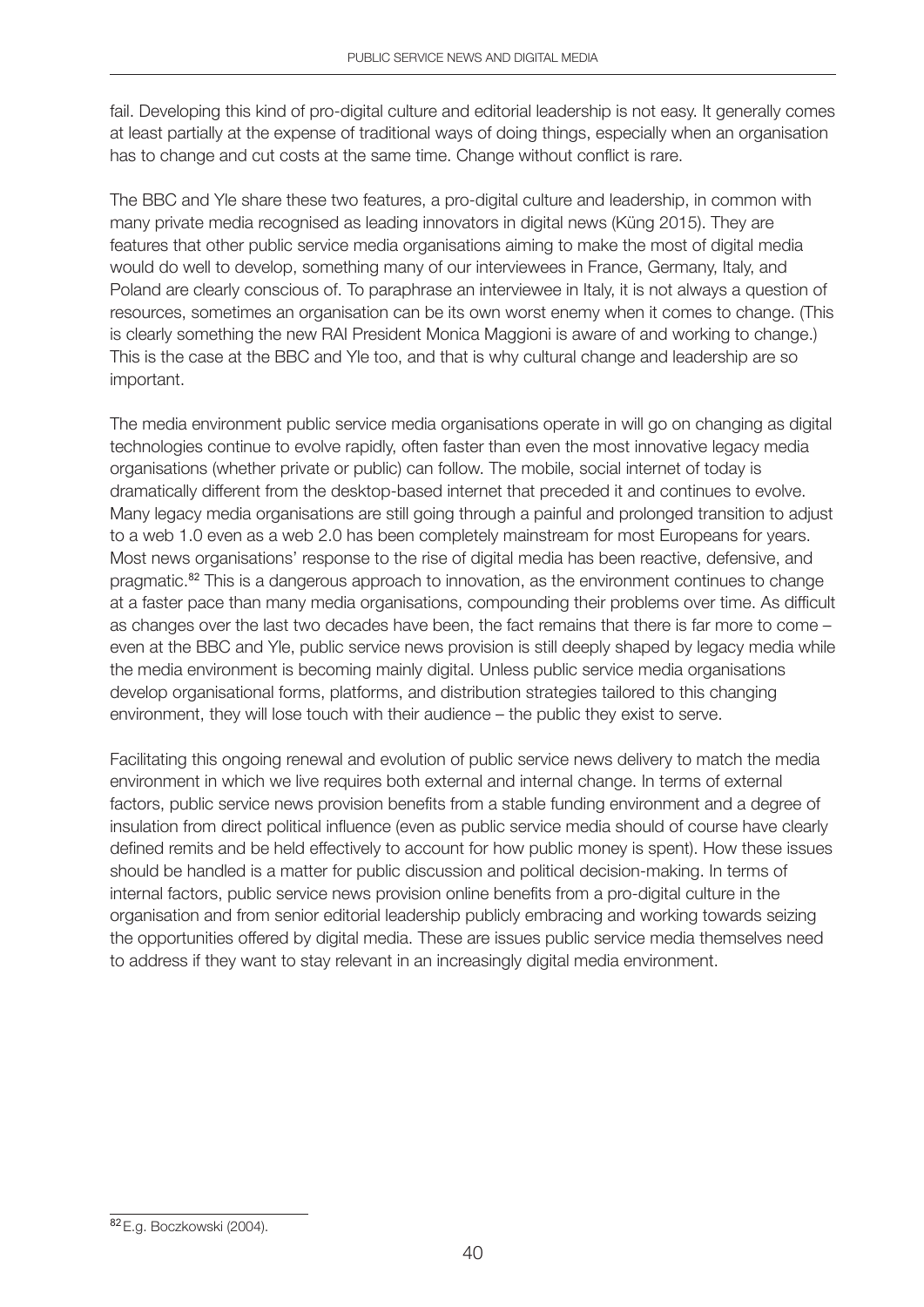## **References**

Arriaza Ibarra, K., Nowak, E., and Kuhn, R. 2015. 'Introduction: The Relevance of Public Service Media in Europe', in K. Ibarra Arriaza, E. Nowak, and R. Kuhn (eds), *Public Service Media in Europe: A Comparative Approach.* New York and Abingdon: Routledge, 1–8.

belair-gagnon, v. 2015. *Social Media at BBC News: The Re-Making of Crisis Reporting*. New York and Abingdon: Routledge.

boczkowski, P. 2004. *Digitizing the News: Innovation in Online Newspapers*. cambridge, Ma: Mit Press.

brevini, b. 2013. *Public Service Broadcasting Online: A Comparative European Policy Study of* **PSB** 2.0. Basingstoke: Palgrave Macmillan.

donders, K., and Moe, H. 2011. *Exporting the Public Value Test: The Regulation of Public Broadcasters' New Media Services across Europe*. göteborg: Nordicom.

european audiovisual Observatory (eaO) 2014. *Yearbook 2014, vol. 1, Television, Cinema, Video and On-Demand Audiovisual Services in 39 European States*. Strasbourg: european audiovisual Observatory.

european audiovisual Observatory (eaO) 2016. *Yearbook 2015: Television, VOD, Cinema and Video in 39 European States: Markets and Players, Services and Usage*. Strasbourg: european Audiovisual Observatory [electronic version].

european broadcasting union (ebu) 2013. *Viewpoint: Media Freedom and Pluralism*, Jan., http://www3.ebu.ch/files/live/sites/ebu/files/Publications/EBU-Viewpoint-MediaFreedom\_EN.pdf.

european broadcasting union (ebu) 2014. *Vision2020: Connecting to a Networked Society*, https://www3.ebu.ch/files/live/sites/ebu/files/Publications/EBU-Vision2020-Full\_report\_EN.pdf.

Fletcher, R., Radcliffe, D., Nielsen, R. K., Levy, D. A. L., and Newman, N. 2015. *Reuters Institute Digital News Report 2015: Supplementary Report. Oxford: RISJ.* 

Hanretty, c. 2011. *Public Broadcasting and Political Interference*. abingdon and New York: Routledge.

Humphreys, P. 2010. 'EU State Aid Rules, Public Service Broadcasters' Online Media Engagement and Public value tests: the german and uK cases compared', *Interactions: Studies in Communication and Culture* 1(2), 171–84.

iosifidis, P. 2010. *Reinventing Public Service Communication: European Broadcasters and Beyond*. basingstoke: Palgrave Macmillan.

Küng, L. 2015. *Innovators in Digital News*. London: I.B.Tauris.

Malinowski, J. 2014. 'Foreword', in M. głowacki and l. Jackson (eds), *Public Media Management for the Twenty-First Century: Creativity, Innovation, and Interaction*. New York and abingdon: Routledge, pp. xvii–xxiv.

Newman, N., Levy, D. A. L., and Nielsen, R. K. 2015. *Reuters Institute Digital News Report* 2015: *Tracking the Future of News. Oxford: RISJ.* 

Nowak, e. 2014. *Autonomy and Regulatory Frameworks of Public Service Media in the Triangle of Politics, the Public and Economy: A Comparative Approach. Working Paper. Oxford: RISJ.*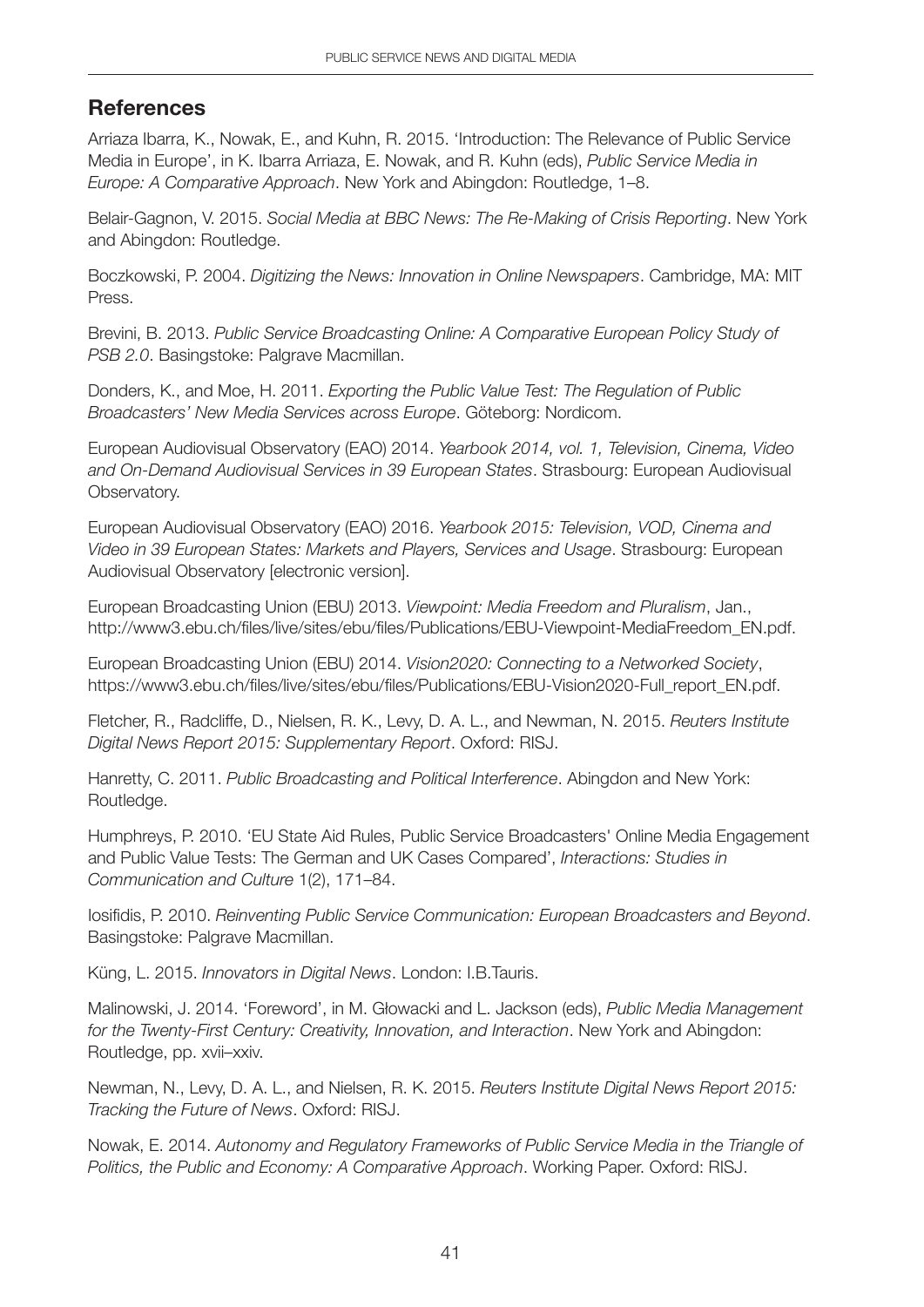| Name                      | Position                                                                                                        |  |  |  |  |
|---------------------------|-----------------------------------------------------------------------------------------------------------------|--|--|--|--|
| Tuija Aalto               | Head of Strategy, Yle                                                                                           |  |  |  |  |
| <b>Robert Amlung</b>      | ZDF, Head of Digital Strategy, ZDF                                                                              |  |  |  |  |
| David Bogi                | Marketing Director at RAI COM, RAI                                                                              |  |  |  |  |
| Dr Benedetta Brevini      | Lecturer in Communication and Media, University of Sydney                                                       |  |  |  |  |
| Jérôme Cathala            | Director of News, France Télévisions                                                                            |  |  |  |  |
| <b>Francesco De Vitis</b> | Deputy Editor-in-chief of Giornale Radio Rai, RAI                                                               |  |  |  |  |
| Andrea Fabiano            | Deputy-director of Raiuno, RAI                                                                                  |  |  |  |  |
| Jean-François Fogel       | Consultant, France Télévisions                                                                                  |  |  |  |  |
| <b>Laurent Frisch</b>     | New Media Director, Radio France                                                                                |  |  |  |  |
| Erwann Gaucher            | Deputy Director at France Bleu, Radio France                                                                    |  |  |  |  |
| Dr Kai Gniffke            | First Editor in Chief 'ARD Aktuell', ARD                                                                        |  |  |  |  |
| Andrzej Godlewski         | Deputy Director of TVP1, TVP                                                                                    |  |  |  |  |
| <b>Laurent Guimier</b>    | Director of France Info, Radio France                                                                           |  |  |  |  |
| <b>Michael Hedley</b>     | Head of Strategy, News, BBC                                                                                     |  |  |  |  |
| Atte Jääskeläinen         | Director of News and Current Affairs, Yle                                                                       |  |  |  |  |
| Petri Jauhiainen          | Head of the Broadcasts, News and Current Affairs, Yle                                                           |  |  |  |  |
| Aki Kekäläinen            | Head of Web and Mobile Development, Yle                                                                         |  |  |  |  |
| Beata Klimkiewicz, PhD    | Assistant Professor at the Institute of Journalism and Social<br>Communication, Jagiellonian University, Krakow |  |  |  |  |
| Christiane Krogmann       | Editor in Chief, tagesschau.de, ARD                                                                             |  |  |  |  |
| Raymond Kuhn, PhD         | Professor of Politics, Queen Mary University of London                                                          |  |  |  |  |
| Dr Volker Lilienthal      | Professor of Journalism Studies, University of Hamburg                                                          |  |  |  |  |
| Monica Maggioni           | President of RAI, RAI                                                                                           |  |  |  |  |
| Jacqui Maher              | Interactive Journalist, News Lab, BBC                                                                           |  |  |  |  |
| Dr Alberto Marinelli      | Professor of Communication and Cultural Sociology,<br>La Sapienza University of Rome                            |  |  |  |  |
| Roberto Mastroianni       | News Editor and Media Manager at Rainews24, RAI                                                                 |  |  |  |  |
| Andrzej Mietkowski        | Responsible for New Media, Polskie Radio                                                                        |  |  |  |  |
| Dr Hannu Nieminen         | Professor of Media and Communication Policy, University of Helsinki                                             |  |  |  |  |
| Panu Pokkinen             | Head of Sports, Yle                                                                                             |  |  |  |  |
| <b>Stewart Purvis</b>     | Professor of Television Journalism, City University                                                             |  |  |  |  |
| <b>Tin Radovani</b>       | Strategy Analyst for the World Service, BBC                                                                     |  |  |  |  |
| Mika Rahkonen             | Head of Development/Media Lab News and Current Affairs, Yle                                                     |  |  |  |  |
| <b>Niels Rasmussen</b>    | Head of Online and Multimedia, NDR                                                                              |  |  |  |  |
| <b>Eric Scherer</b>       | Director of Future Media, France Télévisions                                                                    |  |  |  |  |
| Adrzej Szozda             | Deputy Responsible for New Media, Polskie Radio                                                                 |  |  |  |  |
| <b>Elmar Theveßen</b>     | ZDF, Deputy Editor-in-Chief, Head of News, ZDF                                                                  |  |  |  |  |
| <b>Daniel Wilson</b>      | Head of UK Policy, BBC                                                                                          |  |  |  |  |

**List of Interviewees** Positions are those people held at the time they were interviewed.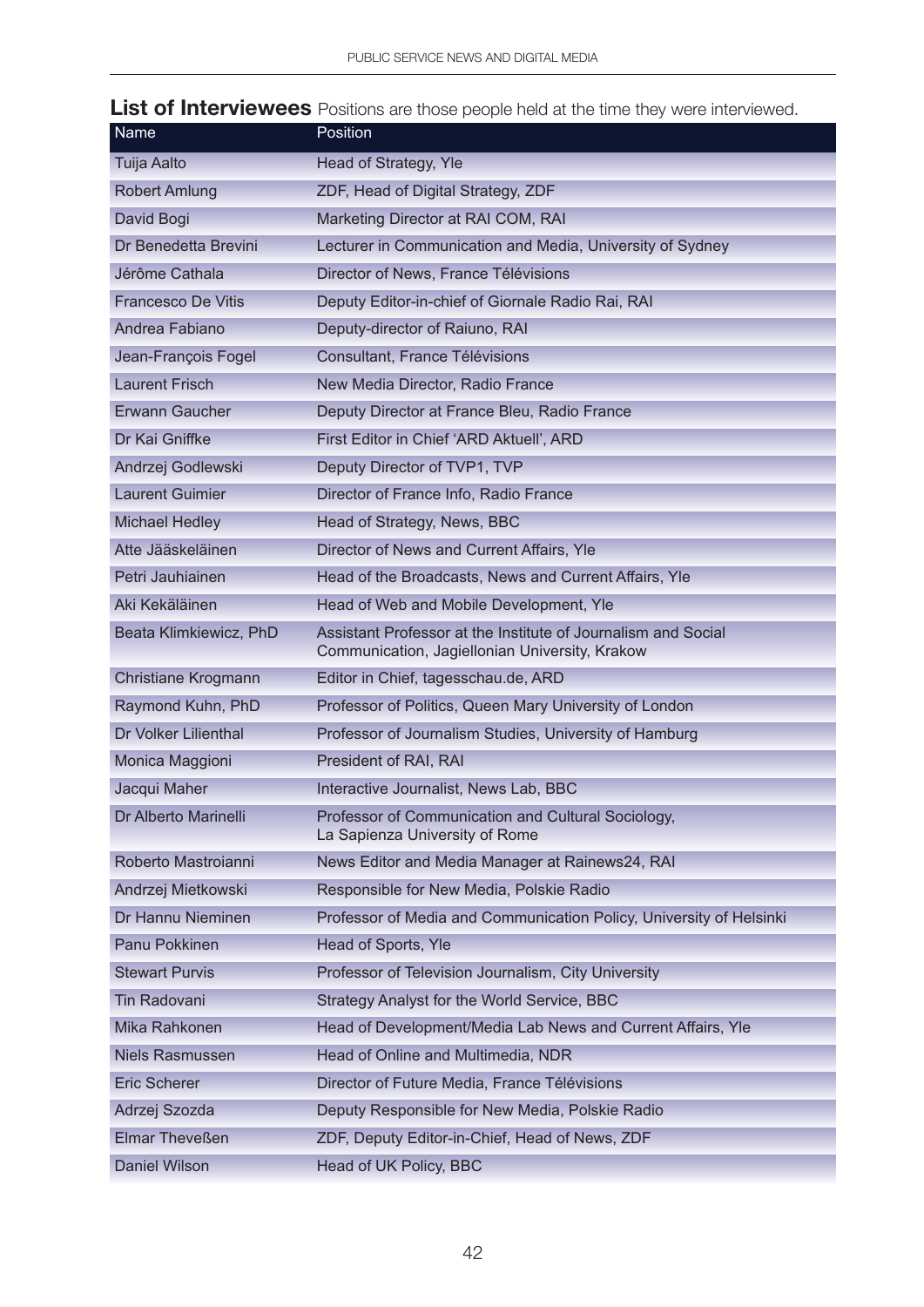## *RISJ PublIcatIonS*

#### *DIGITAL NEWS PROJECT REPORTS*

*Journalism, Media and Technology Predictions 2016* Nic Newman

*Editorial Analytics: How News Media are Developing and Using Audience Data and Metrics* Federica Cherubini and Rasmus Kleis Nielsen

*Public Service News and Digital Media* Annika Sehl, Alessio Cornia, and rasmus Kleis Nielsen

#### *DIGITAL NEWS PROJECT REPORTS - FORTHCOMING*

*What's Happening to TV News?* Rasmus Kleis Nielsen and Richard Sambrook

*Online Video News* antonis Kalogeropoulos, Federica cherubini, and Nic Newman

*Private Media and Digital News* alessio cornia, annika Sehl, and Rasmus Kleis Nielsen

*Digital News Report 2016* Nic Newman, Richard Fletcher, David A. L. Levy and Rasmus Kleis Nielsen

#### *SELECTED RISJ BOOKS*

*(published jointly with I.B.Tauris)*

*Media, Revolution, and Politics in Egypt: The Story of an Uprising* abdalla Hassan

*The Euro Crisis in the Media: Journalistic Coverage of Economic Crisis and European Institutions* Robert G. Picard (ed)

*Local Journalism: The Decline of Newspapers and the Rise of Digital Media* Rasmus Kleis Nielsen (ed)

*The Ethics of Journalism: Individual, Institutional and Cultural Influences* Wendy N. Wyatt (ed)

*Political Journalism in Transition: Western Europe in a Comparative Perspective* Raymond Kuhn and Rasmus Kleis Nielsen (eds)

*Transparency in Politics and the Media: Accountability and Open Government* Nigel Bowles, James T. Hamilton, David A. L. Levy (eds)

*The Media, Privacy and Public Shaming: The Boundaries of Disclosure* Julian Petley

#### *SELECTED RISJ CHALLENGES*

*(published jointly with I.B.Tauris)*

*Innovators in Digital News* lucy Küng

*Journalism and PR: News Media and Public Relations in the Digital Age* John Lloyd and Laura Toogood

*Reporting the EU: News, Media and the European Institutions* John Lloyd and Cristina Marconi

*Climate Change in the Media: Reporting Risk and Uncertainty* James Painter

*Women and Journalism* Suzanne Franks

*Transformations in Egyptian Journalism* Naomi Sakr